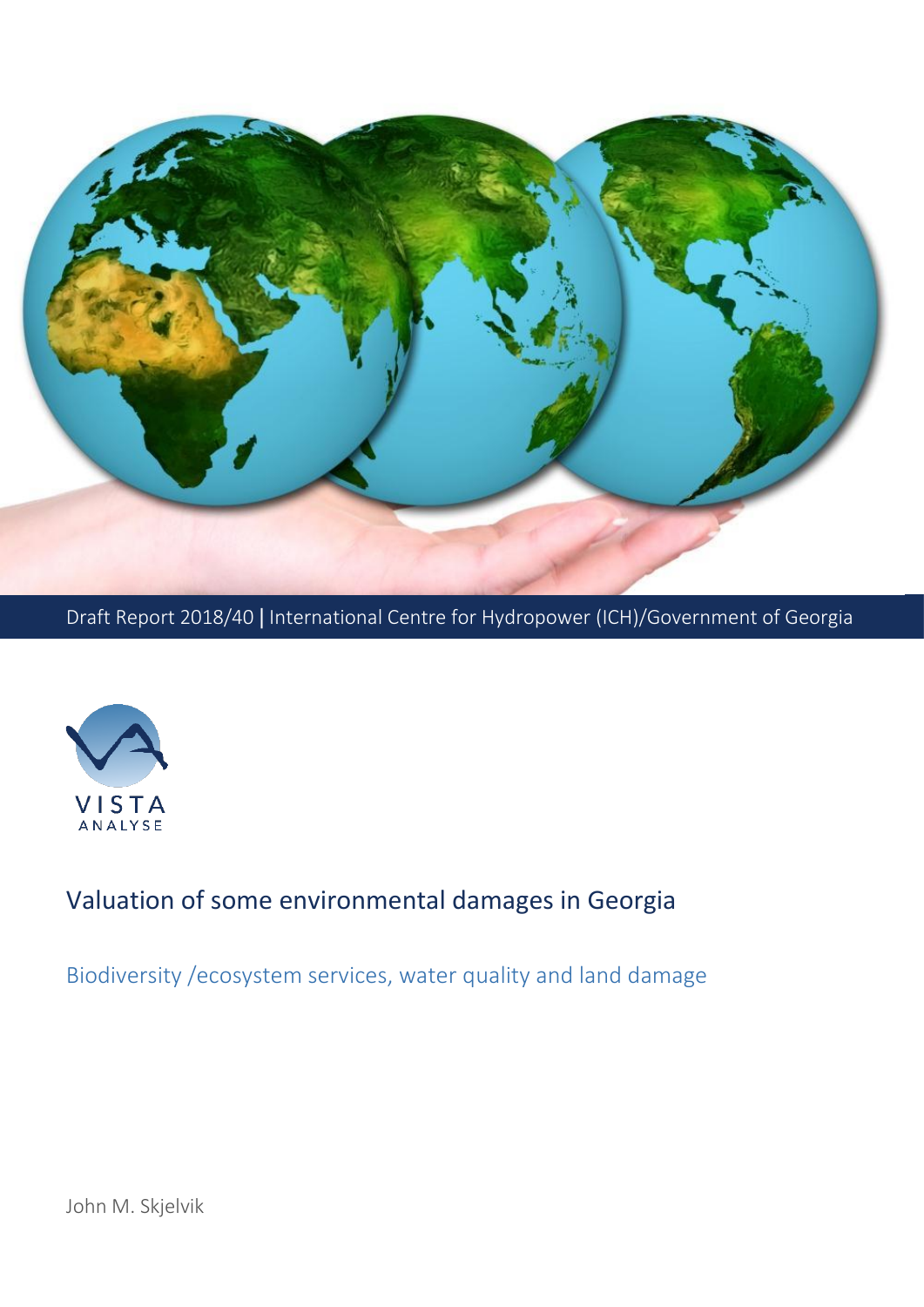# Document details

| Title                     | Valuation of some environmental damages in Georgia                                         |  |
|---------------------------|--------------------------------------------------------------------------------------------|--|
| Report Number             | 2018/40                                                                                    |  |
| <b>ISBN</b>               | 978-82-8126-393-2                                                                          |  |
| Author                    | John M. Skjelvik                                                                           |  |
| Project Leader            | John M. Skjelvik                                                                           |  |
| <b>Quality Controller</b> | Haakon Vennemo                                                                             |  |
| Commissioned by           | International Centre for Hydropower (ICH), Government of Georgia (GoG)                     |  |
| Date of Completion        | 31. December 2018                                                                          |  |
| Availability              | Public                                                                                     |  |
| Keywords                  | Environmental damages, economic valuation, EU Environmental Liability Di-<br>rective (ELD) |  |

# About Vista Analyse

Vista Analysis is a social science consultancy with its main emphasis on economic research, policy analysis and advice, and evaluations. We carry out projects to the highest professional standards, with independence and integrity. Our key thematic areas include climate change, energy, transport, urban planning and welfare issues.

Our employees have high academic credentials and broad experience within consulting. When needed we utilize an extensive network of companies and resource persons nationally and internationally. The company is fully employee-owned.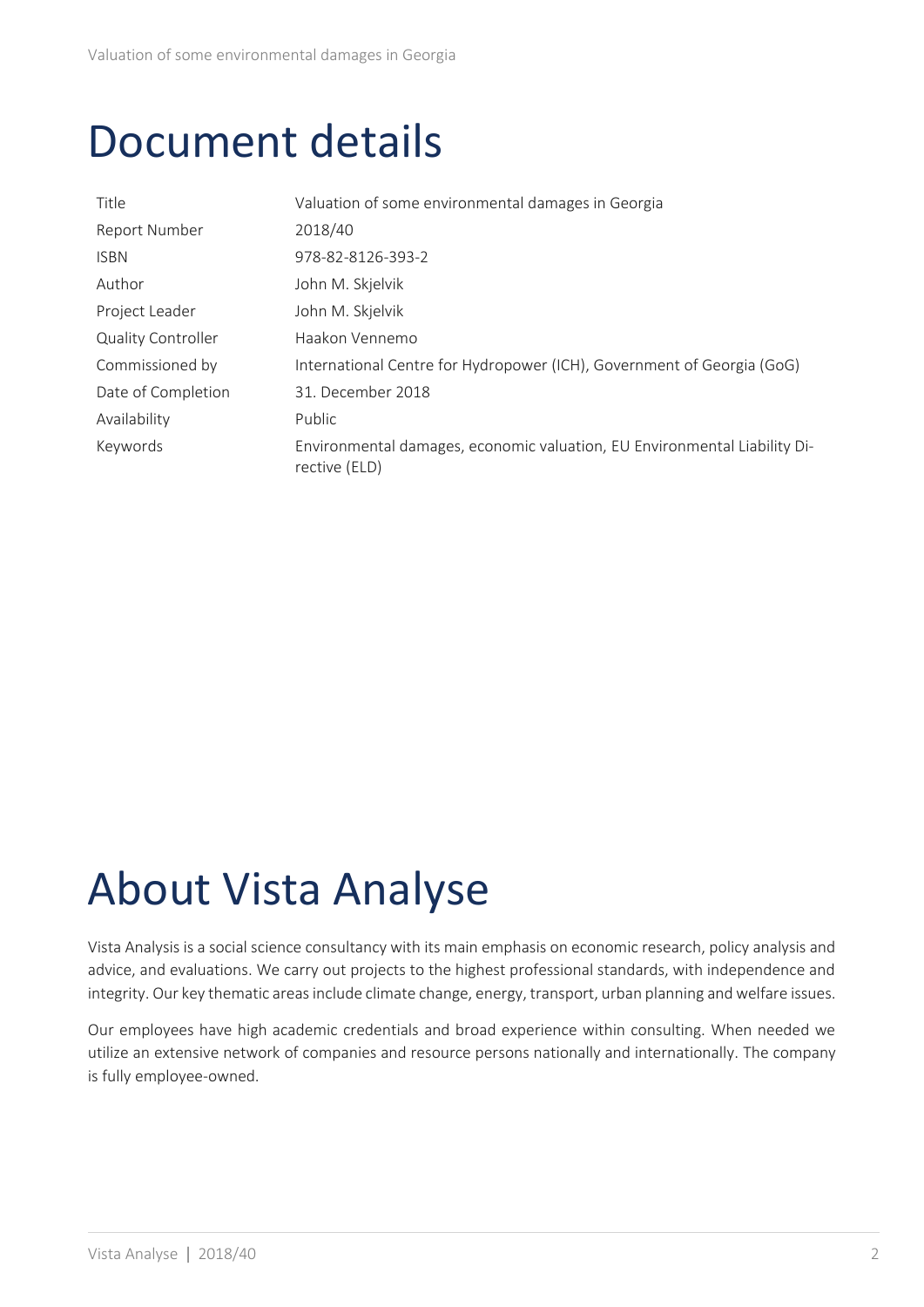# Foreword

Vista Analyse has prepared an overview of valuation methods for environmental damage/impact on biodiversity and water-soil pollution/contamination. The purpose with this is to help the Government of Georgia (GoG) in the implementation of the EU Environmental Liability Directive (ELD). The report presents an outline of the main requirements of the ELD regarding valuation, and discusses the main approaches and methods for valuing environmental damages in monetary terms based on best international practice. The methods and cases in Annex I were presented at a training session for Georgian civil servants 10. – 11. December 2018. Also, a short, practical tip sheet has been prepared to present some practical guidelines for economic valuation.

This project is part of a larger assignment to provide assistance to GoG in development of a package supporting the implementation of the EU Environmental Liability Directive (ELD), financed by grants from the Norwegian Ministry of Foreign Affairs.

Draft reports have been discussed with representatives for GoG. A special thanks to Dr. S. Dhillion, ENVIRO-DEV, for useful comments. Contact person at ICH has been Carole Rosenlund.

31. December 2018

John M. Skjelvik Partner, senior economist Vista Analyse AS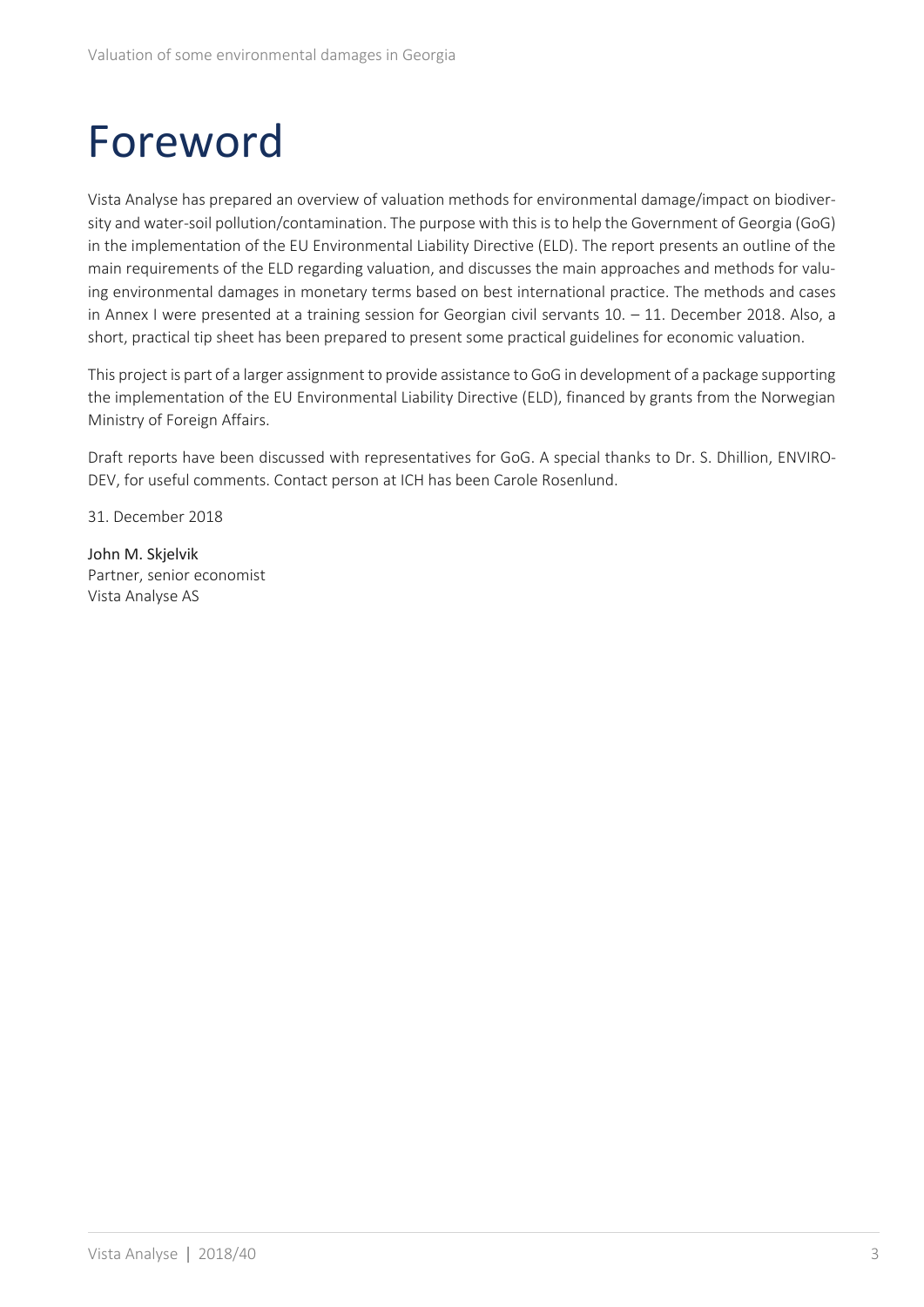# **Content**

| $\mathbf{1}$   |      |                                                                                                                       |    |  |
|----------------|------|-----------------------------------------------------------------------------------------------------------------------|----|--|
| $\overline{2}$ | 2.1  | Categories of environmental damages in the ELD                                                                        | 8  |  |
|                | 2.2  | Remediation is required                                                                                               | 8  |  |
|                | 2.3  | Summary of ELD requirements                                                                                           | 10 |  |
| 3              |      |                                                                                                                       |    |  |
|                | 3.1  | The value of a good or service is what people are willing to pay for it                                               | 12 |  |
|                | 3.2  | Total Economic Value (TEV) of Ecosystem Services                                                                      | 14 |  |
|                | 3.3  | Initial steps                                                                                                         | 17 |  |
| 4              |      |                                                                                                                       |    |  |
|                | 4.1  | Two main approaches: revealed and stated preferences                                                                  | 18 |  |
|                | 4.2  | Cost-based approaches are among the most commonly used                                                                | 18 |  |
|                | 4.3  | Changes in production/productivity are often easy to valuate                                                          | 20 |  |
|                | 4.4  | Cost of illness and premature death are likely not that relevant in an ELD context                                    | 22 |  |
|                | 4.5  | Hedonic pricing is not so applicable                                                                                  | 23 |  |
|                | 4.6  | Travel cost method has limited use                                                                                    | 23 |  |
|                | 4.7  | Contingent valuation (CV)                                                                                             | 23 |  |
|                | 4.8  | Choice Experiments could be useful, but are complex to use                                                            | 25 |  |
|                | 4.9  | Benefits (value) transfer is very useful, but must be used with care                                                  | 26 |  |
|                | 4.10 | Summary and recommendations                                                                                           | 30 |  |
|                | 4.11 | Valuation of land damage                                                                                              | 32 |  |
| 5              |      |                                                                                                                       |    |  |
|                | 5.1  | Start with the steps required by ELD, and estimate the remediation costs                                              | 33 |  |
|                | 5.2  | Overview of services and valuation approaches                                                                         | 33 |  |
|                | 5.3  | Vegetation loss could mostly be valuated from market prices                                                           | 35 |  |
|                | 5.4  | Wildlife loss could be valuated from market prices and costs                                                          | 37 |  |
|                | 5.5  | Fish loss could be valued from market prices                                                                          | 38 |  |
|                | 5.6  | Recreation and tourism loss could be valued by loss of net revenue                                                    | 38 |  |
|                | 5.7  | Water damage could be valuated from abatement costs                                                                   | 39 |  |
|                | 5.8  | Valuation of land damage                                                                                              | 39 |  |
|                | 5.9  | In practical valuation data availability and quality is often the most important factor for the<br>valuation approach | 40 |  |
|                |      |                                                                                                                       |    |  |
|                |      |                                                                                                                       |    |  |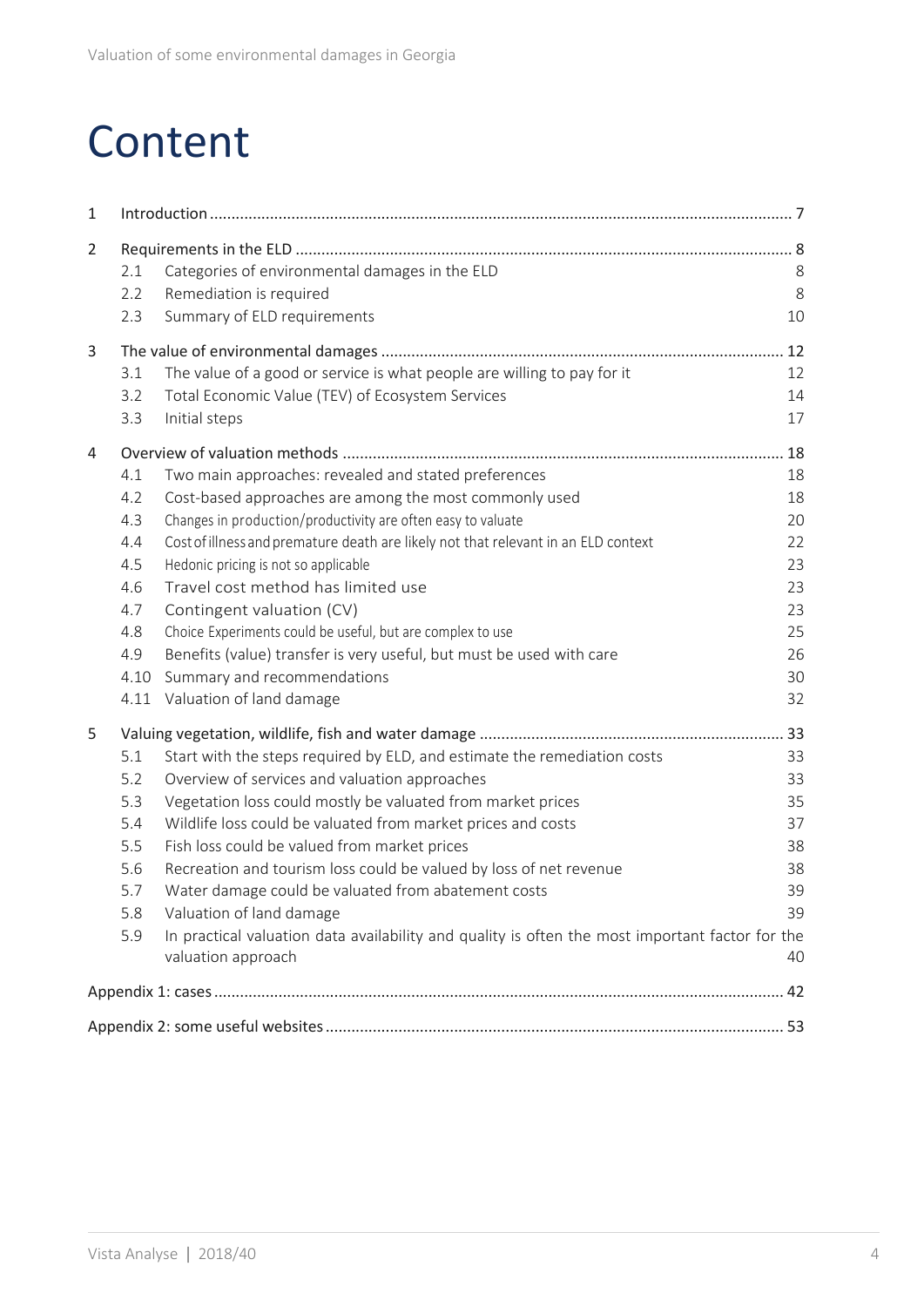Valuation of some environmental damages in Georgia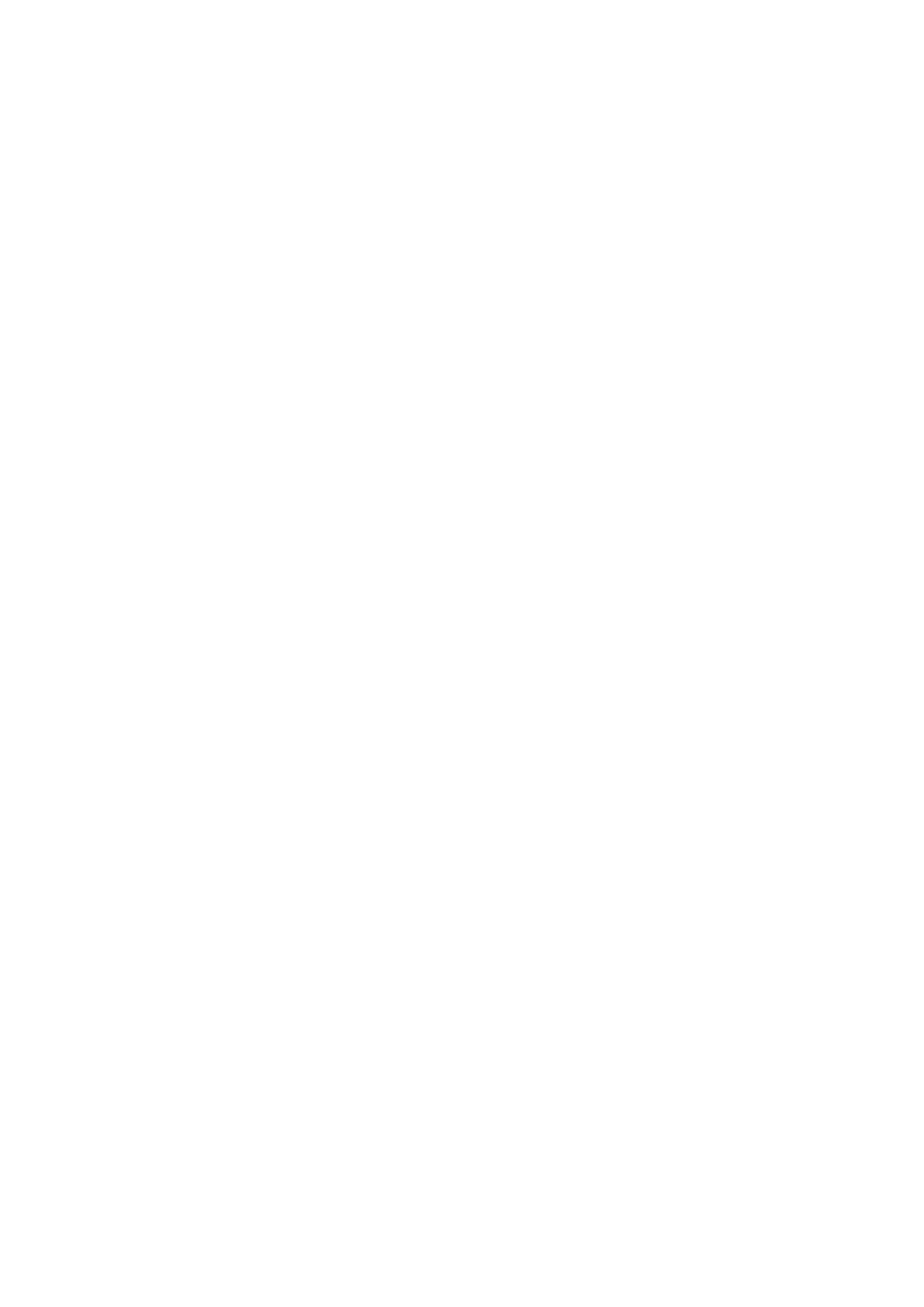# <span id="page-6-0"></span>1 Introduction

The Terms of Reference (ToR) for this assignment asks for a Consultancy on Valuation Methods for environmental damage/impact on biodiversity and water-soil pollution/contamination. The aim is to assist the Government of Georgia (GoG) authorities who have to make decisions about environmental damage or imminent threat of the same in the hydropower sector and other similar interventions and/or other stakeholders who can be responsible for environmental damage or have an imminent threat of the same.

This project is part of a larger assignment to provide assistance to GoG in development of a package supporting the implementation of the EU Environmental Liability Directive (ELD), including practical guidelines for supporting directives and processes to limit Environmental Liability.

This report presents some simple approaches on how to value the specified damages. It also contains some references to more advanced valuation techniques for those who want to spend more time and resources on these issues. As specified in the ToR, focus is on vegetation, wildlife and fish. Also, the value of biodiversity per se needs to be addressed, since it is important that the biodiversity is available for future generations to provide ecosystem services and other services.

In chapter 2 an overview of the requirements in the ELD is presented. Chapter 3 explains the value of environmental damages in monetary terms. An overview of valuation methods is presented in chapter 4. Chapter 5 goes through how damages on vegetation, wildlife, fish and water could be valued in monetary terms. In Annex I 3 examples (cases) of how to value various damages from various incidents are discussed. Annex II gives an overview of some useful websites for practical monetary valuation approaches.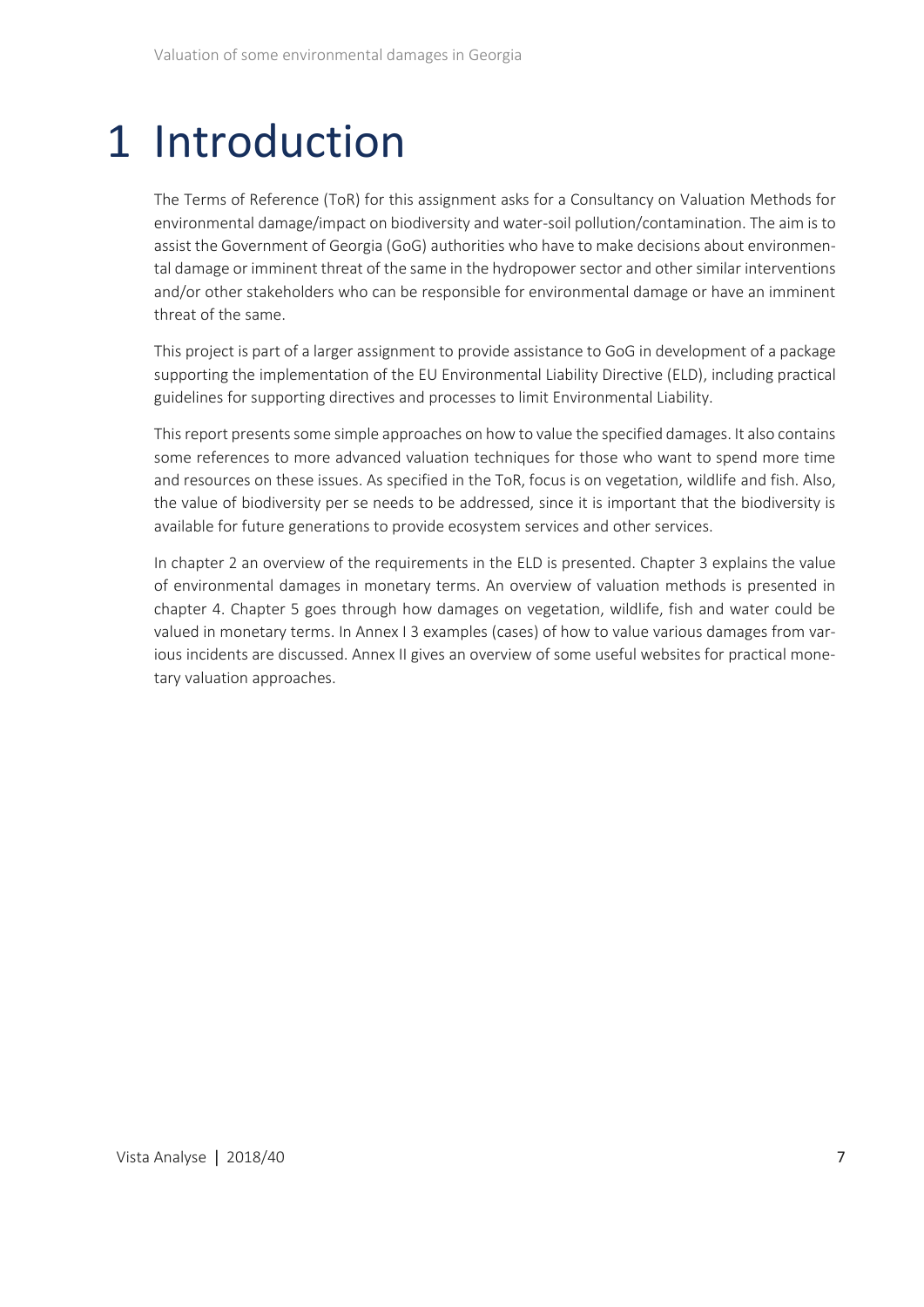# <span id="page-7-0"></span>2 Requirements in the ELD

The aim with the EU Environmental Liability Directive (ELD) 2004/35 EC is to establish a framework of environmental liability, based on the "polluter pays principle", to prevent and remedy environmental damage from occupational activities listed in Annex III of the Directive. The ELD aims at ensuring that the financial consequences of certain types of harm caused to the environment will be borne by the economic operator who caused this harm.

The Government of Georgia (GoG) has prepared a draft law on Environmental Liability that has been considered in this project. The draft law will be put under Parliament review during the first part of 2019.

# <span id="page-7-1"></span>2.1 Categories of environmental damages in the ELD

There are three categories of environmental damage covered by the ELD:

- i) Damages to protected species and natural habitats, i.e. any damage that has significant adverse effects on reaching or maintaining the favorable conservation status of such habitats or species, defined in the relevant parts of the EU Birds Directive 79/409 EC and the EU Habitats Directive 92/43 EC.
- ii) Water damage, i.e. any damage that significantly adversely affects the ecological, chemical and/or quantitative status and/or ecological potential, as defined in the EU Water Framework Directive 2000/60 EC
- iii) Land damage, i.e. any land contamination that creates a significant risk of human health being adversely affected as a result of the direct or indirect introduction in, or under land, of substances, preparations, organisms or micro-organisms.

# <span id="page-7-2"></span>2.2 Remediation is required

### Four remediation steps should be considered

Annex II of the ELD sets out a common framework to be followed to choose the most appropriate measures to ensure the remedying of environmental damage. For remediation of *damage to water, protected species or natural habitats* restoration of the environment to its baseline condition should be achieved by way of:

• *Primary remediation*: any remedial measure which returns the damaged natural resources and/or impaired services to, or towards, baseline condition. This could either be on an accelerated time frame or through natural recovery.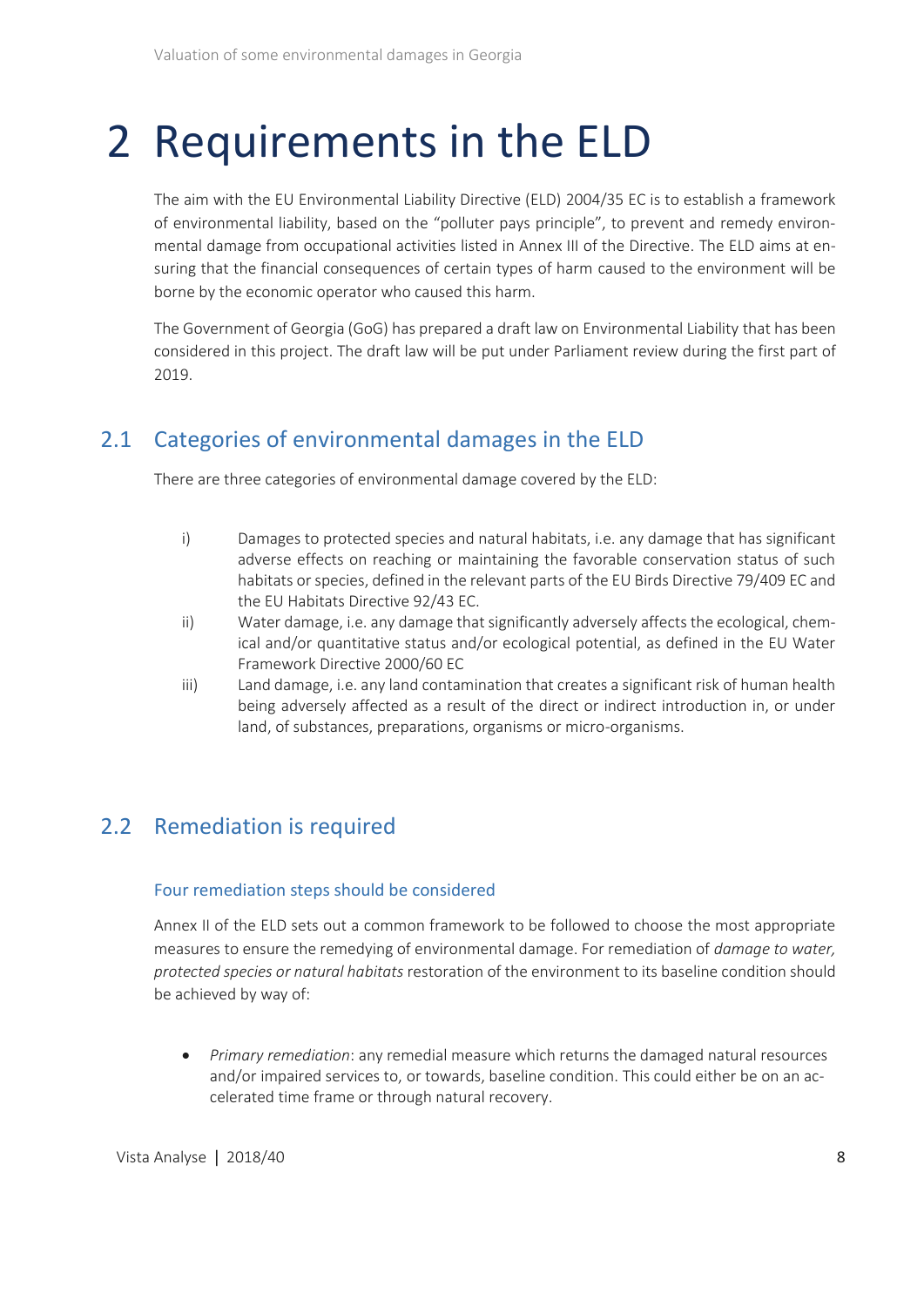- *Complementary remediation*: any remedial measure taken in relation to natural resources and/or services to be implemented when primary remediation does not result in fully restoring the damaged natural resources and/or services. The purpose is to provide a similar level of natural resources and/or services, including eventually at an alternative site (if possible linked geographically to the damaged site), as would have been provided if the damaged site had been returned to its baseline condition.
- *Compensatory remediation*: any action taken to compensate for interim losses of natural resources and/or services that occur from the date of damage occurring until primary remediation has achieved its full effect, either at the damaged or an alternative site. It does not consist of financial compensation to members of the public.
- *Interim losses*: losses which result from the fact that the damaged natural resources and/or services are not able to perform their ecological functions or provide services to other natural resources or to the public until the primary or complementary measures have taken effect. It does not consist of financial compensation to members of the public.

Where primary remediation does not result in the restoration of the environment to its baseline condition, then complementary remediation should be undertaken. In addition, compensatory remediation should be undertaken to compensate for the interim losses.

Remedying of environmental damage, in terms of damage to water or protected species or natural habitats, also implies that any significant risk of human health being adversely affected is removed.

### Monetary valuation and cost benefit considerations should be applied

Regarding the determination of complementary or compensatory remedial measures, Annex II says the following (ref. 1.2.2 and 1.2.3):

"When determining the scale of complementary and compensatory remedial measures, the use of resource-to-resource or service-to-service equivalence approaches shall be considered first. Under these approaches, actions that provide natural resources and/or services of the same type, quality and quantity as those damaged shall be considered first. Where this is not possible, then alternative natural resources and/or services shall be provided. For example, a reduction in quality could be offset by an increase in the quantity of remedial measures.

If it is not possible to use these approaches, then alternative valuation techniques shall be used. The competent authority may prescribe the method, for example monetary valuation, to determine the extent of the necessary complementary and compensatory remedial measures. If valuation of the lost resources and/or services is practicable, but valuation of the replacement natural resources and/or services cannot be performed within a reasonable time-frame or at a reasonable cost, then the competent authority may choose remedial measures whose cost is equivalent to the estimated monetary value of the lost natural resources and/or services.

The complementary and compensatory remedial measures should be so designed that they provide for additional natural resources and/or services to reflect time preferences and the time profile of the remedial measures. For example, the longer the period of time before the baseline condition is reached, the greater the amount of compensatory remedial measures that will be undertaken (other things being equal)."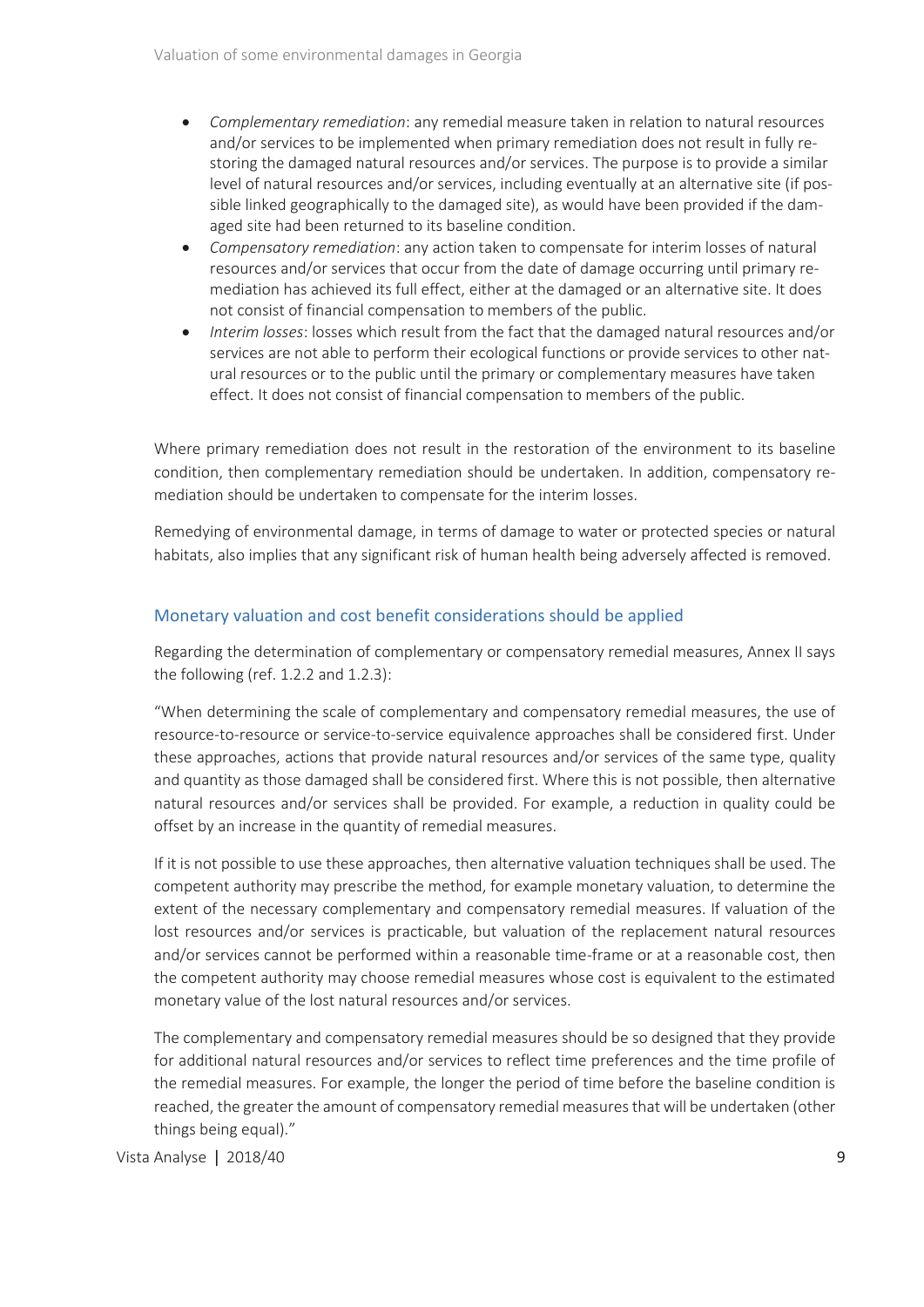When evaluating the different identified remedial options, primary remedial measures that do not fully restore the damaged water, protected species or natural habitat to baseline or that restore it more slowly can be chosen. This decision can be taken only if the natural resources and/or services foregone at the primary site as a result of the decision are compensated for by increasing complementary or compensatory actions to provide a similar level of natural resources and/or services as were foregone. This will for example be the case when the equivalent natural resources and/or services could be provided elsewhere at a lower cost.

The competent authority is entitled to decide that no further remedial measures should be taken if (ELD section 1.3.3):

- The remedial measures already taken secure that there is no longer any significant risk of adversely affecting human health, water or protected species and natural habitats, and
- The cost of the remedial measures that should be taken to reach baseline conditions or similar level would be disproportionate to the environmental benefits to be obtained.

Regarding *remediation of land damage*, Annex II says the following (ref. section 2.):

"The necessary measures shall be taken to ensure, as a minimum, that the relevant contaminants are removed, controlled, contained or diminished so that the contaminated land, taking account of its current use or approved future use at the time of the damage, no longer poses any significant risk of adversely affecting human health. The presence of such risks shall be assessed through risk-assessment procedures, taking into account the characteristic and function of the soil, the type and concentration of the harmful substances, preparations, organisms or micro-organisms, their risk and the possibility of their dispersion. Use shall be ascertained on the basis of the land use regulations, or other relevant regulations, in force, if any, when the damage occurred.

If the use of the land is changed, all necessary measures shall be taken to prevent any adverse effects on human health. If land use regulations, or other relevant regulations, are lacking, the nature of the relevant area where the damage occurred, taking into account its expected development, shall determine the use of the specific area. A natural recovery option, that is to say an option in which no direct human intervention in the recovery process would be taken, shall be considered."

# <span id="page-9-0"></span>2.3 Summary of ELD requirements

From the outline of ELD requirements some conclusions can be drawn regarding valuation methods for environmental damages/impacts:

- The valuation of damages is to be used in the assessment of what preventive or remedial measures to implement, eventually through a formal cost benefit analysis comparing costs and benefits of the various measures.
- The ELD does not specify the use of any specific valuation methods or approaches to be used.
- The ELD emphasizes the importance of reducing/removing adverse impacts on human health.
- Emphasis should be on local conditions when considering what measures to implement.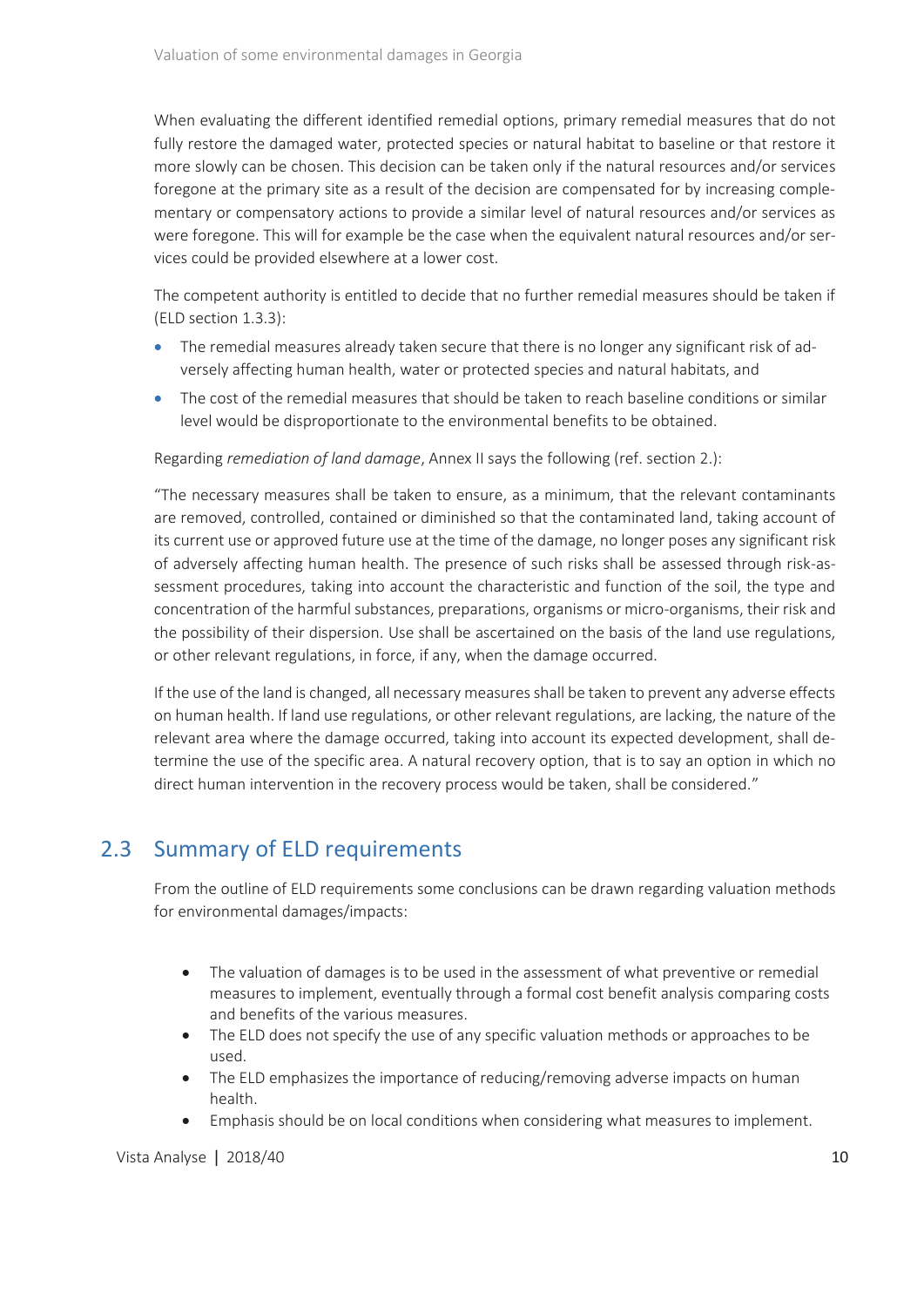Figure 2.1 summarizes the formal steps that is envisaged through the ELD Directive.





*Source: Vista Analyse*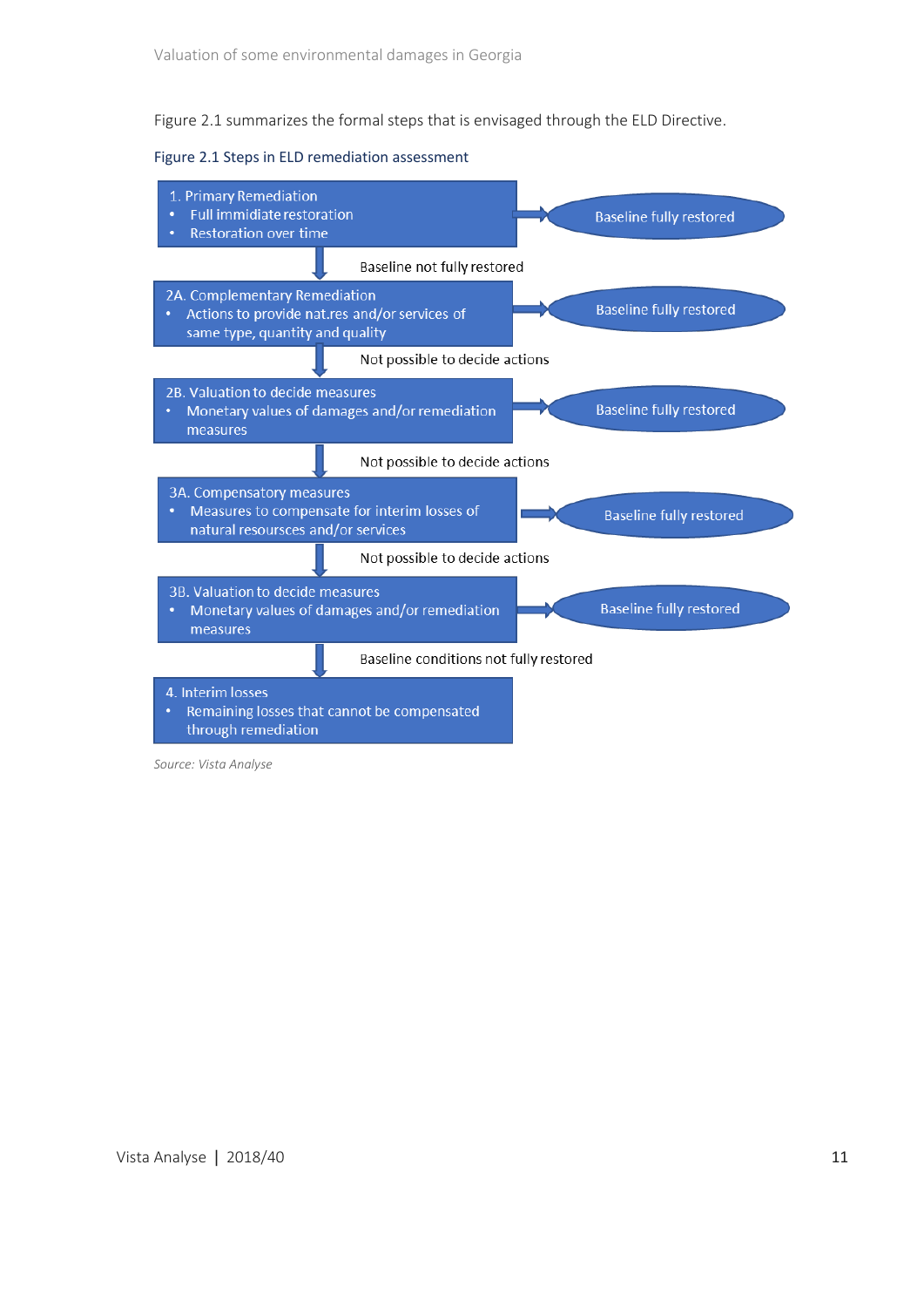# <span id="page-11-0"></span>3 The value of environmental damages

In this chapter we define what economic valuation is, and what it means to value damages to biodiversity/ecosystem service, water and land in economic terms. Our main approach to this is to value the goods and services they provide when not damaged, and then one can use these estimates to value the loss one has when the goods and services are damaged.

# <span id="page-11-1"></span>3.1 The value of a good or service is what people are willing to pay for it

While the value of biodiversity and ecosystem services is the object of interest, it is necessary to make a detour through the valuation of ordinary goods and services.

### For goods and services sold in a market the price reflects the marginal value

Every day people make decisions whether to by a good or service or not. Consumers consider the price of a good or service, and compare it with the benefits they might have from it. If the price of the good or service is lower than the anticipated benefits, a consumer will buy an item of the good or service in question. In a market with free competition, the economic value of a good or service is determined by the demand for and supply of that good or service, see figure 3.1. This figure shows a demand and a supply curve for a good or service traded in a market at quantity 'Q' and at price 'P'.

The demand curve shows all buyers/consumers of a good or service in the market. Because buyers tend to buy more when the price is low, the curve is falling as the price is dropping. For producers/suppliers of the same good or service the situation is the opposite, they will produce and sell more when the price increases. Where the curves cross each other at the price 'P', buyers and sellers will buy and sell the same amount  $(C_1)$ , and the market is in balance. The buyers' willingness to buy at price 'P' is called their *marginal willingness to pay*, often abbreviated WTP. The sellers' cost of production at 'P' is called *marginal cost.*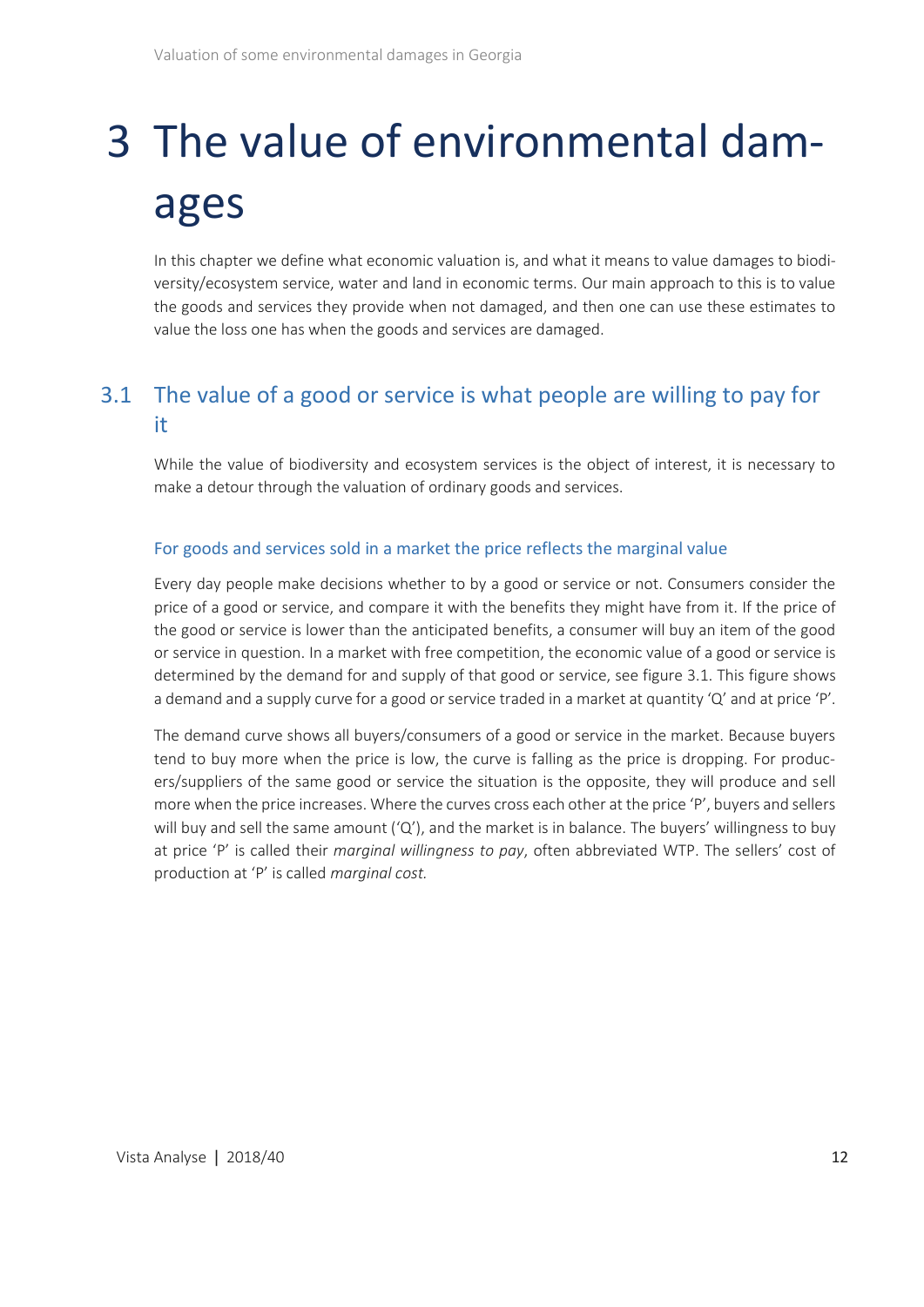



*Source: Vista Analyse*

#### Consumer surplus is a measure of consumers' gains

Those buyers that are on the part of the demand curve above the market price 'P', want this good or service so much that they are willing to pay more than the market price, i.e. their value of the good or service is higher than P. Because they are able to buy the good or service at a lower price (P) than the highest price they are willing to pay, they have a gain. The total gain obtained by consumers is the area 'A' in Figure 3.1, and is called *consumer surplus* in economic literature.

### Producer surplus is a measure of producers' gains

Similarly, the *producer surplus*, depicted by 'B' in the figure, is the amount that producers benefit by selling at a market price that is higher than the lowest price that they would be willing to sell for, which is determined by their production costs and represented by the supply curve. The area 'C' represents production costs, which usually differ among producers and/or over the scale of production.

The welfare value is the total net value of the good or service

Vista Analyse | 2018/40  $\hspace{1.5cm}$  13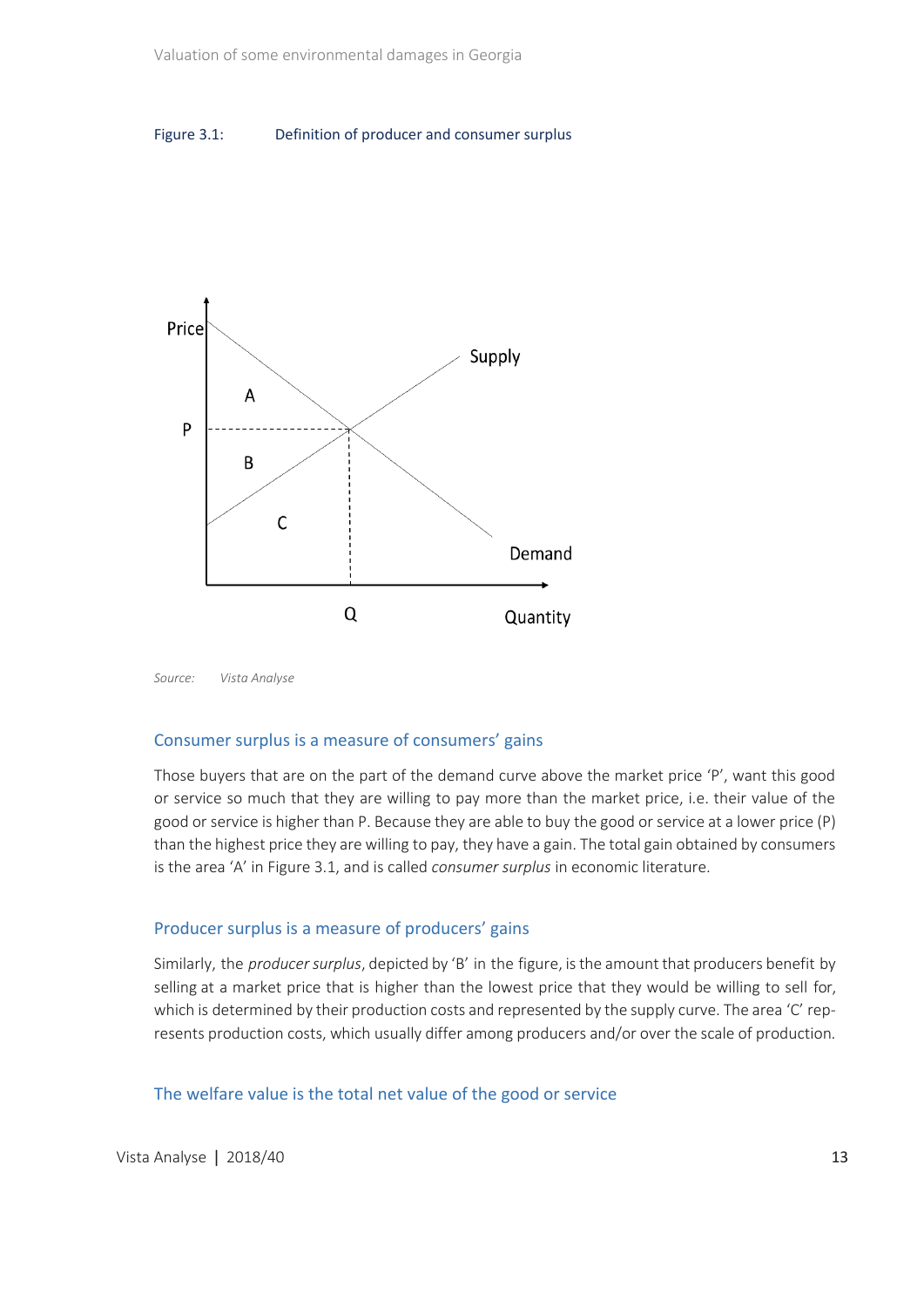The areas A and B can be seen as the net economic gain resulting from production and consumption with a volume of Q at price P. This corresponds to the definition of *welfare value* (UNEP, 2013). A and B are often complicate to calculate, since the calculation requires a lot of data and expertise.

### The market price is the willingness to pay for one unit more

As we commented above, the market price (P) reflects consumers' marginal *willingness to pay (WTP)* for one additionalunitoftheproductatthemarketequilibriumquantityofservicesQ, Conversely, it reflects their the marginal *willingness to accept (WTA)* one unit less. Valuation often focusses on small, marginal changes, and then the observed price P could be used as the value of the change of one unit (or some few units). For larger changes, when for instance the total amount of good and service disappears, the welfare value should be calculated.

### Monetary valuation of ecosystem services is about finding P or the welfare value

Since ecosystem services or other environmental goods and services are usually not traded in markets, one has to find ways of estimating their value. This is what monetary valuation of environmental goods and services is about. Small changes in ecosystem service provision should be valued estimating WTP or finding the price P through various approaches. In cases where the total amount of the good or service is destroyed, one has to try and find the welfare value of the good or service, i.e. A+B in figure 3.1

The *average value* of an ecosystem service or other environmental good can be calculated as its total value divided by the total quantity of the service provided and consumed. Average valuesmay be useful for comparing the aggregate value of an ecosystem service relative to the scale of provision (defined in terms of units of provision, area of ecosystem, ornumberofbeneficiaries).

In the next chapter we go through various ways of estimating or finding P, A and B. As mentioned above A and B are often difficult to estimate or calculate, much of the efforts are on ways of finding P.

# <span id="page-13-0"></span>3.2 Total Economic Value (TEV) of Ecosystem Services

While there is growing awareness of the value and importance of biodiversity *per se*, there is a lack of consensus on how biodiversity can be defined and measured (Secretariat, 2007). For example, the richness of species is frequently the only accessible indicator of species diversity, although it is well known that a head count of the number of apparently different species in an area may not be a good proxy for the portfolio effect of genetic distance between them. As a consequence, valuation does normally not entail measuring the economic value of biodiversity as such. Instead, valuation typically focusses on the economic values of the goods and services generated by biodiversity resources and/or functions, the so-called ecosystem services. The Millennium Ecosystem Assessment undertook between 2001 and 2005 a comprehensive assessment of the consequences of ecosystem change for human well-being, and analyzed options available to enhance the conservation and sustainable use of ecosystems.

Vista Analyse | 2018/40  $\sqrt{14}$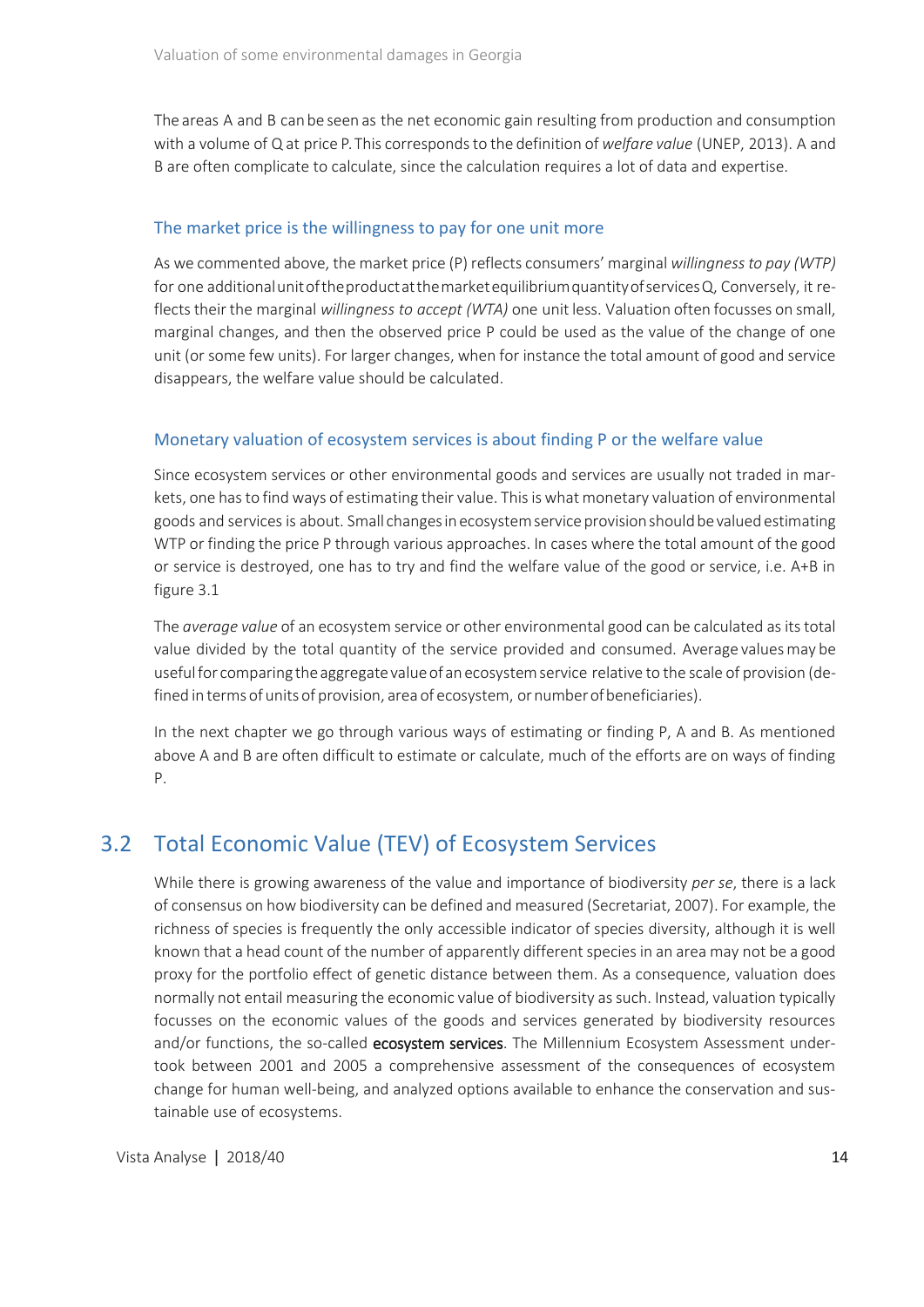Ecosystem services cover a wide range of services. As they are often not traded on markets, their value cannot be observed in market prices. The reason is that many ecosystem services bear characteristics of "public goods". One important characteristic of public goods is that nobody can be excluded from their use. For this reason, markets for public goods cannot easily develop, and the value of these public goods will therefore not be reflected in a market price (Secretariat, 2007).

The framework commonly used for describing the different *types* of economic value ascribed to natural resources is known as Total Economic Value (TEV). The framework comprises use values (direct, indirect and option value) and non-use values (bequest and existence values). These types of value are summarized in figure 3.2, and consists of the following (Secretariat, 2007):

- *Direct use value*: this isthe value derived from direct use orinteractionwith environmental resources and services (e.g., timber, fuelwood and recreation are direct use values of a forest). They involve commercial, subsistence, leisure, or other activities associated with a resource. Often the value of these can be derived from prices of products and services sold in the markets
- *Indirect use value:* relates to the indirect support and protection provided to economic activity and property by the ecosystem''s natural functions. For example, carbon sequestration is a function of forest ecosystemswhose value can be derived fromthe market price of carbon credits ortheavoidedcostsofhavingtosequesterbyothermeans, or from avoiding the actual effects of warming. Similarly, the watershed protection function of a forest may have indirect use value through controlling water quality and flood drainage that affect downstream agriculture, fishing, water supplies and other economic activities.
- *Option value:* a type of use value that relates to future use of the environment or biodiversity resources and functions. Option value arises because individuals may value the option to be able to use the natural resource sometime in the future. For example, there may be an additional premium placed on preserving a forest system and its resources and functions for future use, particularly if prospects of future value are high and if current exploitation or conversion of a forest is irreversible. The logic of the option motive is to maintain a diverse portfolio of resources as a means to reducing the risk of large fluctuations in value. A more diverse ecosystem also tends to be considerably more resilient. This has been called *insurance value* as well. The lack of knowledge is reflected in the concept of a *quasi-optional value*, referring to the value of having more time to learn about the extent or possible uses of biodiversity, thereby making it possible for future decisions to be based on better information. Decisions should always take into account that the results of an interference with an ecosystem can never be fully predicted.
- *Existence and bequest values:* these are often referred to as "passive" values and are derived neitherfrom current direct or indirect use of the environment. For example, there are individuals who do not use a forest but nevertheless wish to see it preserved because they simply derive utility from the ongoing existence of the ecosystem, or because they wishtoconserve itforfuture generations(*bequest value*). The concrete reasons why they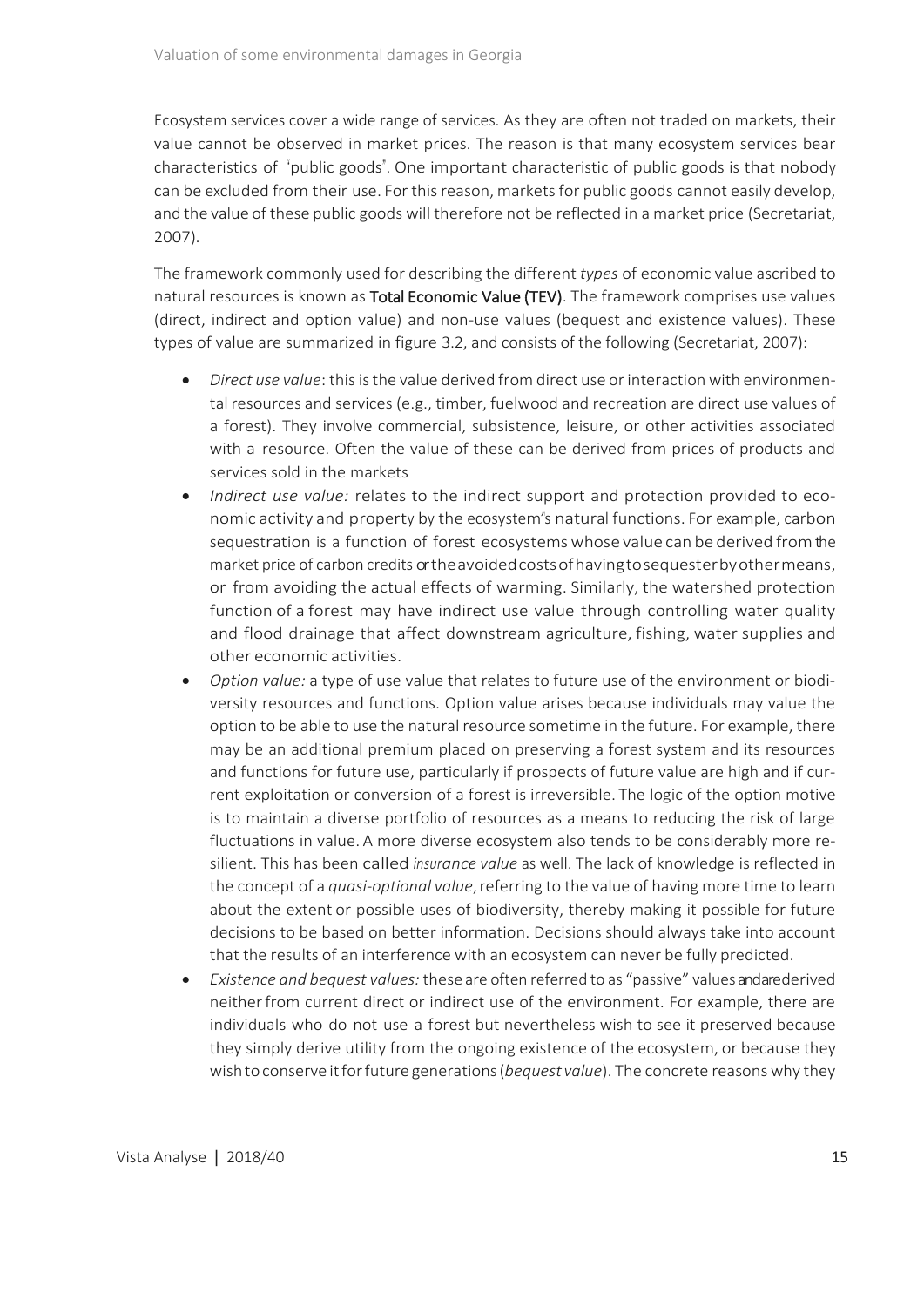derive utility may vary and may be based on, for instance, religious, spiritual, or ethical motives. In particular, a non-use motive may coincide with the recognition of a right of existence. In this sense, valuation that is based on the concept of total economic value will also capture, at least to some extent, non-utilitarian values.

The "total" in TEV refers to the aggregation of different sources of value rather than the sum of all values derived from a resource. Accordingly, many estimates of TEV are for marginal changes in the provision of ecosystem services, but "total" in the sense that they take a comprehensive view of sources of value (UNEP, 2013). Of all the value categories, existence or passive value is the most complex one in terms of quantification and valuation.

#### Figure 3.2 Total Economic Value of Ecosystem Services



Adapted from: The Economics of Ecosystems and Biodiversity, 2009, The Economics of Ecosystems and Biodiversity for National and International Policy Makers. *Source: Vista Analyse*

Vista Analyse | 2018/40  $\sqrt{16}$  16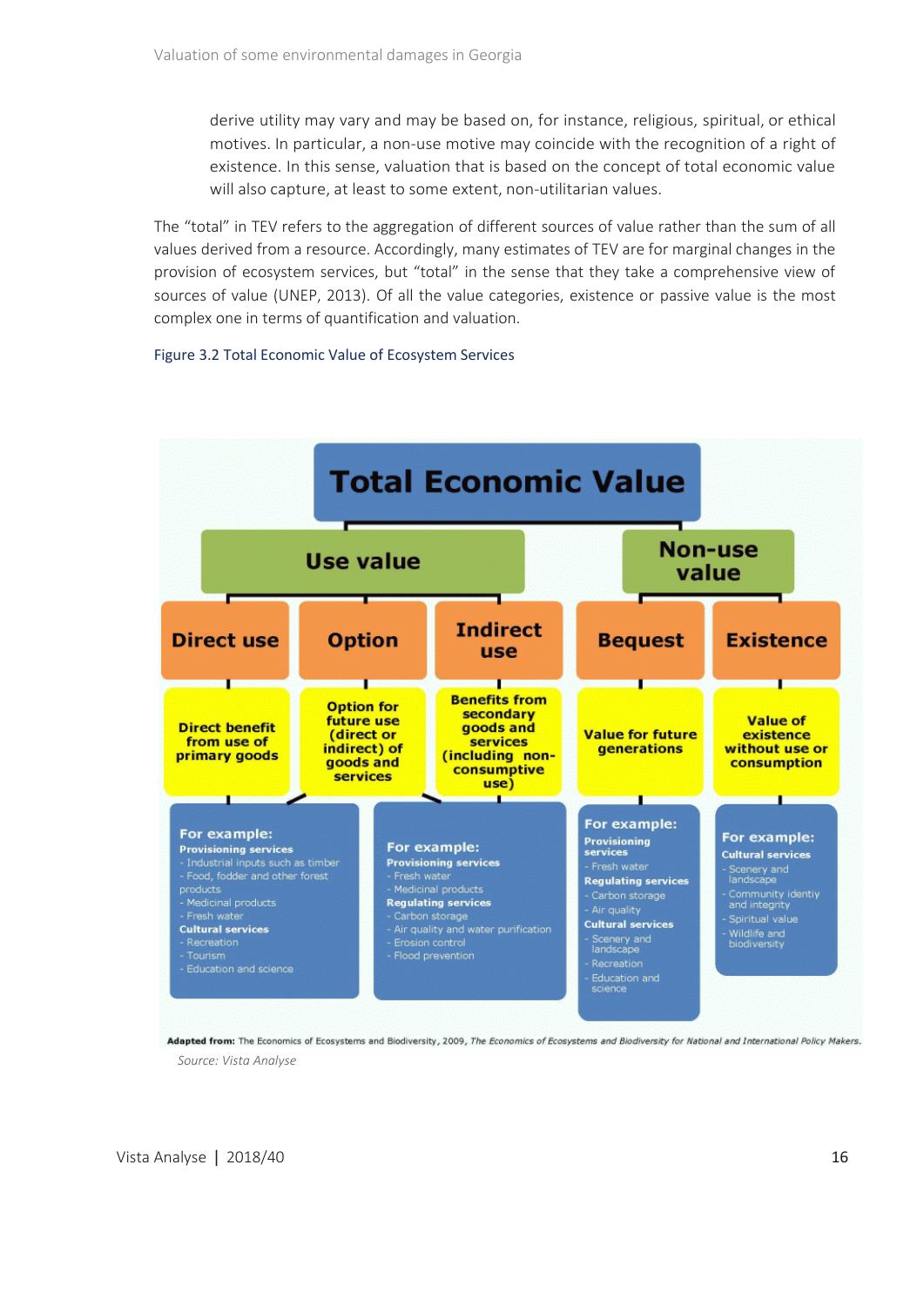# 3.3 Initial steps

<span id="page-16-0"></span>Valuation is a process involving several steps (Secretariat, 2007). First, the services being valuedmustbeidentified.This includes understanding the nature of the services or goods and their scale (local, regional and/or global, on-site or off-site), and how they would change if the ecosystemchanged; knowing who makes use of the services, in what way and for what purpose, and what alternatives they have, andestablishingwhattrade-offsmightexistbetween different kinds of services an ecosystem might provide. The bulk of the work involved in valuation actually concerns quantifying the physical relationships. In many cases, this requires tracing through and quantifying a chain of causality. Valuation in the narrow sense enters in the next step in the process, in which the value of the impacts is estimated in monetary terms.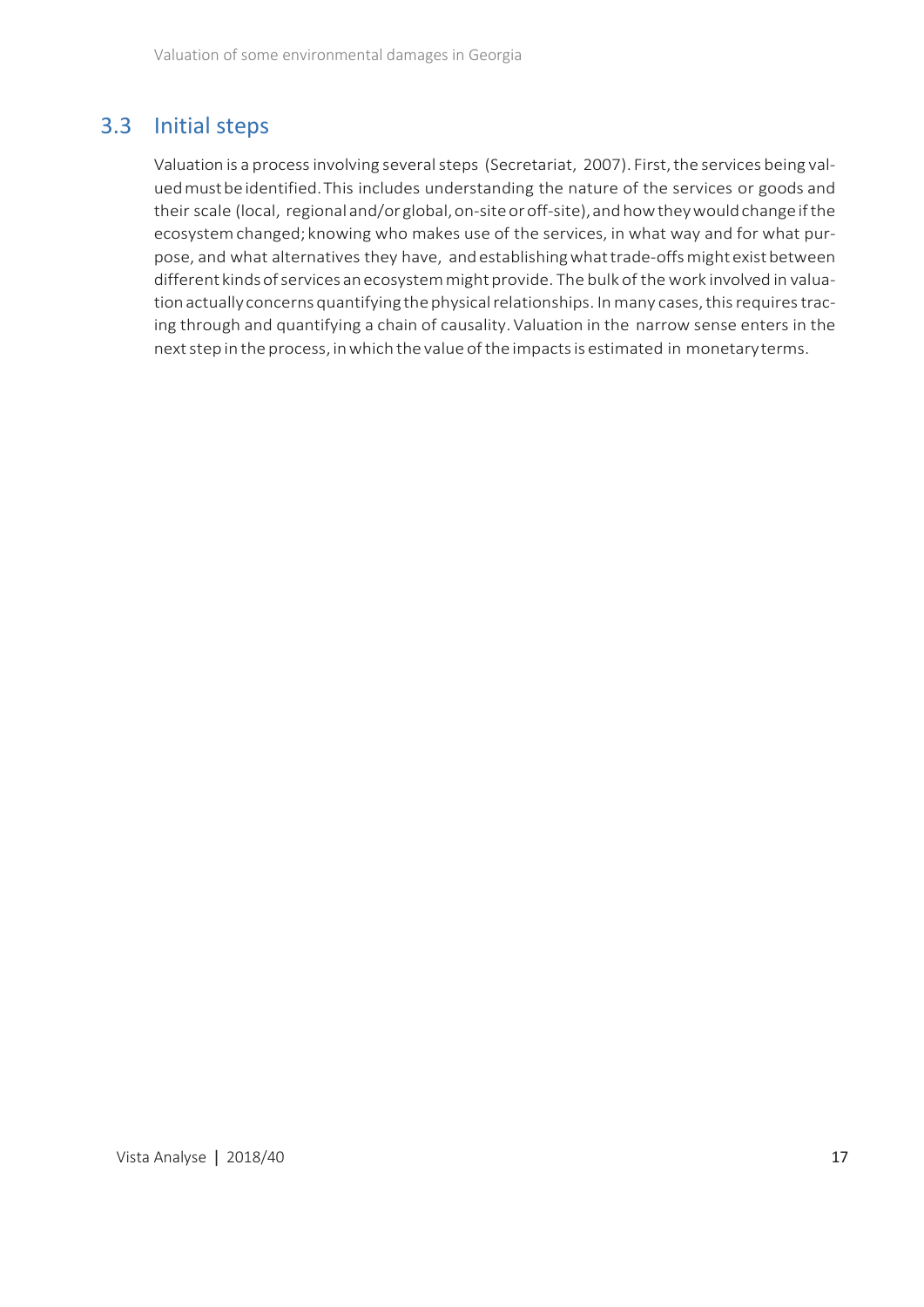# <span id="page-17-0"></span>4 Overview of valuation methods

In this chapter we go through common valuation methods for biodiversity/ecosystem services, water quality and soil pollution/contamination. The overview is based on Secretariat (2007), which is again based on the Millennium Ecosystem Assessment. In accordance with the literature in this field, the main focus is on valuing goods and services provided, which can be used to value the loss when biodiversity, water and land is damaged, and the quantity and/or quality of the goods and services are reduced. An exception is land damage, which is often valued directly. It is often unclear what goods and services land provide directly, but damaged land might have negative impacts on several goods and services by causing damage to water. We include a section on valuing land damage in accordance with the ELD at the end of the chapter.

It is important to note that different valuation methods produce different estimates of economic value that cannot necessary be directly compared. The valuation method, and the amount of economic value it estimates, will have a substantial bearing on the magnitude of the value estimated. It is therefore important to understand what each method or value is and to select a method that is relevant to the actual case. Accordingly, when transferring values from other sites/studies it is important to understand the methods used and the type of values that are produced.

# <span id="page-17-1"></span>4.1 Two main approaches: revealed and stated preferences

There are two main approaches to economic valuation of ecosystem services and other environmental goods, namely *revealed preferences* and *stated preferences*.

- *Revealed preferences* are based on actual observed behavior data from markets etc., including some methods that deduce values indirectly from behavior in surrogate markets, which are assumed to have a direct relationship with the ecosystem service in question.
- *Stated preferences* are based on hypothetical rather than actual behavior data, where people's responses to questions describing hypothetical markets or situations are used to infer value.

Revealed preferences are generally favored since they reflect actual behavior, but are according to UNEP (2013) limited in their applicability to some ecosystem services. Stated preferences can be costly, complicated and time-consuming to use, but could be more flexible in their application.

# <span id="page-17-2"></span>4.2 Cost-based approaches are among the most commonly used

One common form of revealed preference estimation is the cost-based method. The cost-based method estimates the costs incurred if the services have to be restored or replaced by various means (Brander et. al., 2016). The main advantage with this approach is that one does not have to value each service (damage) separately, but can instead estimate the costs to bring the services back to baseline conditions. If one is willing to accept these costs, they can be seen as the lowest value assigned to the services (one might have been willing to accept higher costs if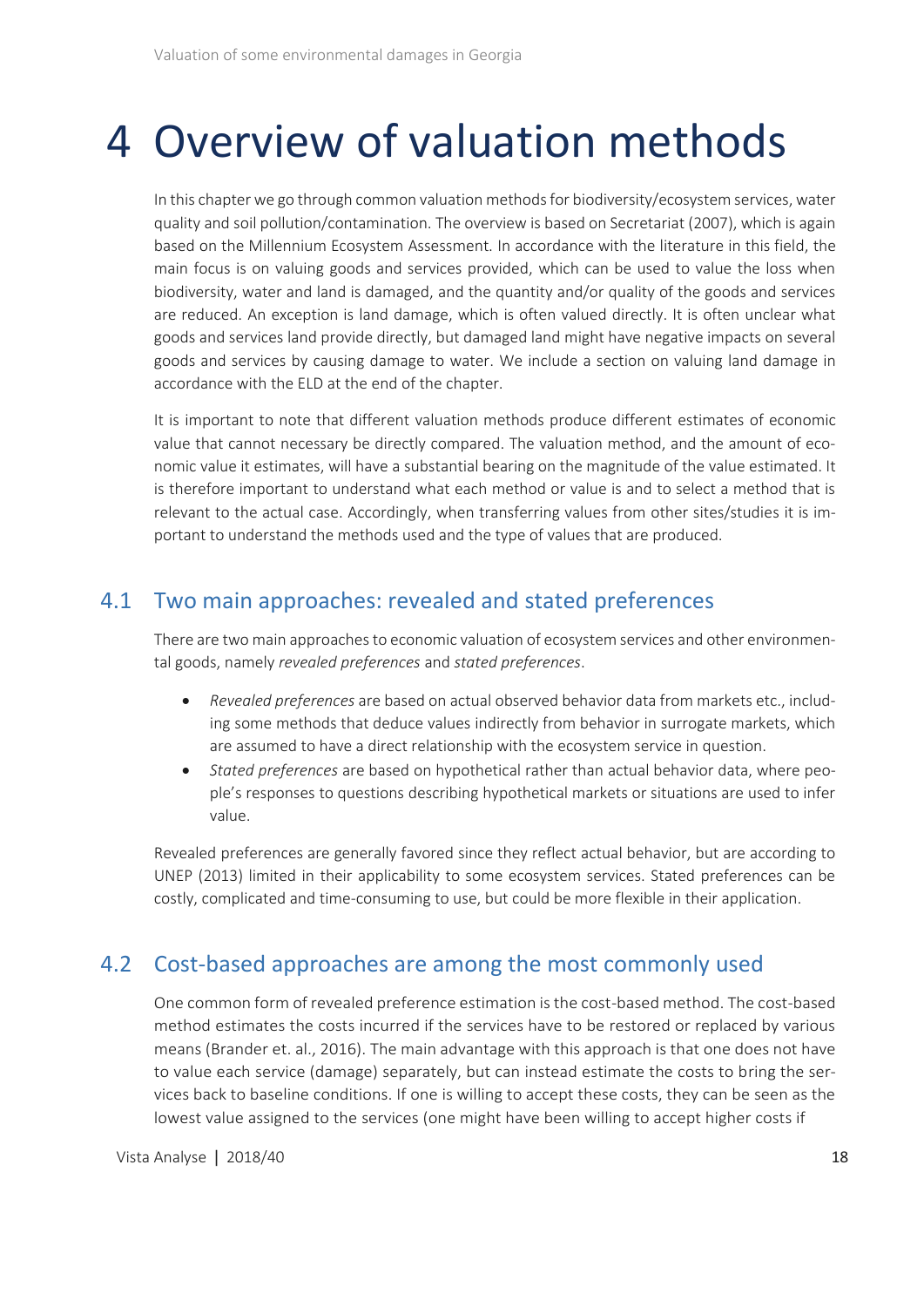necessary to bring the services back to baseline). To start with these approaches are in line with the requirements in the ELD, see chapter 2.

There are several techniques that can be applied to assess the remediation costs:

- Replacement cost method (RC): costs that the authorities (or the population) are willing to undertake to replace the lost products/services with other means. The estimates could be based on estimates from (local) experts, offers from entrepreneurs or estimate from similar replacement activities in other parts of the country or abroad. For instance, in the case of lost vegetation, costs for implementing alternative actions to restore erosion control and/or flood prevention if appropriate, could be used. This approach fits into the requirements of the ELD (see chapter 2), but could be problematic if the value is to be compared to the remediation costs to decide what and/or to what extent remediation actions should be implemented.
- Avoidance Cost method (AC): costs that the authorities (or the population) are willing to undertake to avoid the loss of products/services. The estimates could be based on costs from similar avoidance activities in other parts of the country or abroad, or offers from entrepreneurs or similar. For instance, costs for cleaning contaminated water to achieve freshwater quality or the costs to supply freshwater from other sources could be an estimate of the value of (lost) freshwater resources. As for RC this approach fits into the requirements of the ELD, but could be problematic when the values are to be used to decide what and/or to what extent remediation actions should be implemented.
- Mitigation/restoration cost method estimates the costs of restoring damaged ecosystem services or mitigating the effects of their loss/damage. The costs could be estimated in a similar way as RC and AC.

The major underlying assumptions behind these approaches are that the nature and extent of physical damage expected is predictable and that the costs to replace or restore damaged assets can be estimated with a reasonable degree of accuracy. It is further assumed that the replacement or mitigation costs do not exceed the economic value of the service. These assumptions may not be valid in all cases. It simply may cost more to replace or restore a service than it was worth in the first place, for example because there are few users or because their use of the service was in low-value activities.

When there are alternative measure to choose among, It should be considered whether they yield the same benefits. The decision-makers, that could be (local) politicians on behalf of the population, should consider which of the approaches (if all are viable) that yield the highest benefits compared to the costs. When considering this one could for instance look at what costs have been accepted in similar situations in other sites, what are the budget one is facing etc.

Even if there is not necessarily any relationship between the replacement or mitigation cost and the value of the service, cost-based approaches can provide useful guidance in a number of cases, in particular when the specific decision-making problem calls for a comparison of the costs resulting from all different replacement or mitigation options. Then, the valuation challenge is simply to minimize the cost of meeting an objective, by comparing the costs resulting from replacement and mitigation options to achieve for instance a reliable supply of drinking water meeting certain quality standards.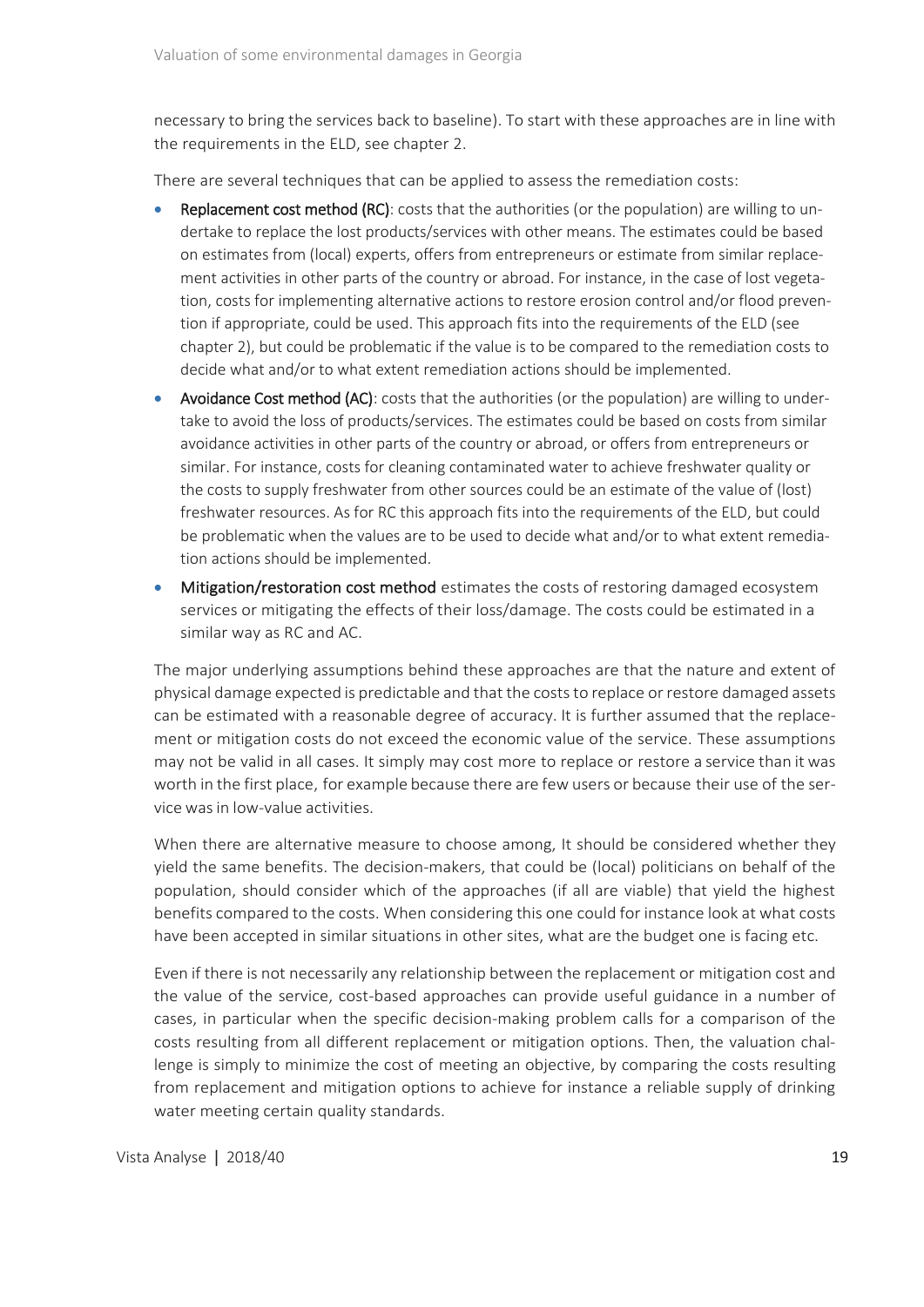Given the nature of the ELD and the use of the estimated values, replacement, avoidance and/or mitigation costs will be important tools when valuing the various damages. How to use this approach in practice is shown in figure 4.1.





*Source: Vista Analyse*

In case the cost-based approaches cannot be used to value the damages, and/or there are some remaining damages after the remediation actions are carried out, other approaches will have to be tried, for instance changes in production/productivity. Some interim losses etc. would for instance likely have to be valued by other approaches.

# <span id="page-19-0"></span>4.3 Changes in production/productivity are often easy to valuate

### Reduced availability of water, fish, timber and non-timber products etc. could be valued by market prices

This approach consists of assessing impact of changes in the condition of an ecosystem that can be related to various measures of human well-being or benefits. Such impacts are often reflected in goods or services that contribute directly to human well-being (such as production of timber, fuelwood, non-timber forest products (NTFPs) like mushrooms, berries and other crops, bushmeat, fish or clean water), and as such are often relatively easily valued. The valuation step itself depends on the type of impact but is often straightforward, especially if they are based on goods sold in a market.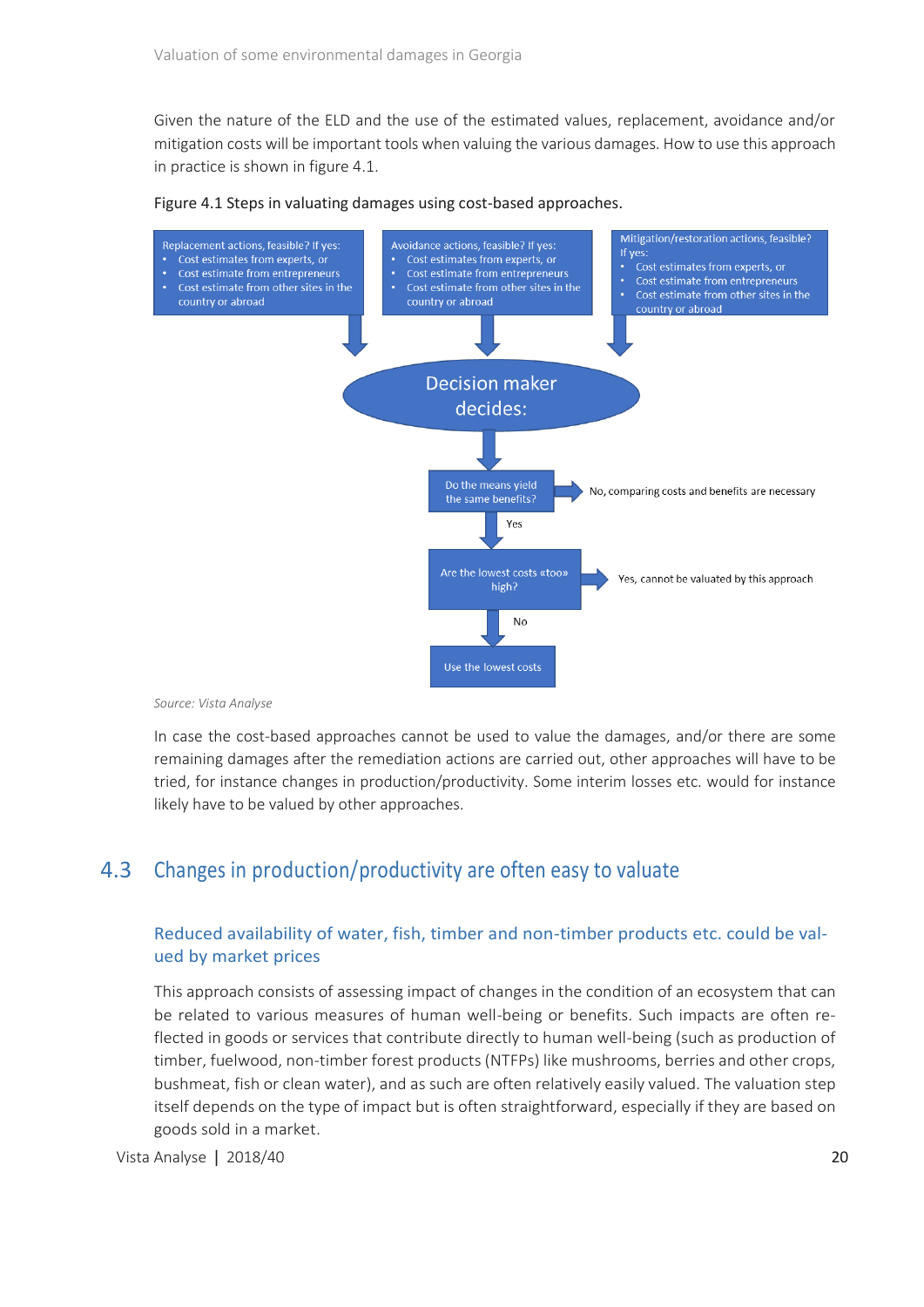For instance, the value of reductions of timber/fuelwood production caused by forest degradation/removal or fish catch resulting from reduced water availability and/or quality are easy to estimate, as these products are often sold. The value can then be estimated as the market price multiplied by the (estimated) loss of quantity, subtracting the production costs. According to Secretariat (2007) it is a very common error to use the reduction in the gross value rather than the net value, i.e. "forgetting" to subtract the production costs.

When the impact is on a good or service that is not sold in the market or where observed prices are unreliable indicators of value, the valuation can become more complex. Using as an example drinking water supply, the prices charged to consumers for water consumption are typically not reliable measures of the value of the water to consumers, as they are often set administratively, with no regard for supply and demand (in many cases water fees do not even cover the cost of delivering the water to consumers, let alone the value of the water itself).

The value of an additional unit of water, fish or timber/fuelwood can be estimated in various ways, such as the cost of alternative sources of supply (cost-based measures are described above) or asking consumers directly how much they would be willing to pay for it (contingent valuation, described below). Note that it is very important to use the value of an *additional* unit of the good, which will be very valuable when it is scarce, but much less so when it is plentiful. This shows that average numbers can be misleading.

### Reduced quality of goods and services are more difficult to valuate

When the impactis on water-, fish- or even timber- and non-timber-products' *quality* rather than *quantity*, these impacts on well-being should be valuated as well. Reduced quality of water and fish could result inincreasedmorbidityorevenmortality. Theprocess beginsby tracing through chains of impacts, for example by using dose-response functions that tie concentrations of pollutants to human health. Valuing the impact on health itself can then be done in a number of ways (see cost of illness and human capital below).

In some cases, the impact from changes in ecosystem services is on fairly intangible aspects of well-being, such as aesthetic benefits or existence value. Particular valuation techniques exist to value such impacts, including hedonic price, travel cost, and contingent valuation methods, see below.



### Figure 4.2 How to estimate changes in production of a good or service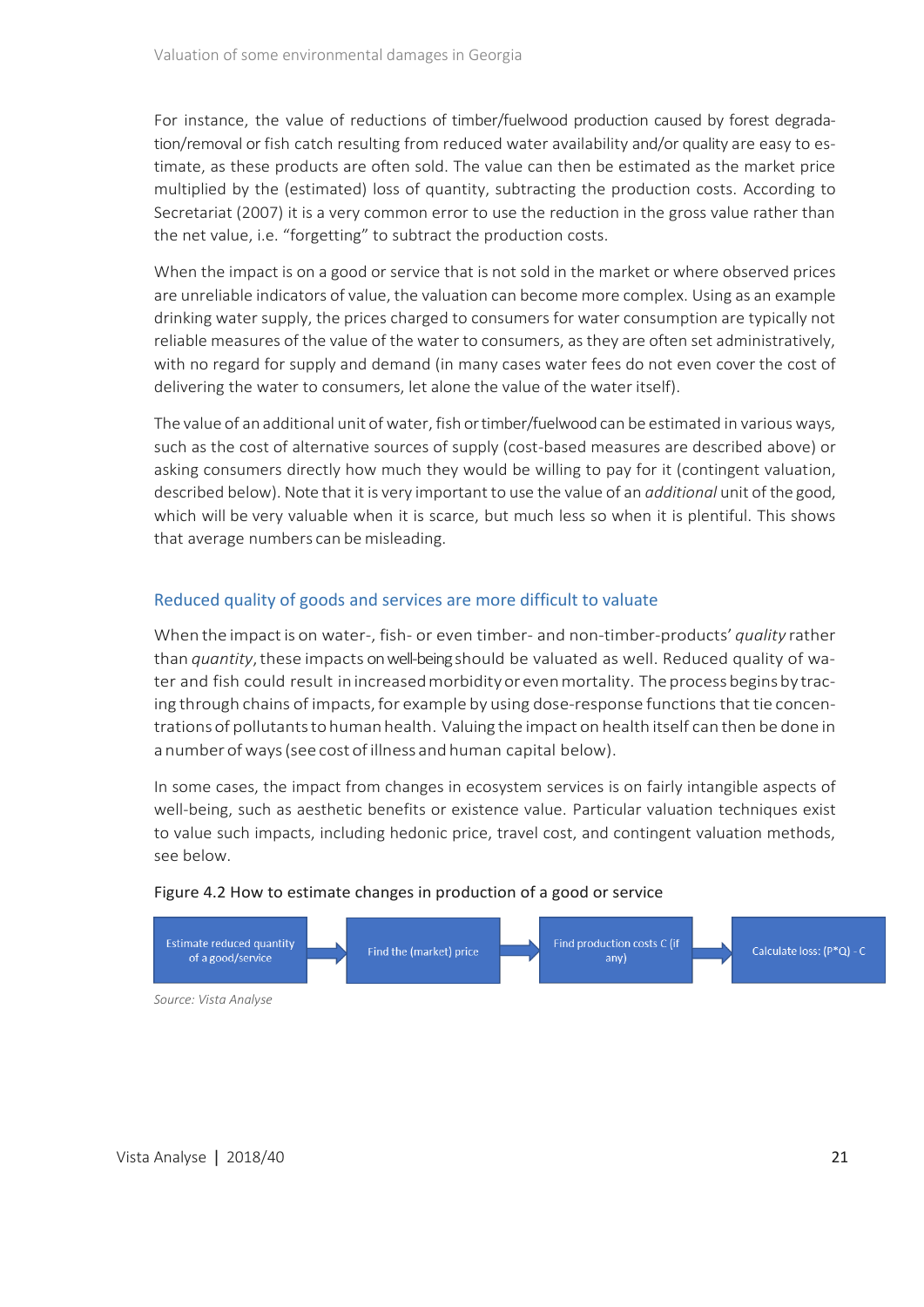# <span id="page-21-0"></span>4.4 Cost of illness and premature death are likely not that relevant in an ELD context

### Direct out-of-pocket costs are relatively easy to use, but will likely underestimate the damages

The economic costs of an increase in morbidity due to increased pollution levels of for instance drinking water and fish can be estimated using information about costs associated with the increase: any loss of earnings resulting from illness, medical costs such as for doctors, hospital visits or stays, medication and other related out-of- pocket expenses. The estimates obtained in this manner are interpreted as lower-bound estimates of the presumed costs or benefits of actions that result in changes in the level of morbidity, since this method disregards the affected individuals' preference for health versus illness and restrictions on non-work activities that illness often impose on people. Also, the method does not recognize that individuals may undertake defensive actions (such as using special water filtration systems to reduce exposure to pollution) and incur costs to reduce health risks. If this is the case, the treatment costs may be a better measure of the damages (see below).

### Methods to estimate mortality are complex and often controversial

When the abovementioned approach is extended to estimate the costs associated with pollution-related mortality (death), it is referred to as the human-capital approach. It is similar to the change-in-productivity approach in that it is based on a damage function relating pollution to productivity, except that in this case the lossin productivity isthat of human beings, measured in terms of expected lifetime earnings. Because it reduces the value of life to the present value of an individual's future income stream, the human-capital approach is extremely controversial when applied to mortality. Many therefore prefer to use other approaches like Value of Statistical Life (VSL)ormeasuressuchasdisability-adjustedlifeyears.

VSL is based on individuals' willingness to pay (WTP) for a reduction in the risk of death. VSL can for instance be derived from observations of costs of measures to reduce the risk of premature death imposed by society in other cases, for instance costs of actions to reduce (the damages from) traffic accidents. For instance, the number of premature deaths from inadequate water supply could be estimated from so-called dose response functions (also called exposure-response), which are relations between impacts on deaths from various exposures of a pollutant or similar derived from scientific studies.

Disability-adjusted life years (DALY) is a measure of overall disease burden, expressed as the number of years lost due to ill-health, disability or early death. DALY=Years lived with disability (YLD) + Years of life lost (YLL). DALYs are calculated by combining measures of [life expectancy](https://en.wikipedia.org/wiki/Life_expectancy) as well as the adjusted quality of life during a burdensome disease or disability for a population. DALYs are related to the [quality-adjusted life year](https://en.wikipedia.org/wiki/Quality-adjusted_life_year) (QALY) measure, however QALYs only measure the benefit with and without medical intervention and therefore do not measure the total burden. Also, QALYs tend to be an individual measure, and not a societal measure. There are several examples in the literature on how DALYs could be calculated.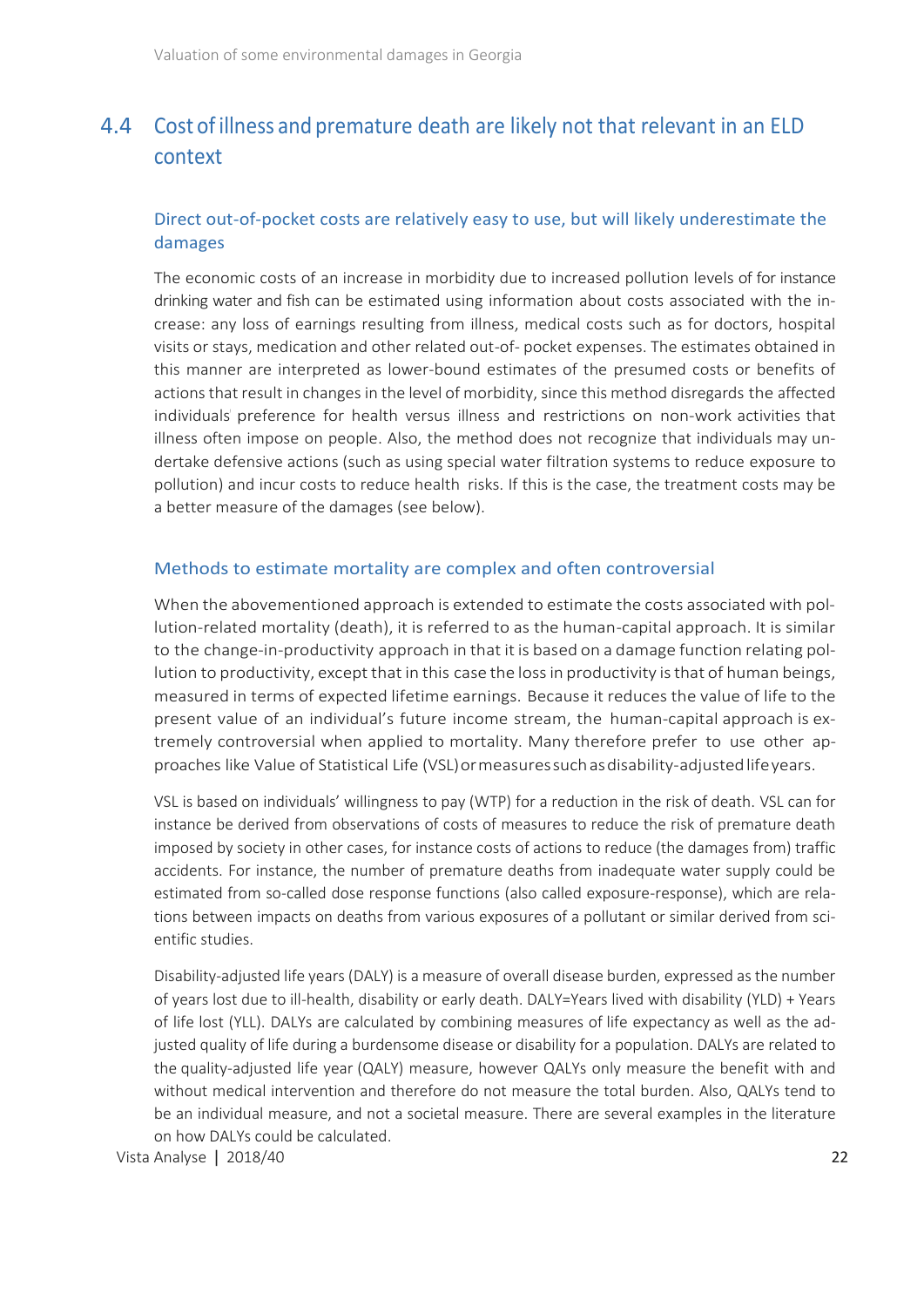### 4.5 Hedonic pricing is not so applicable

<span id="page-22-0"></span>The prices paid for goods or services that have environmental attributes differ depending on those attributes.Thus, ahousein a clean environmentwill have a higher price than an otherwise identical house in a polluted neighborhood. Hedonic price analysis compares the prices of similar goods to estimate the implicit value (also called "shadow price") that buyers place on the environmental attributes. This method assumesthat markets are transparent andwork reasonablywell,and itwould not be applicable where markets are distorted by policy or market failures. Moreover, this method requires a very large number of observations, soitsapplicabilityislimited.

## <span id="page-22-1"></span>4.6 Travel cost method has limited use

This method is an example of a technique that attempts to deduce value from observed behavior in a surrogate market. It usesinformation on visitors' total expenditure to visit a site to derive their demand curve for the site's services. From this demand curve, the total benefit visitors obtain can be calculated. It is important to note that the value of the site is not given by the total travel cost, this information is only used to derive the demand curve. This method was designed for and has been usedextensivelytovaluethebenefitsofsite-seeingorofrecreation at particular sites, but it has limited utility in other settings. The method could be used when calculating the value of recreational services from ecosystems.

# <span id="page-22-2"></span>4.7 Contingent valuation (CV)

#### CV is costly and time-consuming to use

CV is an example of a stated preference technique. It is carried out by asking consumers directly about their willingness-to-pay (WTP) to obtain an environmental service. A detailed description of the service involved is provided, along with details about how it will be provided. The actual valuation can be obtained in a number of ways, such as asking respondents to name a figure, asking them whether they would pay a specific amount or having them choose between options that differ in both quality and cost.

CV can, in principle, be used to value any environmental benefit simply by phrasing the questions appropriately. Moreover, since it is not limited to deducing preferences from available data, it can be targeted quite accurately to ask about the specific changes in benefits that the change in ecosystem condition would cause. Because of the need to describe in detail the service being valued, interviews in CV surveys are often quite time-consuming. It is also very important to identify the relevant population, to ensure representativeness of the sample of respondents, and to have the questionnaire extensively pre-tested to avoid sources of bias.

A potentially important limitation when applying the CV method to ecosystem services is that respondents cannot typically make informed choices if they have a limited understanding oftheissuein question.Choosing therightapproachfor,andtheadequateintensityof efforts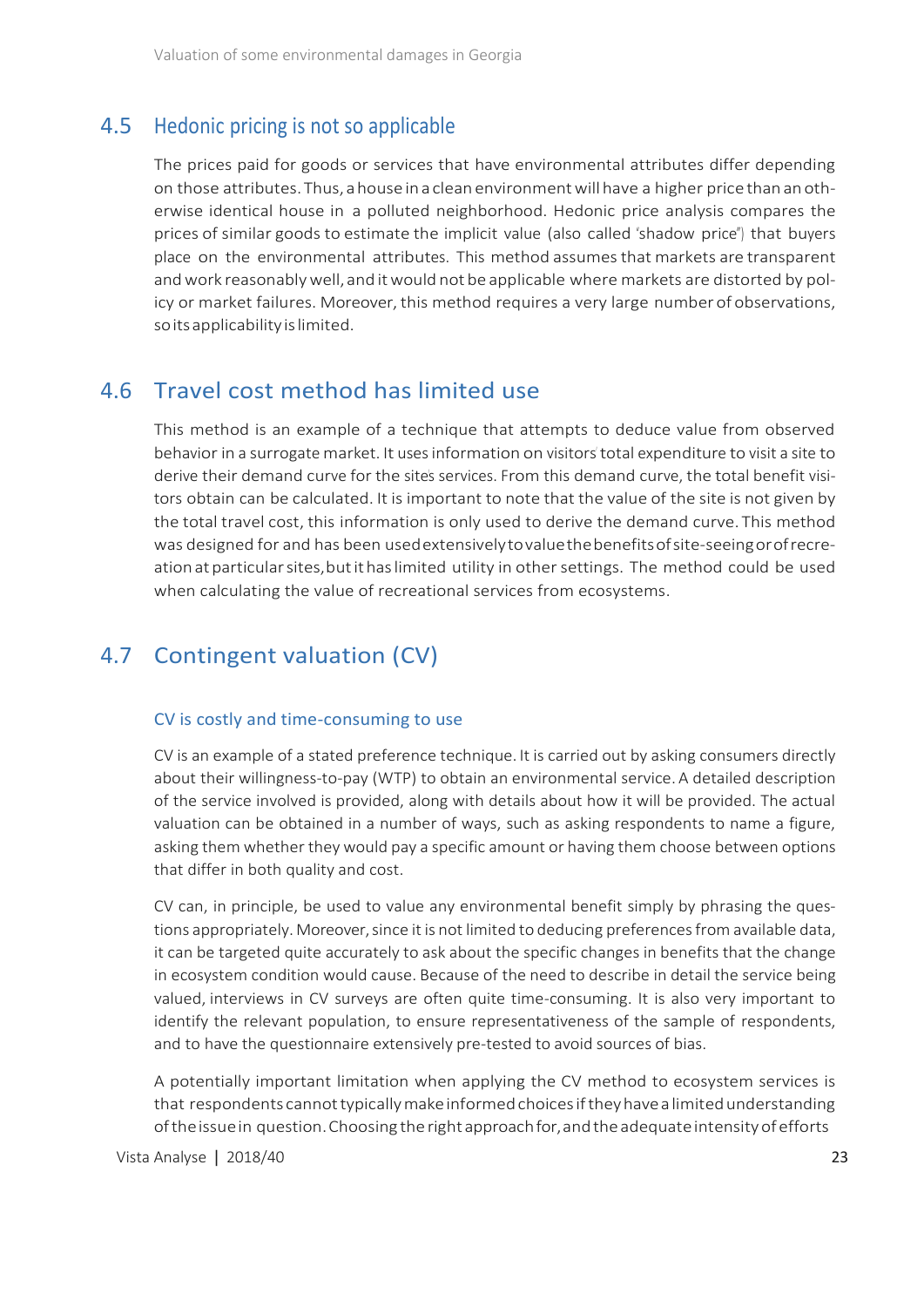in improving the understanding of biological complexity ofthe sample group is a challenge for statedpreferencemethods.

### CV has some weaknesses, but most of them can be overcome

CV methods have been the subject of severe criticism by some analysts, in particular because a number of biases can occur that would lead CV-studies to not reflect true preferences:

- One major issue is that of so-called zero-bids, that is, respondents that say they have no willingness-to-pay at all. In some cases, such an occurrence can be explained by that the service in question is not valued by the respondent or his/her budget restrictions are too tight. However, zero-bids can also reflect protest, respondents who are not agreeing thattheyshouldpayfortheserviceinquestionandwhoconsidersomeoneelseresponsible,for instancethegovernmentorthepolluter.Azero-responsemayalsobegivenwhen notrade-offs fortheserviceareacceptedatall.Finally,protestbidscan also occur when the survey itself is rejected as a methodology, or payment alternatives are not accepted.
- Exaggerated willingness-to-pay statements are possible as well, for different reasons: (i) The phenomenon of "yes-saying" has been shown to occur sometimes, respondents will agree to a proposal or bid to please the interviewer or avoid further questions. (ii) The existence of a "warm glow" can also have an influence; respondents tend to feel good about giving, about being "good" or "nice", and will initially offer higher a willingness-to-pay than after thorough consideration. (iii) Strategic behavior can also occur: participants will state unrealistic willingness-to-pay numbers in an attempt to influence the outcome of the study. (iv) Willingnessto-pay statements tend to also be elevated due to a lack of awareness of possible substitutes.
- Another source of bias can be through the interviewer giving information that is not fully neutral, or formulating questions to favor certain answers.

The most renown CV on environmental damage is the one used after the 1989 Exxon Valdez oil spill. A "blue-ribbon" panel was organized by in the United States following controversy over the use of CV in this case. The report of thisso-called NOAA panel (Arrowet al. 1993) concluded that contingent valuation can provide useful and reliable information when used carefully, and it provided guidance thereon that can help to reduce or avoid manyofthebiasesdescribedabove. Thisreportisgenerallyregardedasauthoritativeonappropriateuse of the technique.

The guidance of the panel includes *inter alia* the following requirements:

- The design of CV studies should be conservative, always rather allowing for an underestimate than an overestimate of willingness-to-pay.
- Because the concept of willingness-to-accept is a source of potential bias, willingness-topay should be preferred over willingness-to-accept.
- The valuation questions are to be asked as a vote on a referendum, not completely open.
- Sufficient information must be provided, however care is necessary in the use of pictures, including the pre-testing their effect on participants, and possibly making another choice.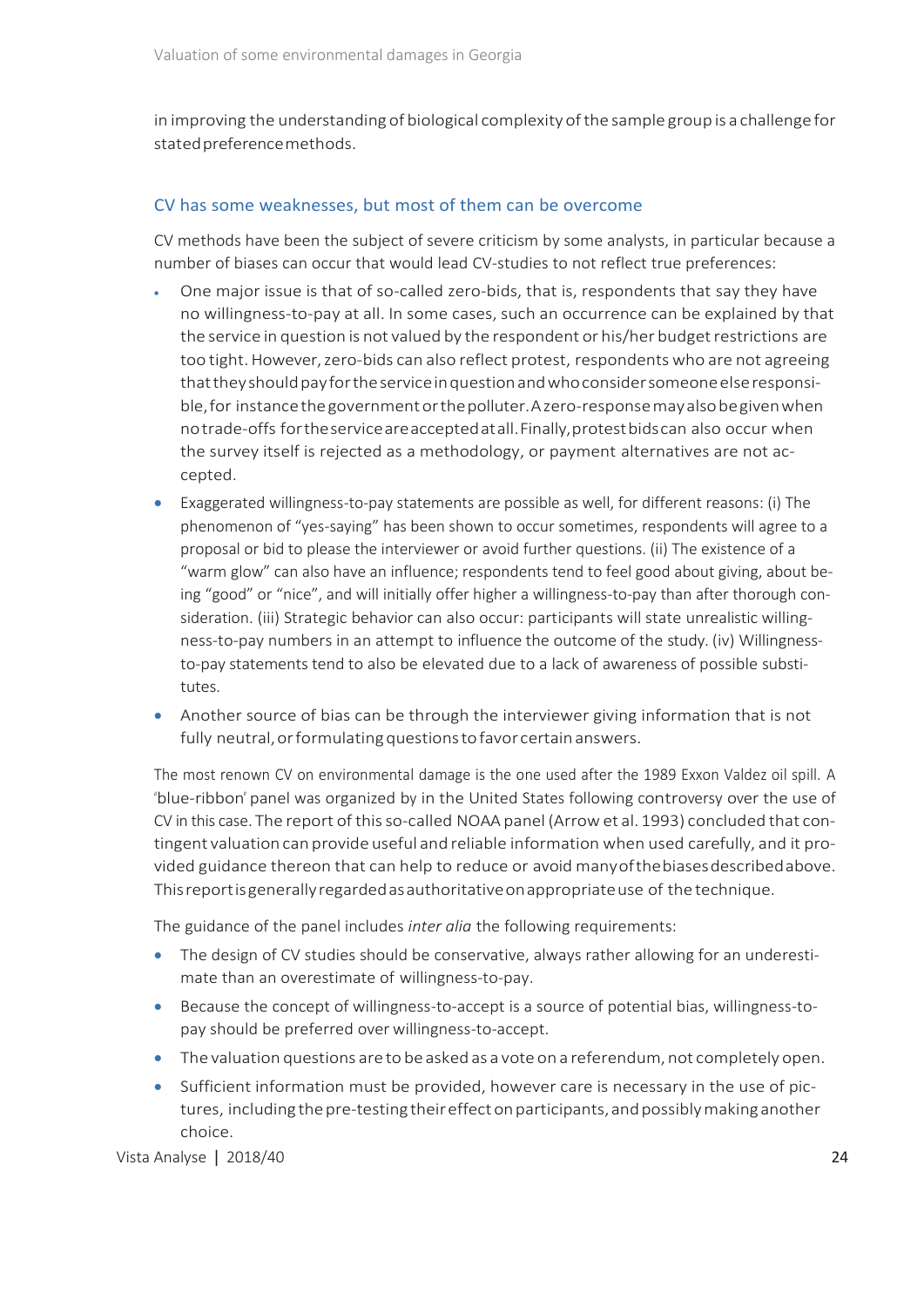- Participants should be made aware of substitutes for the good being evaluated.
- Sufficient time should pass after a negative impact on the ecosystem before a contingent valuation study is conducted in order to avoid answers out of a momentary disposition. Answers averaged over several points in time can avoid catching temporary changes in preferences.
- Respondents should be able to refuse an answer, with an attempt to be made of finding outthe reasoningbehindbothrefusalstoanswerandyes/noanswers.
- A high-quality survey would also include questions on socioeconomic data and respondents' general attitudes and perceptions of the issue at stake, with the influence of these variables on the willingness-to-pay being analyzed.
- Lastly, with all the above guidelines met, the questionnaire must still be easy enough to understand and nottake an excessive amount of time to complete.

So-called dichotomous or polychotomous choice is a variant of CV where instead of open questions the respondents are asked whether they would pay a certain amount. Dichotomous choice allows only for "yes" and"no" answers, polychotomous choice provides more options such as 'probably pay', 'certainly pay'' or 'not sure'. Questions can be single-bounded, where only one question is asked, or multiple-bounded,where follow-up questions with higher or lower amounts, depending on the initial reply, are asked. There are usually different versions of a questionnairewith different amounts being initiallyofferedfor choice.Thistechniquemakes answering easier for respondents, thereby reducing the chance of unrealistic statements. It does however bear the risk of starting point bias, that is researchers influencing outcomes by choosingcertainstartingpoints.

<span id="page-24-0"></span>For further reading about CV, design of survey etc.: see OECD Handbook on Biodiversity Valuation (2002).

## 4.8 Choice Experiments could be useful, but are complex to use

Choice experiments(also referred to as contingent choice, choice modelling, conjoint analysis, or attribute-based stated choice method) is a newer approach to obtaining stated preferences. It consists of asking respondents to choose their preferred option from a set of alternatives where the alternatives are defined by attributes (including the price or payment). These approaches are useful in cases where we are interested in the valuation of the attributes of the situation or when the decision lends itself to respondents choosing from a set of alternatives described by attributes.

Choice experiments has several advantages: the control of the parameters is in the experimenter's hand, as opposed to the lowlevel of control generated by real market data, the control of the design yields greater statistical efficiency, the attribute range can be wider than found in market data and the introduction or removal of products, services and attributes is easily accomplished. The method also minimizes some of the technical problems associated with CV, such as strategic behavior of respondents. The disadvantages associatedwith the technique are thatthe responses are hypothetical and therefore suffer from problems of hypothetical bias (similar to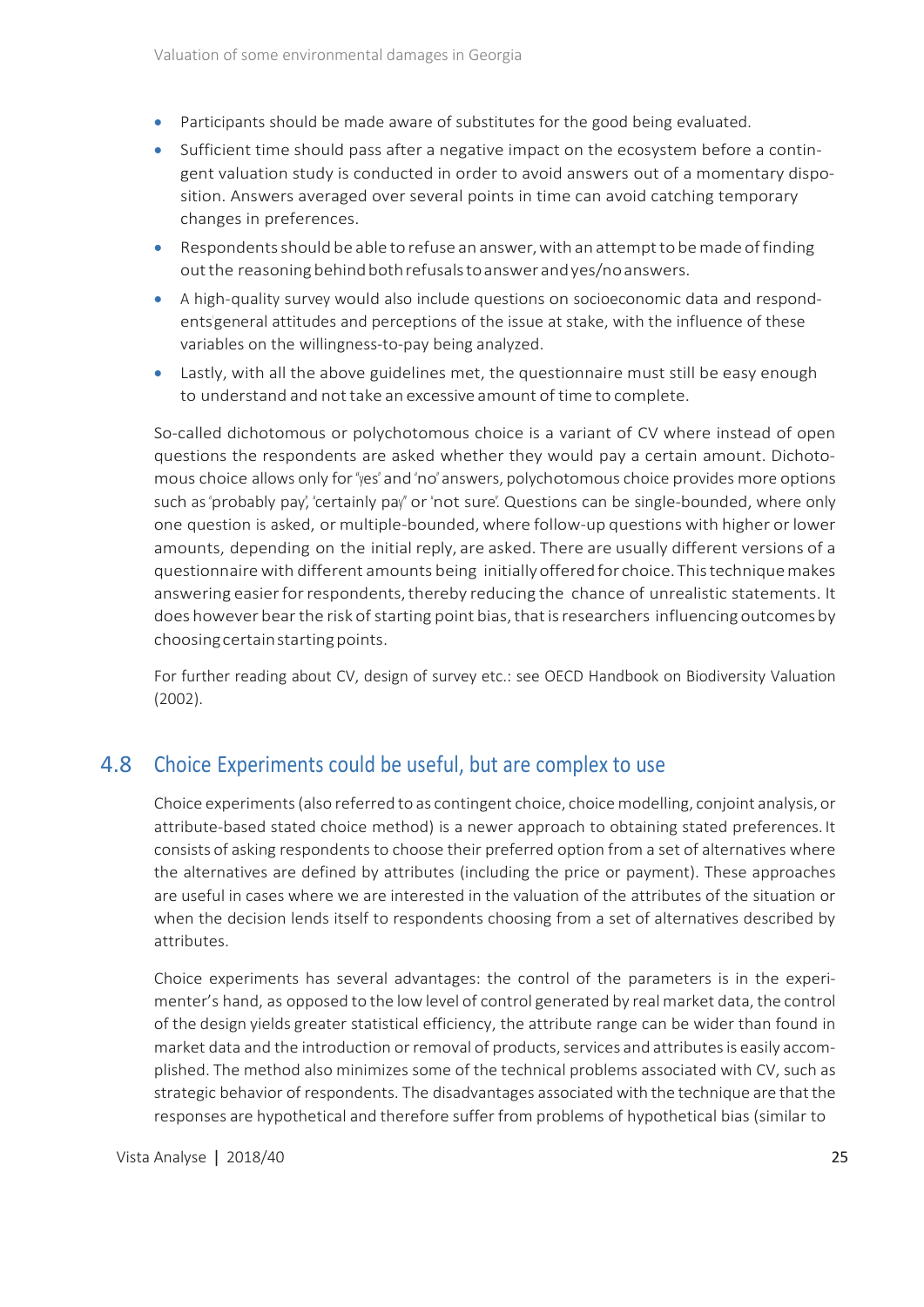<span id="page-25-0"></span>CV), and that the choices can be quite complex when there are many attributes and alternatives. The econometric analysis of the data generated by choice modelling is also fairly complex.

# 4.9 Benefits (value) transfer is very useful, but must be used with care

### 4.9.1 Must make sure that the circumstances are similar

Benefits or value transfer is not a methodology *per se,* but rather refers to the use of estimates obtained (by whatever method) in one context/site (study site) to estimate values in a different context/site (policy cite). For example, an estimate of the benefit obtained by tourists viewing wildlife in one park might be used to estimate the benefit obtained from viewing wildlife in a different park. Alternatively, the relationship used to estimate the benefits in one case might be applied in another, by using adjusted data from this case together with some data from the site of interest (this is called "benefit function transfer"). For example, a relationship that estimates tourist benefits in one park, based in part on their attributes such as income or national origin, could be used in another park, but with data on income and national origin of that park's visitors.

Estimates based on benefits transfer can be generated with considerably less time and resources than primary studies, and is often used in valuation of ecosystem services and similar goods. Benefits transfer has been the subject of considerable controversy in the literature, as it has often been used inappropriately. According to the Millennium Ecosystem Assessment, a consensus seems to be emerging that benefit transfer can provide valid and reliable estimates under certain conditions. These conditions include the requirement that the commodity or service being valued is very similar to the site where the estimates were made, and the site where they are applied and that the populations affected have similar characteristics. Of course, the original estimates being transferred must themselves be reliable for any transfer to be meaningful. But as the conditions at two sites are unlikely to be perfectly identical, some transfer error is to be expected. It should be recognized that the determinants of both the supply and demand of ecosystem services are spatially variable, which makes the assessment and transfer of ecosystem service values inherently spatial.

The number of primary studies on the value of ecosystem services is substantial and is growing rapidly. This means that the benefits transfer can be based on multiple primary studies.

However, benefit values should be adjusted for differences between the study and policy site. These are elaborated below.

### 4.9.2 Adjustments for differences in income level should be made

The demand for most goods and services, including ecosystem services, changes with income. Generally, as income rises, the demand for and value of "normal" goods and services also increases. When transferring values for ecosystem services from countries or areas with different incomes it is therefore necessary to adjust for the effect of income on the demand and value of ecosystem services. Ideally, such adjustments should use measures of individual or household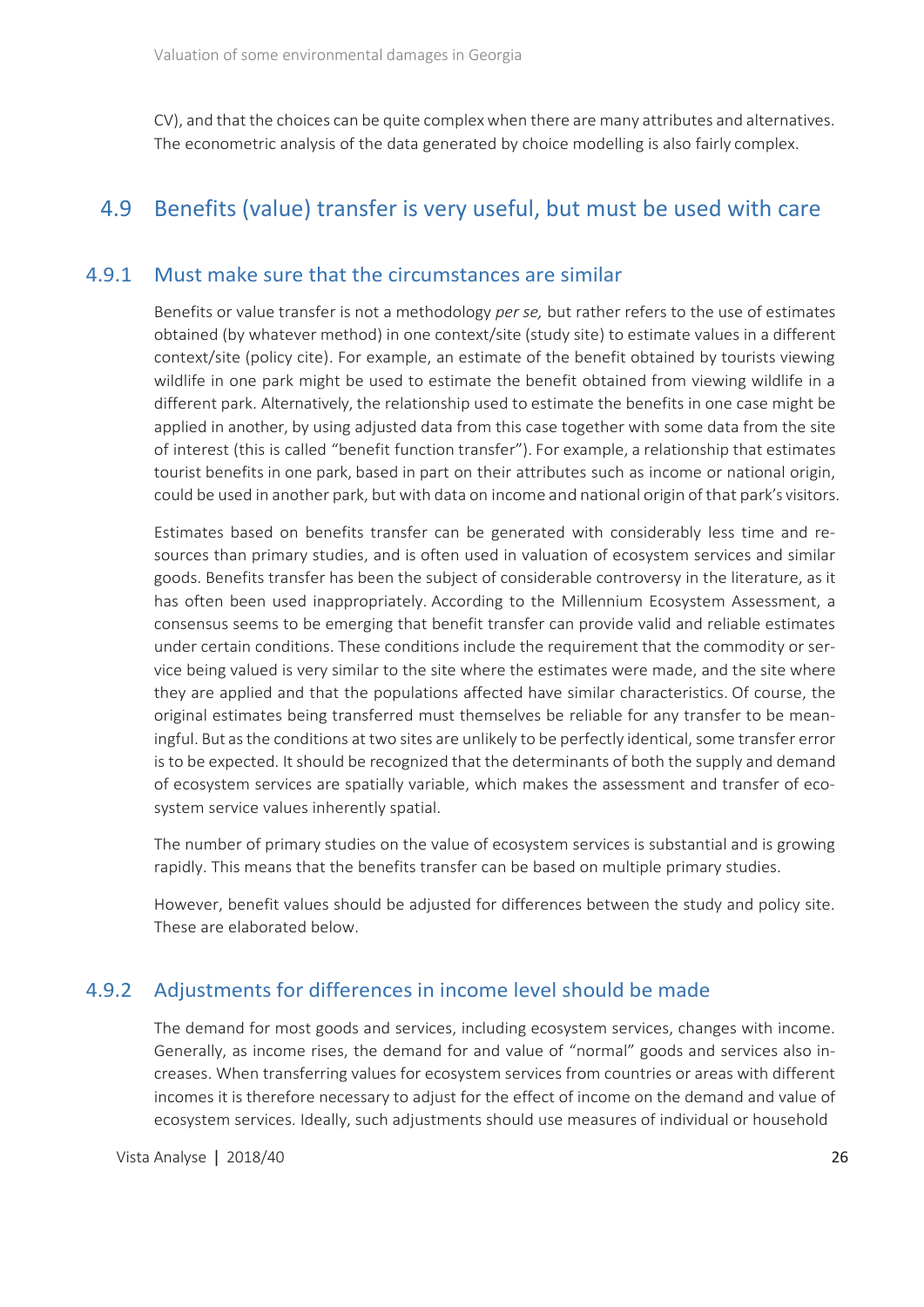income. Adjustments for differences in income between study sites and policy sites can be made using information on how the willingness-to-pay (WTP) for the ecosystem service in question changes with respect to income. The economic term for this is the "income elasticity of WTP". This is a measure of how much the WTP for an ecosystem service changes with income, and is generally expressed as the percentage change in WTP for a one percentage point change in income. Estimates of the income elasticity of WTP for different ecosystem services can be available from primary valuation studies and meta-analyses that include income as an explanatory variable in estimated value functions. UNEP (2013) present as an example of estimatesof the income elasticity of WTP for wetland ecosystem services fromrecent meta- analyses intherange 0.295 - 1.16.

The formula for unit value transfer adjustment is:

 $WTP_p = WTP_s(Y_p/Y_s)^E$ 

Where:

 $WTP_p$  = willingness to pay at the policy site ("our" site)

 $WTP_s =$  willingness to pay at the study site

 $Y_p$  = income per capita at the policy site

 $Y_s$  = income per capita at the study site

*E* = income elasticity of willingness to pay

When using value estimates from other parts in the country one does not usually adjust for differences in income level, unless income levels vary considerably. When information on the income of beneficiaries is not available (as is often the case), one can use information on Gross Domestic Product (GDP) per capita as a proxy for income. This is the main approach when using estimates from other countries, as data on GDP per capita for countries are easily available.

The income elasticity E is often not easily available in the literature. In this case the adjustment is often made by multiplying the value from the study cite with the relation  $Y_p/Y_s$  implicitly assuming that the elasticity is 1. While this is generally not a correct estimate of E in most cases, it is an omission that could be accepted if one for instance shows the impacts on the estimate of higher and lower values of E.

### 4.9.3 Year of value and general price level must be adjusted for

Value estimatesfrom primary valuation studies are reported at the general price level for a particular year, usually (but not always) the year in which the study was conducted. For example, a valuation study conducted in 1995 is likely to report values in the price level in that year. Inflation, however, causes general price levels in a country to rise over time so that any given amount of money is worth less over time in terms of the goods and services that it canpurchase.

When transferring study site values that were estimated in previous years to inform a current policy decision (and to compare transferred ecosystem service values with other valuesthatarerelevantto the policy decision), it is necessary to adjust values to account for inflation. All values should be adjusted toensurethatthey representthegeneralpricelevel ofthesameyear.Thiscanbedoneusingavailable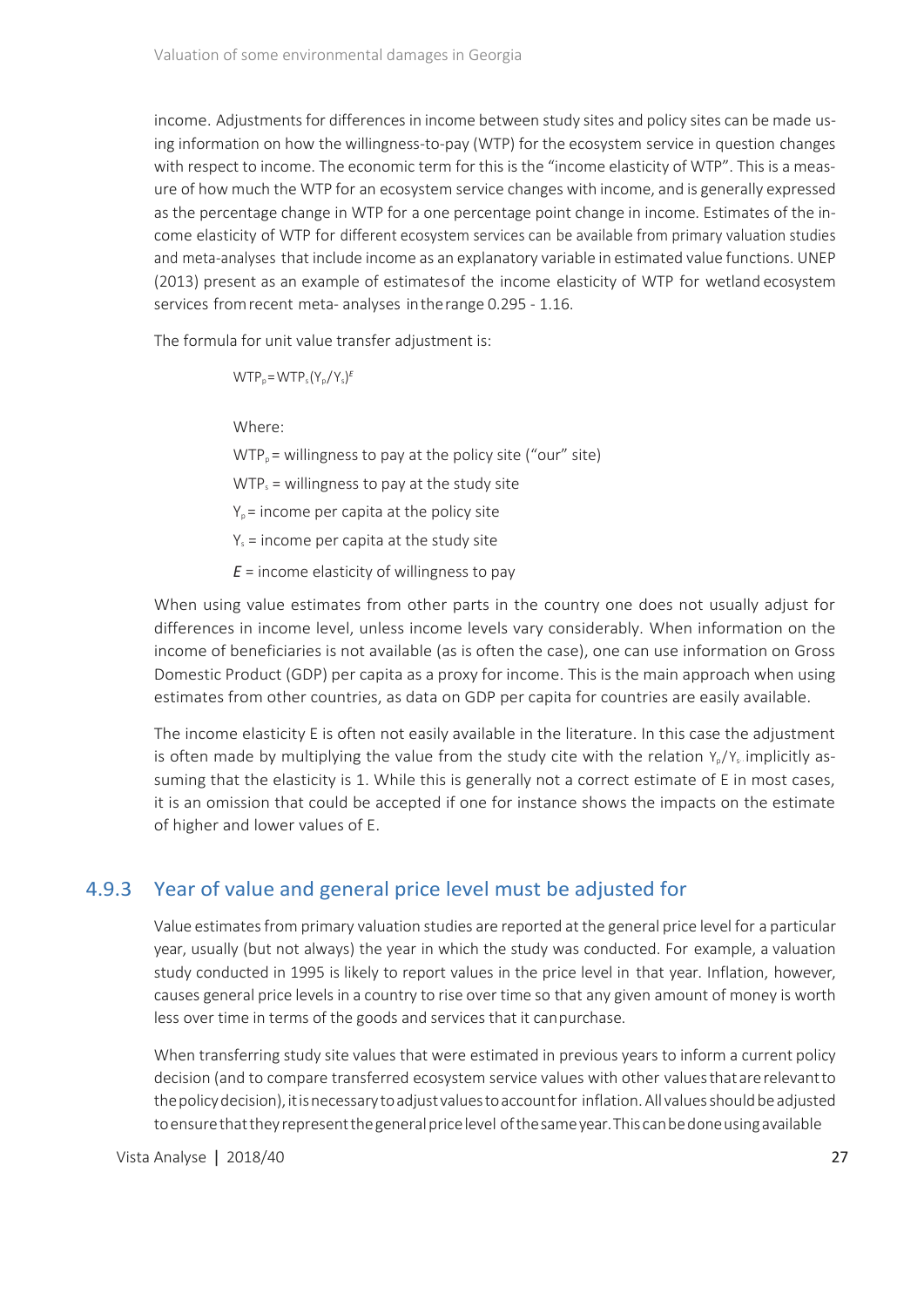domestic price indices orGDP deflators that measure the annual rate of price change in an economy. GDP deflators are available for instance from the World Bank World Development Indicators [\(http://data.worldbank.org/data-catalog/world-development-indicators\)](http://data.worldbank.org/data-catalog/world-development-indicators).

The formula for this adjustment is:

 $WTP_P=WTP_S(D_P/D_S)$ Where:  $WTP_P$  = willingness to pay at the policy site  $WTP<sub>s</sub> =$  willingness to pay at the study site  $D_P$  = GDP deflator index for the year of the policy site assessment  $D_s$  = GDP deflator index for the year of the study site valuation

### 4.9.4 Purchasing power and currency also differ between countries

General prices for goods and services vary across different countries and even within countries,reflectingdifferencesinthecostsofproductionand demand. Differencesinthegeneral price level across countries are measured using price indices, which compare prices for a representative basket of consumer goodsin each country.When comparing across countries with different price levels, a given amount of income will be able to purchase more goods and services in a country with a lower general price level than in a country with a higher general price level. For example, someoneearning USD 750 in Georgia would need to earn USD 1000 in the United States to be able to buy the same quantity of goodsandservices if prices aregenerally33percenthigherintheUnited States.

This means that it is not valid to directly transfer values between countries with different price levels, since the same amount of money represents a different quantity of goods and services (and therefore utility for the consumer). It is therefore necessary to make adjustments to values when transferring from one country toanother.

Transferring values from a study site in one country to a policy site in another country also need to account for that most countries have their different currencies, and so values need to be converted to the appropriate currency aswell as price level. Primary valuation studies generally report valuesin the currencyofthecountry inwhichthestudy site islocated, and often also inUSdollars (USD)iftheresults are intended for an international audience.

To transfer values between countries involves using purchasing power parity (PPP) adjusted exchange rates, which are also available for all countries in the World Bank World Development Indicators (https://data.worldbank.org/indicator/PA.NUS.PPPC.RF). The formula for this adjustment is:

 $WTP_P=WTP_SxE$ 

Where:

 $WTP_P$  = willingness to pay in currency of the policy site

 $WTP_s =$  willingness to pay in the currency of the study site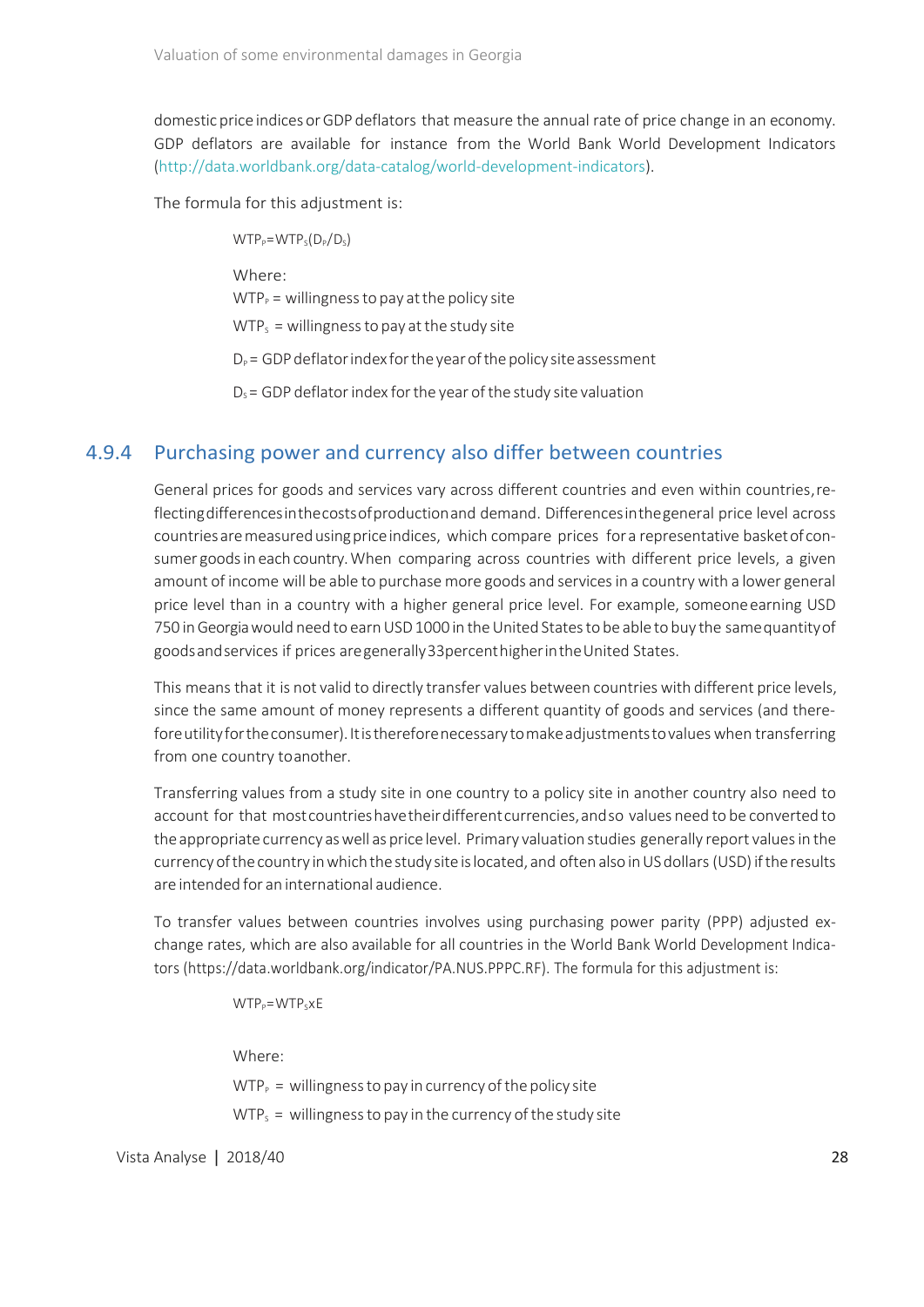E = purchasingpowerparityadjustedexchangerate between policy and study site currencies

In cases where the study site value estimate is reported in a second currency (often USD) that has been calculatedusing astandardmarketexchangerate, itisnecessary toadjust thisreported value to reflect differences in price level. This involves converting the value reported in USD into the local currency using the market exchange rate (ideally the rate that was used by the analyst for the primary study) and then converting itinto the desired currency using a PPP adjusted exchange rate. If the standard market exchange rate is not reported in the primary study, market exchange rates are available in the World Bank World Development Indicators or any other website reporting exchange rates. For example, the WB indicator shows that in 2017 0.38 Georgian lari (GEL) would buy the same amount of goods and services in Georgia as would 1 USD in the US.

## 4.9.5 Other benefit transfer challenges

### Cultural differences should be considered

Different people and cultures can have very different perceptions, preferencesandvaluesfor ecosystemservices. For example, patterns of outdoor recreational activities in natural areas are observed to be very different across countries. More fundamentally, ecosystems can have strong cultural significance in some societies and not in others. Differences are most likely smallest between neighboring countries. Transferring ecosystem service valuesfrom one cultural context to another can therefore be problematic. Cultural considerations should be reflected in the selection ofrelevant primary valuation studies from which values are transferred. In cases of specific cultural significance and customs related to ecosystems, however, the scope for using value transfer may be limited and primary research is the only valid valuation approach.

### Local scarcity of a good or service should be considered and eventually adjusted for

As a good or service becomes scarce, its price or marginal value increases. The local scarcity or abundance of an ecosystem service is therefore a potentially important determinant of its value. For example, the value of water supplied by a wetland is likely to be considerably higher in an environment with low water availability than one in which water is abundant (setting aside other factors). It is therefore necessarytoconsiderand eventuallyadjustfordifferencesintherelative scarcity of the resource or ecosystem service being valued.

### The availability of substitutes or complementary resources should also be considered

Similarly, differences in the availability of substitute or complementary resources should be controlled for. Substitute ecosystems are alternative sources of the same service. For example, parks and green spaces within a city can be used for recreation activities and may be direct substitutes. The consequence of disregarding substitutes is generally an overestimation of WTP, as the sum of the value of ecosystem services measured individually is higher than the value measured for all ecosystemservices atonce.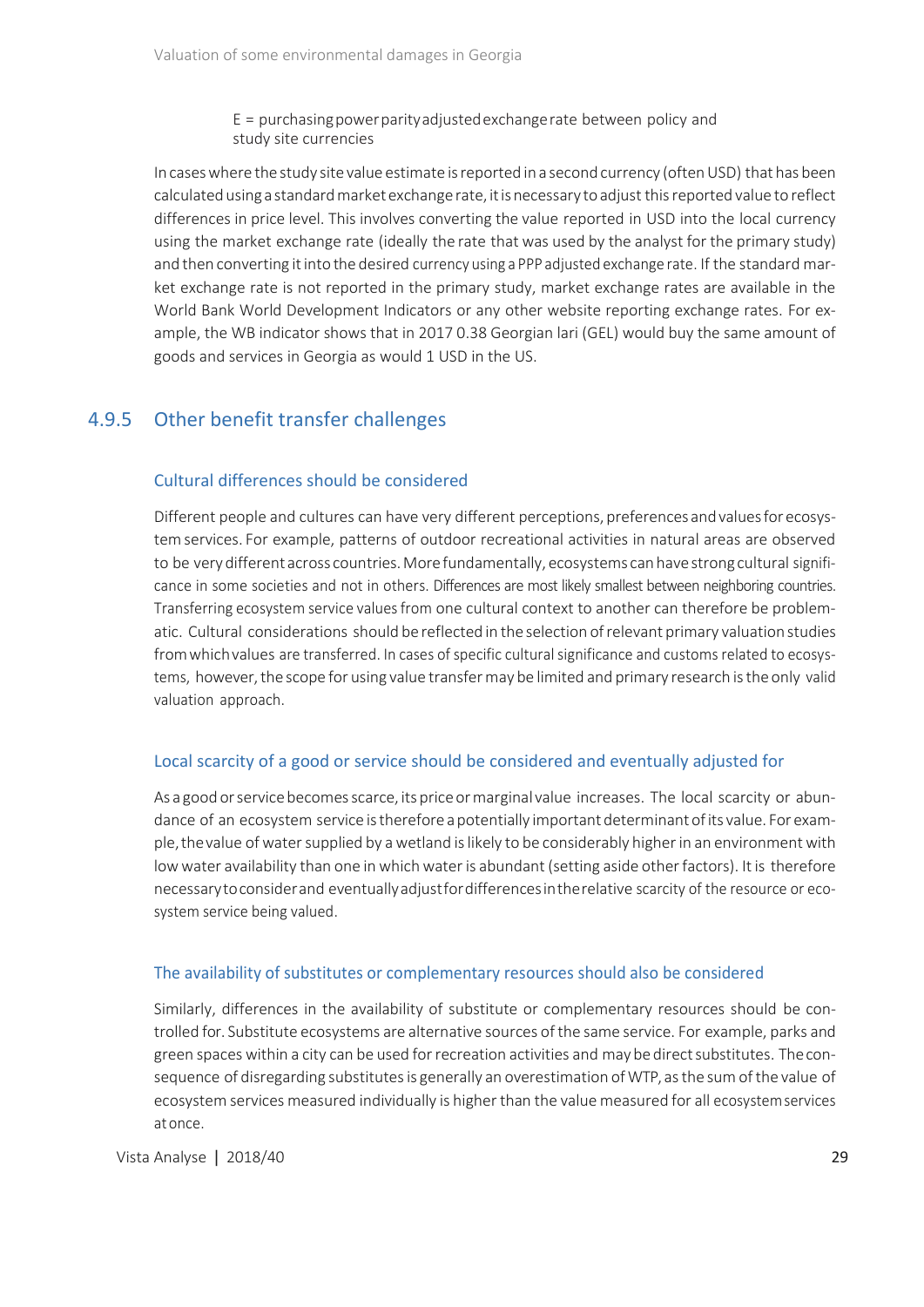Complementary ecosystems are those thatwhen combined provide a greater quantity orquality of an ecosystemservice.Forexample,systemsofcoastalandmarineecosystemsthatinclude mangroves,seagrass andcoralreefssupportcommerciallyimportantfishspeciesthatdepend on each habitat at different stages in their lifecycle (UNEP, 2013). The presence of complementary ecosystems inalocalitymayenhancethe value of an ecosystem service, and this should be reflected in transferred values. Disregarding complementary sites is likely to result in underestimation of WTP.

### The unit of the valuation must also be taken into account

Valuetransfersthatusevaluesperbeneficiary involvesidentifying theappropriate number of beneficiaries for the ecosystem service in question. In other words, how many individuals or households hold values for the ecosystem service and are affected by the change in provision? For value transfers that use values per unit of ecosystem area, it is important toidentify the relevant area overwhich to aggregate unit values. For example, this might be the area of a forest converted to agricultural land or the area of restored wetland in a floodplain. Generally, most policy decisions will result in relatively smallormarginalchanges to areas of ecosystems. Very rarely will a policy decision involve the total loss of an ecosystem. It is therefore necessary, and more useful for the decision maker, to identify and value the specific area that is impacted by the policy decision. This information may be obtained from technical reports, inputs from experts, or through stakeholder consultation.

<span id="page-29-0"></span>For further reading about practical ways of adjusting benefit transfer estimates, see UNEP (2013).

# 4.10 Summary and recommendations

### Primary valuation techniques could be time consuming and costly to use

According to Secretariat (2007) it appears that, when applied carefully and according to best practice,valuationtoolscangenerallyprovideusefulandreliableinformationonthechangesin the value of non-marketed ecosystem services that result (or would result) from management decisions or from other human activities. Data requirements may be quite demanding for a number of tools, as are the preconditions in terms of technical expertise. Moreover, conductingprimaryvaluationstudies like CV istypicallytime-consumingandcostly, and require expertise to design the study, carrying out the survey and analyzing/presenting the results.

### Approaches based on observed behavior should be preferred

Vista Analyse | 2018/40 30 When valuating ecosystem service and environmental damages, we prefer using data based on *observed behavior*, i.e. revealed preferences instead of stated preferences. This is also in accordance with the recommendations of the Millennium Ecosystem Assessment. When using revealed preferences one tries to observe (reveal) what people actually pay under similar circumstances etc. to prevent or avoid the damages in question, instead of asking people what their willingness to pay is for the actual services or measures. Revealed preferences tend to give more accurate estimates of the WTP, and are also easier and cheaper to use than WTP surveys and similar approaches. Therefore, we recommend that the approaches are based on revealed preferences. These are generally not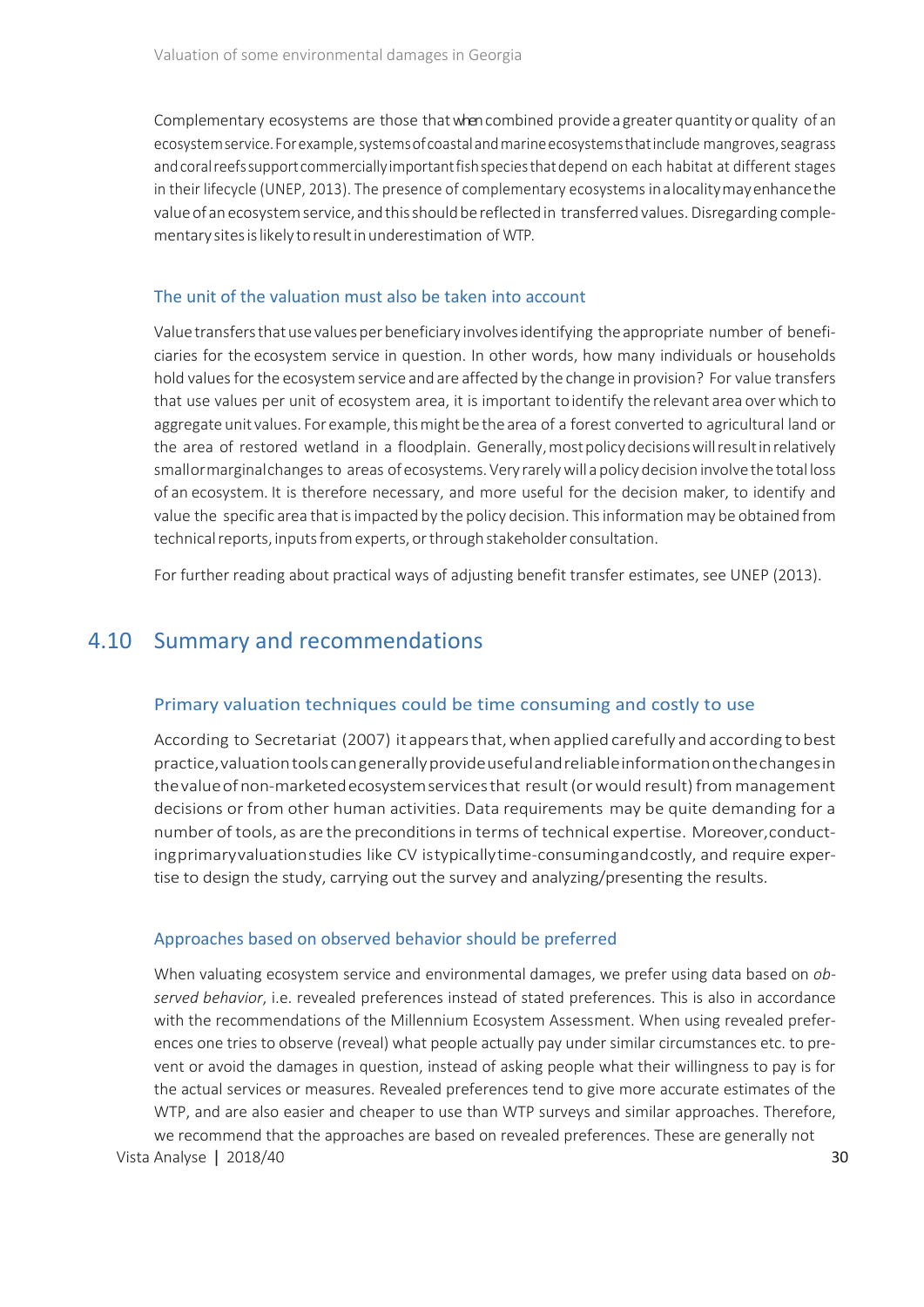very costly or time-consuming to carry out, and do not necessary require expertise in any particular field as long as the physical impacts are assessed and described, though some knowledge of basic economics would be useful.

### The cost-based approaches and change in production/productivity are most commonly used

The various cost-based approaches, valuating the damages at the restoration, removal or avoidance costs. When using this approach one should bear in mind that this could underestimate the value since people or the authorities could have been willing to pay higher costs if necessary to restore or avoid the damages.

The change in production/productivity approach is applicable to a wide range of direct and indirect use values and most commonly used.

Several techniques have been specifically developed to cover the characteristics of particular problems. The travel cost method, for example, was specifically developed to measure the utility derived by visitors to sites such as protected areas, and could also be applied to similar areas of interest, but is of limited applicability outside that particular case. It is time-consuming and costly to use, and requires some expertise to be carried out properly.

### Contingent valuation is necessary to estimate non-use values

Contingent valuation is potentially applicable to any issue, simply by phrasing the questions appropriately. As such it has become very widely used (according to Secretariat (2007) probably excessively so), as it is easy to misapply and, being based on hypothetical behavior, is inherently less reliable than measures based on observed behavior. For instance, if the focus is on the quantification of indirect use values, the application of other valuation tools would often seem to be preferable. For some types of value, however, stated preference methods may be the only alternative. Thus, existence value can only be measured by stated preference techniques like CV. As mentioned, this is often very time-consuming and costly to carry out, and need expertise in economics and/or other social sciences to be carried out properly. Guidance on the appropriate use of the technique exists and should be followed closely, see above.

### Benefits transfer approaches are cost efficient to apply, but should be used cautiously

Benefits transfer can provide valid and reliable estimates under certain conditions. Given the cost of undertaking primary valuation studies, benefits transfer when used cautiously is likely to be an increasingly appealing way for extending the use of valuation, including in developing countries and countries in transition. This approach is not very time-consuming or costly to carry out, but likely need some knowledge on economics to be carried out properly. It is often the approach that "saves" the valuation if there are no site-specific data available, and collection such data is not a viable option.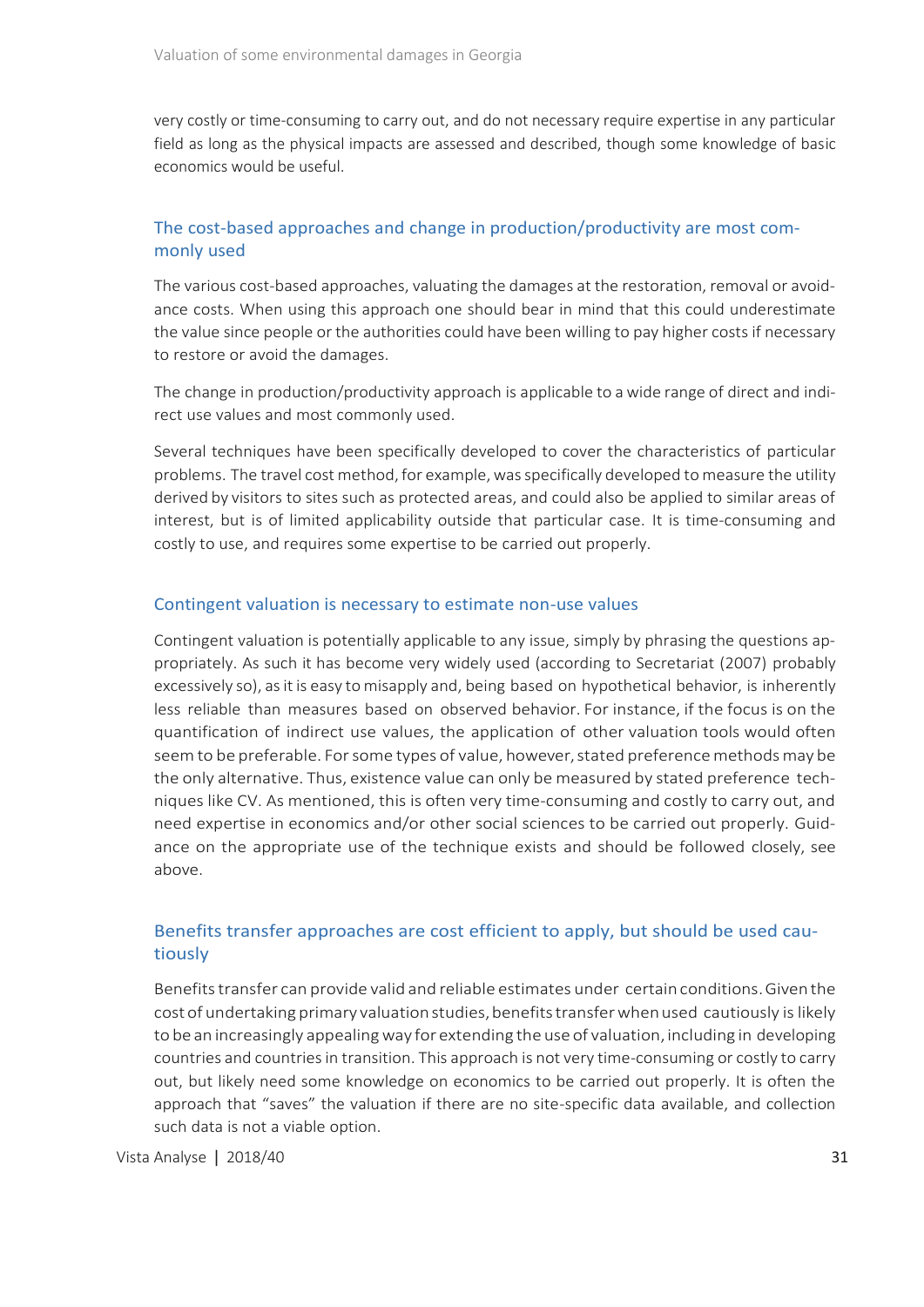# 4.11 Valuation of land damage

<span id="page-31-0"></span>The focus on land damage in the ELD is on human health impacts from new project interventions (i.e. interventions after 2007). In the literature and practical valuation the main focus have been on cleaning up contaminated sites, where for instance industries over many years have dumped chemicals and various waste that have leaked into the ground and eventually also nearby water. One way soil pollution can harm humans is through bioaccumulation. Plants that are grown in polluted soil absorb the pollutants. Animals who eat many of these polluted plants take on all the pollution those plants have accumulated. Larger animals who eat the plant-eating animals take on all the pollution from the animals they eat. Humans who eat plants or animals that have accumulated large amounts of soil pollutants may be affected.

Various exposures of soil contamination have led to long-term, low-level (chronic) exposure to several harmful pollutants (heavy metals, persistent organic chemicals, oil spill etc.) for humans, leading to for instance cancer, neurological damage, kidney disease (EC, 2013). Current pollution could also contribute to this. The relation between soil contamination and long-term human health is complicated and not so well understood as pollution to air and water. Impacts of high levels (acute) soil contamination around the world have also been studied, and the causes and effects are often relatively straightforward to determine, but there are few if any of these in Europe.

Thus, we are facing a challenge when valuating human health impacts from new, potential land damage or contamination. One way could be to use previous valuations of contaminated sites to illustrate what the long-term impacts might be, given that new sites are allowed to be established and leak pollutants into the ground and/or water. The valuation methods to use could be similar to those used for valuating health impacts from contaminated water, i.e. dose response relations and VSL. Observed treatment costs could be a first step.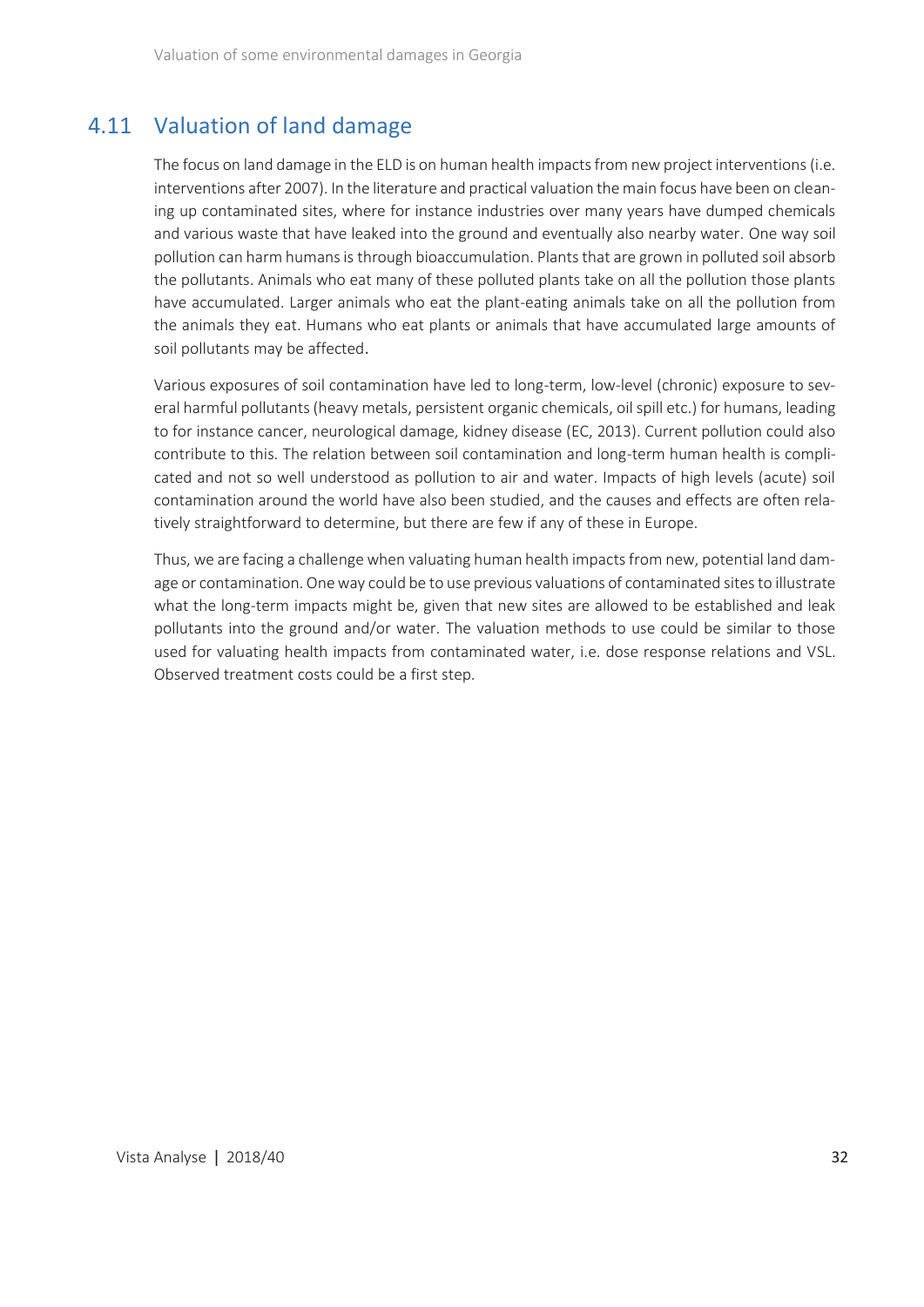# <span id="page-32-0"></span>5 Valuing vegetation, wildlife, fish and water damage

In this chapter we go through various practical approaches when estimating the damages caused to the various ecosystem goods and services obtained from vegetation, wildlife, fish and water. Again, the approach is to show how to value the goods and services provided, and then to see how the loss of these goods and services could be valued. At the end of the chapter we present some examples on how the economic values of reduced quantity and/or quality of some goods and services could be found.

# <span id="page-32-1"></span>5.1 Start with the steps required by ELD, and estimate the remediation costs

Figure 2.1 shows the main remediation steps that should be taken to restore the damaged site, replacement site or similar back to baseline conditions, i.e. how it was before the damage was done. Four steps are eventually required, depending on to what extent each step is able to restore the site.

Then the damages will be indirectly valuated through the costs of the various remediation measures that are deemed necessary. If the site and the ecosystem services it provides is then fully brought back to baseline conditions, then there should be no more damages to valuate and the value of the damages is then implicitly valued at remediation costs. However, as mentioned in chapter 4 this may underestimate the actual damages or value of the ecosystem services.

It may seem unlikely that a damaged site is fully restored back to baseline conditions. Most often there will still be some damages left that could eventually be valuated, depending on what kind of damage and if they are large enough to have any significant value. Besides, remediation could take time, and during that time there would likely be some damages to at least the direct and indirect use of the ecosystem services. The impacts on these uses should be estimated in physical terms and valuated, using the most appropriate approaches described in previous chapters.

# <span id="page-32-2"></span>5.2 Overview of services and valuation approaches

### Separate between use and non-use values

According to the ToR biodiversity (vegetation, wildlife and fish) and water quality should be core foci of the work. Below is an outline of some of the services and values that could potentially be linked to these.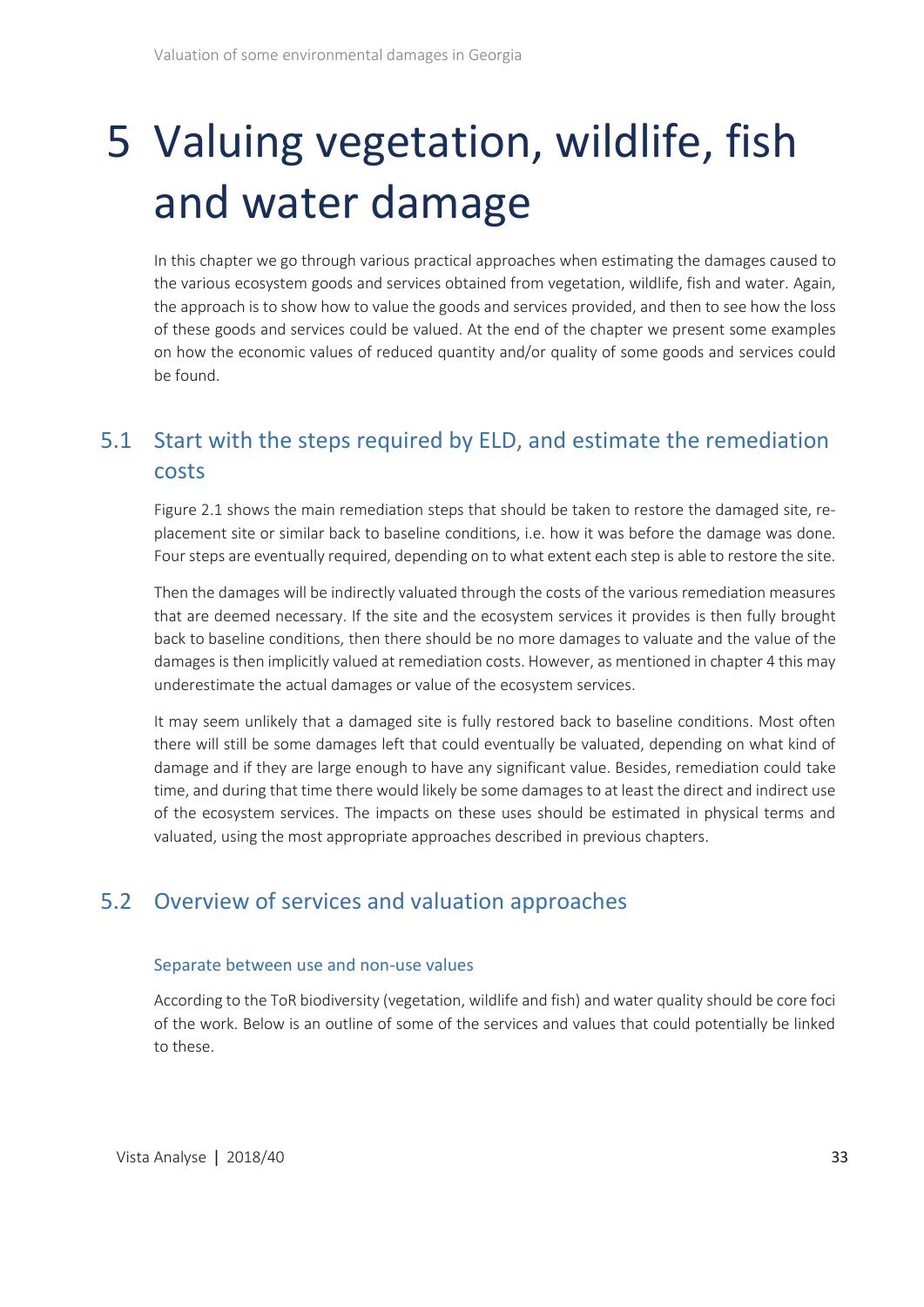|                                           | Non-use values                                                 |                       |                                            |
|-------------------------------------------|----------------------------------------------------------------|-----------------------|--------------------------------------------|
| <b>Direct Use Values</b>                  | <b>Indirect Use Values</b>                                     | <b>Option Values</b>  | <b>Existence values</b>                    |
| Vegetation                                | landslide<br>Flood<br>and<br>protection                        |                       | Biodiversity as such-<br>Culture, heritage |
| Fuelwood                                  | Carbon sequestration                                           | Potential future uses |                                            |
| Timber                                    | Flood and landslide<br>control                                 | Potential future uses |                                            |
| Non-timber forest<br>products (NTFPs)     | Water filtering                                                | Potential future uses |                                            |
| Recreation and tour-<br>ism               |                                                                | Potential future uses |                                            |
| Esthetic value                            |                                                                | Potential future uses | Culture, heritage                          |
| Peat harvesting                           | Groundwater regula-<br>tion and protection,<br>methane storage | Potential future uses | Culture, heritage                          |
| Beekeeping                                | Pollination                                                    | Potential future uses | Biodiversity as such                       |
| Wildlife                                  |                                                                |                       | Biodiversity as such                       |
| <b>Hunting</b>                            |                                                                | Potential future uses |                                            |
| Recreation and tour-<br>ism               |                                                                | Potential future uses |                                            |
| Fish                                      |                                                                |                       | Biodiversity as such                       |
| Fishing                                   |                                                                | Potential future uses | Biodiversity as such                       |
| Recreation and tour-<br>ism               |                                                                | Potential future uses |                                            |
| Water quality                             |                                                                |                       |                                            |
| Drinking water quality                    |                                                                | Potential future uses |                                            |
| quality<br>Water<br>for<br>other purposes | farming,<br>irriga-<br>Fish<br>tion, bathing etc.              | Potential future uses |                                            |

| Table $5.1$ : | Goods and services from vegetation, wildlife, fish and water |
|---------------|--------------------------------------------------------------|
|---------------|--------------------------------------------------------------|

*Source: Vista Analyse*

### Use values and likely also option values can be estimated through observed prices of goods and services

Bearing in mind the recommendations above, the preferred and likely only viable approach would be to value the various direct and indirect use values using the revealed preferences approach, i.e. using observed market prices of the various goods and service to the extent possible.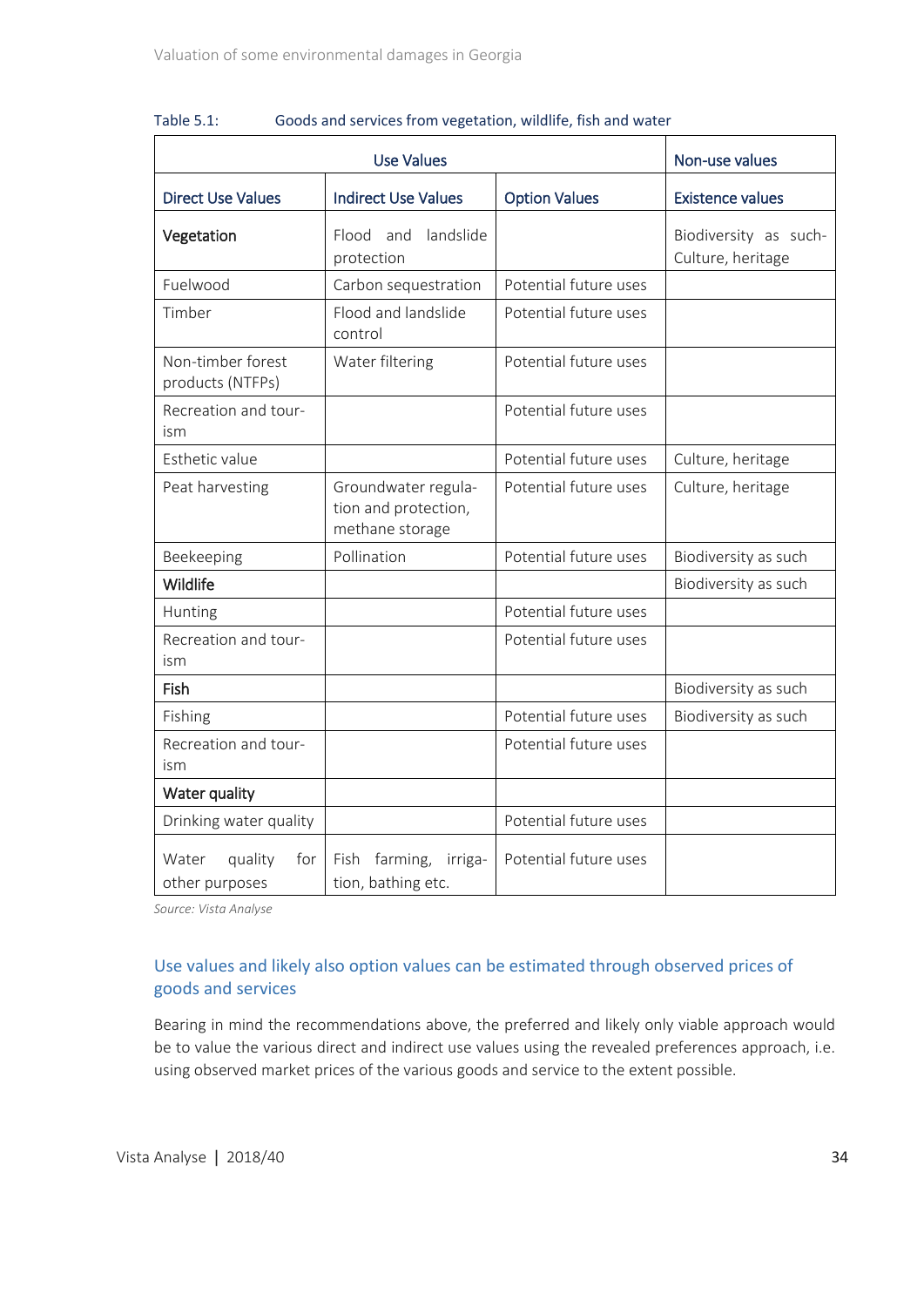The option value of biodiversity for future generations can also likely be valued by estimating the future values of the ecosystem services that could be provided. Thus, this valuation can then use the same approach as the estimation of the current use values, eventually adjusting these values and calculate a present value of the estimates using an appropriate discount rate. Through this approach it will be possible to estimate some of the future option values, likely the most important ones.

Eventually, if market prices do not exist or are hard to find, benefits transfer could also be used. Then one has to be very careful to adjust these data to reflect local conditions at the cite that are to be valued.

### Non-use values must likely be valuated through contingent valuation techniques or benefit transfer

As mentioned in chapter 4 there are most often no market data that can be used to indicate the nonuse value of a site. CV and other approaches can be used, but are often not a viable approach because they are time-consuming, costly and require expertise. Then one must look for valuation of non-use values from other sites, and if they eventually could be used for the site in question.

### Travel cost method could perhaps be used to valuate recreation and tourism

From the table it can among other things be seen that recreation and tourism could be services from both vegetation, wildlife and fish. These could be hard to separate when valuing damages and losses. The existence of wildlife depends on vegetation, mainly forests and similar cover, and the loss of vegetation might indirectly impact wildlife and thus the services it can provide. Thus, the valuation of these should be seen together if for instance using the travel cost method to value recreation and tourism as such. When valuing the benefits from recreation using the travel cost method, one should avoid "double valuation" if one also value loss of hunting, fishing, NTFPs etc. separately. Valuing hunting for subsistence through the value of the meat should yield an accurate estimate of the value for (local) hunters, although they might have a pleasure in the hunting itself that is not covered by this approach.

When some people are hunting for fun and recreation, not necessarily taking the meat value into consideration, the value of wildlife would be far higher than the meat value itself. This could be valuated using the travel cost method, trying to avoid "double valuation". See below how this could eventually be avoided. Alternatively, contingent valuation could be used. Since the recreation value is often connected to vegetation, wildlife and/or fishing, it is proposed to value the recreation value separately from all the species and services.

# <span id="page-34-0"></span>5.3 Vegetation loss could mostly be valuated from market prices

Vista Analyse | 2018/40 35 Vegetation could be defined as an assemblage of *[plant](https://en.wikipedia.org/wiki/Plant)* species and the *[ground cover](https://en.wikipedia.org/wiki/Ground_cover)* they provide. It is a general term, without specific reference to particular species, life forms, structure, spatial extent, or any other specific botanical or geographic characteristics (Wikipedia.org). It is broader than the term [flora](https://en.wikipedia.org/wiki/Flora_(plants)) which refers to species composition. Vegetation can, and often does, refer to a wider range of spatial scales than that term does, including scales as large as the global.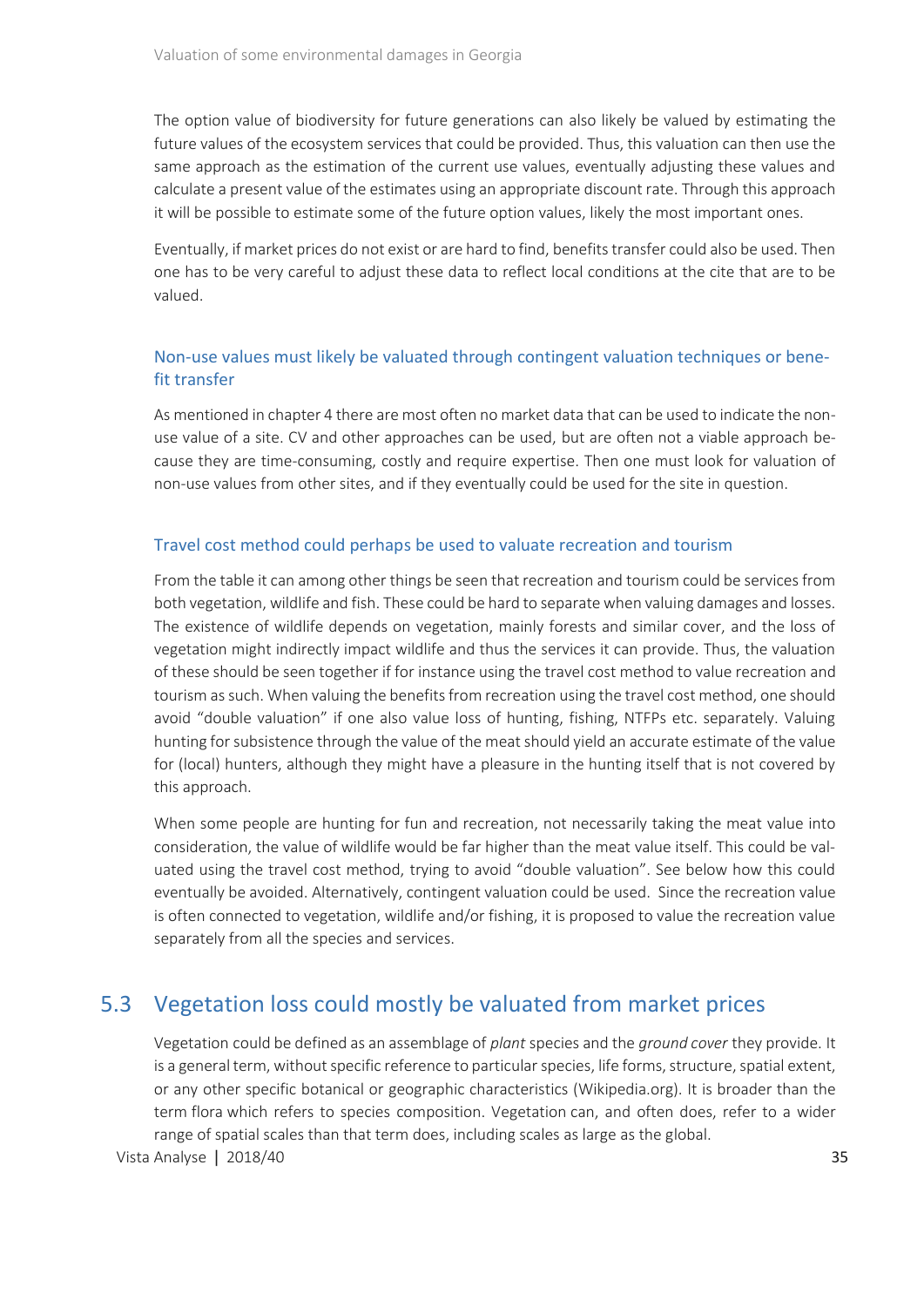Starting with the direct and indirect use values, the various services that vegetation provide could be valued as follows:

### Loss of fuelwood, timber and NTFPs could be valuated at market prices and lost net revenue

These services could be valued by estimating the gross revenues for each service (quantity multiplied by price), minus the costs of production. Prices of the products could be observed in (local) markets, eventually in published price lists etc., or special enquiries would have to be made to reveal the prices. In Brander et. al. (2016) there are examples of market prices on some NTFPs in Georgia like blackberries, blueberries, mushrooms and chestnuts. Production costs could be harder to estimate. The costs for timber production would be costs related to input for cutting and transporting the timber to a buyer, which could perhaps be found through contact to some timber companies or from previous studies. The costs of picking berries and similar would be low/negligible, and local market prices (if they exist) could be used. Eventually, national prices on the products could be used.

Thus, following the approach designed in Figure 4.2 the loss from market-based services from vegetation could be calculated.

### Loss of carbon sequestration/storage could be valuated through various approaches

This could be valued in three alternative ways:

- 1. As the potential net revenue from selling additional stored carbon as carbon credits;
- 2. As the avoided climate change damages resulting from the storage of additional units of carbon in living biomass (mainly forests) and forest soil or
- 3. The costs of alternative actions to reduce emissions and/or increase sequestration to fulfil a national emissions target for greenhouse gases (GHGs).

Which one to use will depend on the situation in the country. If carbon credits from forest activities etc. could be sold internationally, the price (that could be achieved from international brokers, websites etc.) multiplied with the annual amount of carbon that could be stored minus the costs of setting up, monitoring, enforcing and marketing credits (which can be obtained from existing initiatives) could be used as an estimate of the value for the country. Alt. 2 is difficult, but there are some international studies that have estimated the global damages per ton of carbon emitted. Alt. 3 could be valued by observing or estimating the costs of alternative emissions reduction actions, given that Georgia has some national GHG commitments. The annual amounts of sequestration by each species could be found in (international) studies estimating this for various species and areas of the world. Similarly, the amount of already stored carbon that could be released if the vegetation was damaged could be estimated. Brander et.al. (2016) have some examples of how carbon sequestration could be valued in Georgia.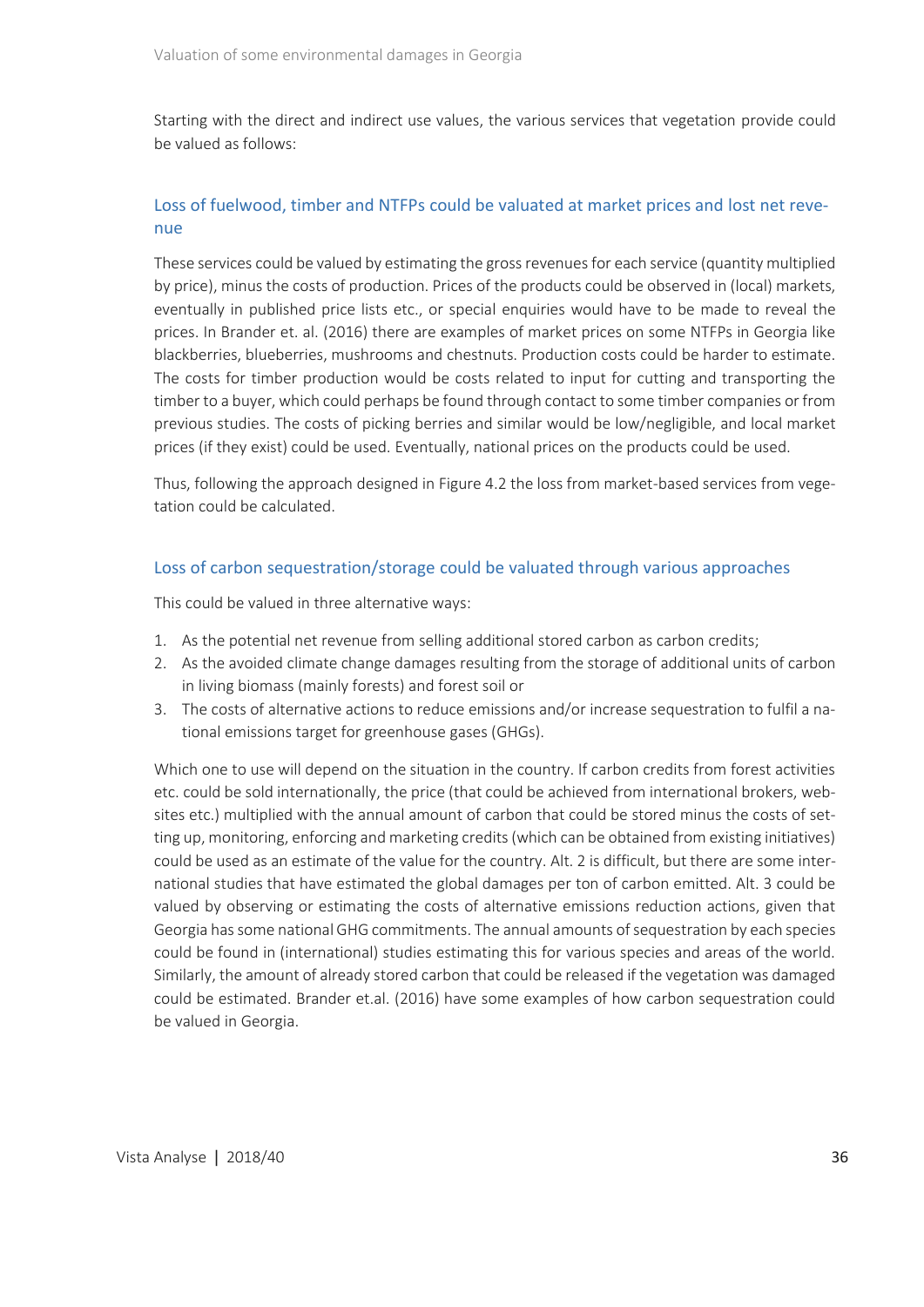### Loss of flood and landslide control could be valued by remediation costs, eventually based on previous damages or alternative actions

The services that vegetation provide to avoid floods and landslides could be valued using the avoided damages costs approach, i.e. the costs of a flood or landslide that could be avoided by vegetation. (Brander et.al., 2016). This involves assessing how the risks of damage events change with changes in forest/other vegetation cover, and then estimating the associated changes in expected damage costs. Physical damages would have to be assessed by some experts, eventually from comparing with historic events. The value of the damages could be estimated from the costs of historic events, i.e. costs of restoration of the damaged sites. Since landslides occur frequently in Georgia there should be several estimates of previous damages, but since each landslide is different and (all) historic costs could be hard to assess there will likely be some uncertainty in the estimates. Brander et.al. (2016) provides some examples of how landslide damages could be assessed and valued. An alternative valuation approach could be to value the costs of alternative actions to prevent landslides, if possible.

### Loss of flora species (plants) could eventually be valued by removal costs or similar

Interventions may lead to partial or eventually total loss of species in an area. The value of this loss depends on how scarce the species in question are. For instance, if the plant is an endangered, redlisted species only situated in the area in question, the potential value of its loss might be huge. Then there would perhaps be some actions taken to preserve it, for instance by moving (some of) the specimen to another area if possible. In this case the actual costs of the avoidance/mitigation actions could be used as a (minimum) value of the existence of the species.

In cases where the species in danger of being lost in an area are plentiful, i.e. exist in lots of other areas in the country or elsewhere, the value of the loss itself will likely be small or nil, since the species would not be completely lost. Then the only potential value of the loss in the area would be the eventual loss of services caused by the local loss of the species.

# <span id="page-36-0"></span>5.4 Wildlife loss could be valuated from market prices and costs

Wildlife traditionally refers to [undomesticated](https://en.wikipedia.org/wiki/Domestication) [animal](https://en.wikipedia.org/wiki/Animal) [species,](https://en.wikipedia.org/wiki/Species_(biology)) but has come to include all [plants,](https://en.wikipedia.org/wiki/Plant) [fungi,](https://en.wikipedia.org/wiki/Fungi) and other [organisms](https://en.wikipedia.org/wiki/Organism) that grow or live wild in an area without being [introduced](https://en.wikipedia.org/wiki/Introduced_species) by [humans](https://en.wikipedia.org/wiki/Human) (Wikipedia.org).

### Loss of meat can be valued by market prices

Hunting is an important activity in many areas, used by locals for leisure and/or to supply meat for the family or for selling in (local) markets. The loss of these services could be valued by multiplying the prices of the meat with the quantity lost, subtracting the hunting costs. The costs of hunting would likely be very low/negligible, related to gun use etc.

The availability of some wildlife species could attract hunters for recreational hunting or watching (for instance bird watching), which would yield additional losses to the loss of meat. These activities are valuated below.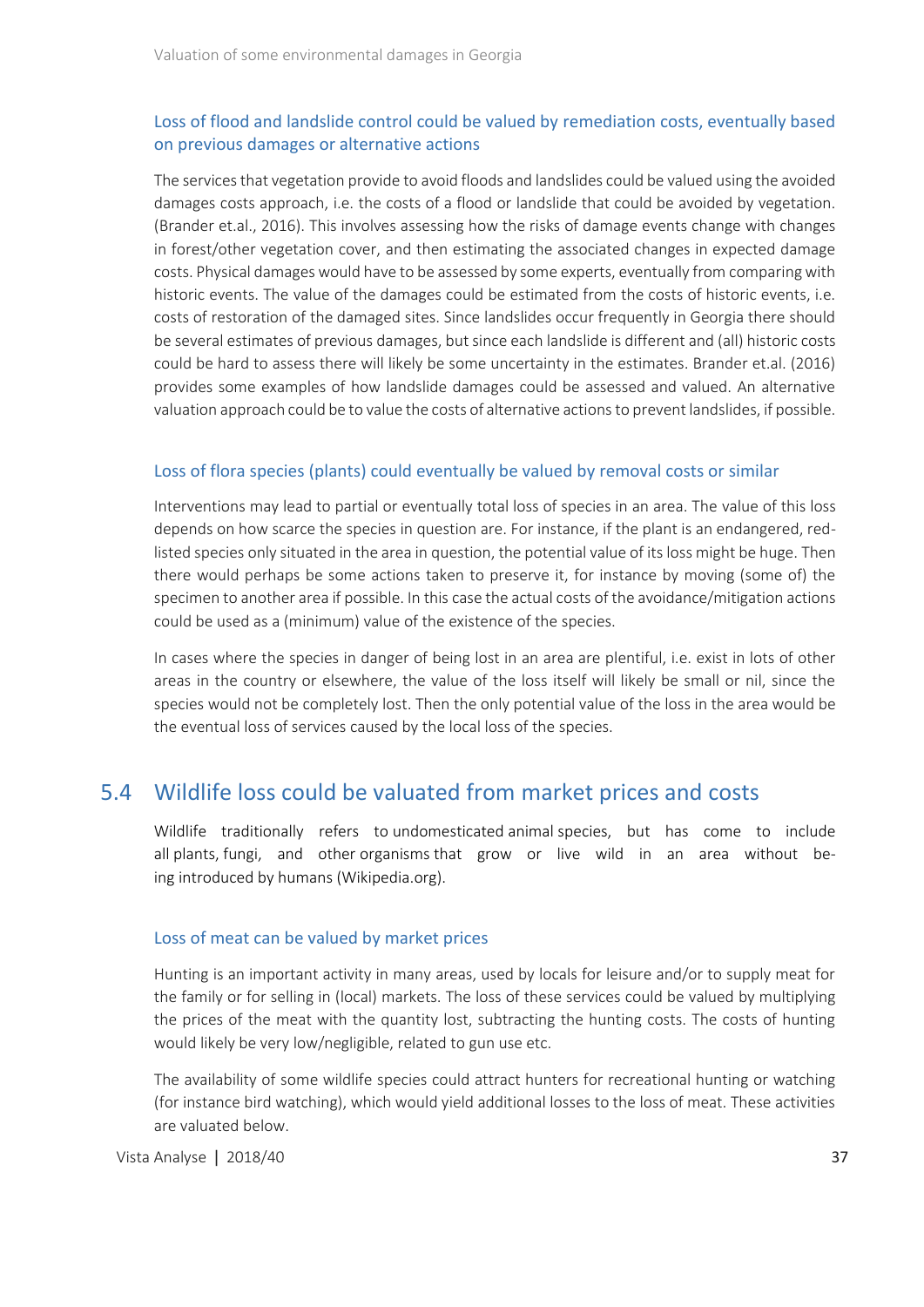#### Loss of species could eventually be valued by removal costs or similar

Interventions may lead to partial or eventually total loss of animal species in an area. The loss of animal species (fauna) could be valued in the same way as the loss of flora species, see above.

The value of this loss depends on how scarce the species in question are. For instance, if the species is an endangered, red-listed one that is only situated in the area in question, the potential value of its loss might be huge. Then there would probably be some actions taken to preserve it, for instance by moving (some of) the specimen to another area. Another action could be to alter the project/intervention to avoid it being lost. In both cases the actual costs of the avoidance/mitigation actions could be used as a (minimum) value of the existence of the species.

## <span id="page-37-0"></span>5.5 Fish loss could be valued from market prices

Fish is a part of wildlife, but could also comprise fish raised in fish farms. As for wildlife, the loss of fish catch can be valued by multiplying the prices of the fish with the quantity lost, subtracting the fishing costs. The costs of fishing would likely be low, related to boat use and fishing gear should be included.

<span id="page-37-1"></span>The availability of some fish species could attract fishers for recreational fishing, which would yield additional losses to the loss of fish meat. How to valuate these activities are described below.

# 5.6 Recreation and tourism loss could be valued by loss of net revenue

Recreation and tourism often depend on vegetation wildlife, fishing, berry picking etc. In this context, the value of recreation could be the value of just enjoying nature, without taking into account the values of reduced catch of fish, meat etc. In some areas hunting of some animals, fishing etc. are activities that attract people from other parts of Georgia or even abroad, yielding a value to these people that they are willing to pay for. This value could by far exceed the value of the catch itself.

One way of potentially avoiding double valuation could be to valuate tourism activities in the area in question, given that the impacts are so large that they might impact tourism negatively. (Extensive tourism might also have negative impact on ecosystems, which according to TEEB (2013) have been observed in Georgia, but this is another issue).

The value of tourism and recreation in an area is the tourist's willingness-to-pay to travel to the area and spend time there, and reduced ecosystem services could lead to reduced number of visits and/or reduced length of a visit. One way of indirectly valuing this would be to assess the lost income from tourism in the areas potentially negatively impacted by the decrease in ecosystems or loss of species, and the reduced travel costs. This value could eventually be derived from Georgian public statistics, if this shows regional figures for the value created in this sector. If not, a simple, local survey could be carried out by contacting (local) companies in the tourist sector, to get some information on their revenue from the tourist sector, and some estimate of their potential loss. If getting information about where visitors come from, it could also be possible to estimate their travel costs. Thus, the total reduced willingness to pay to visit the area could be estimated.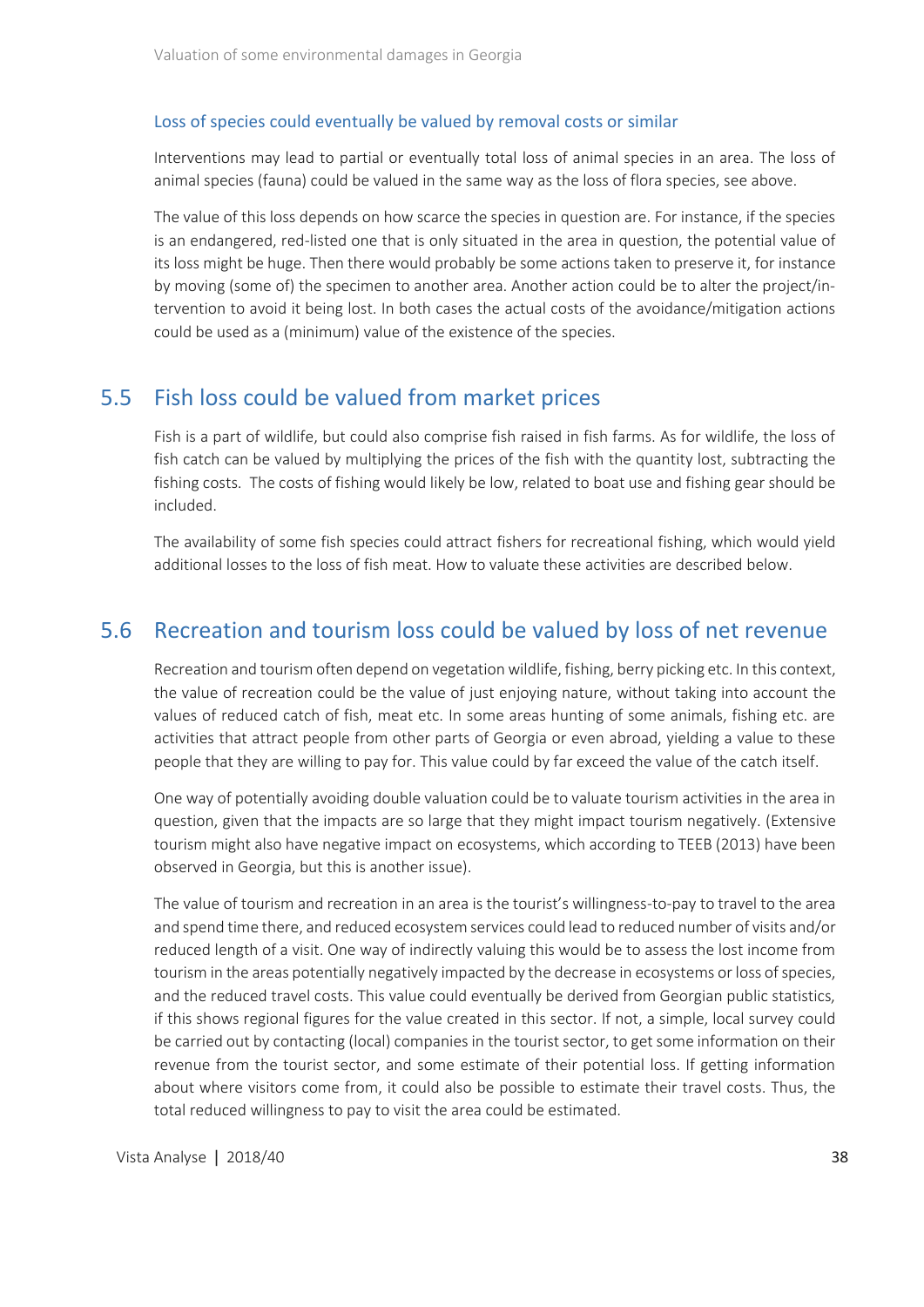# 5.7 Water damage could be valuated from abatement costs

<span id="page-38-0"></span>Pollution of water can cause impacts on human health (through reduced drinking or irrigation water quality or by eating contaminated sea/freshwater food and plants irrigated with contaminated water), and harm animals, plants, shores etc. and thus have impact on leisure and tourist activities like fishing, bathing and also cause problems with odour (smell) and similar. How to value damages on animals, plants, leisure and tourist activities are described above. Below valuing of negative impacts on drinking and irrigation water quality and sea/freshwater food on human health is described.

### Start with abatement costs

For valuing contaminated drinking or irrigation water there are two main approaches: 1) abatement costs, i.e. costs for cleaning contaminated water to achieve drinking or irrigation water quality, or supplying water from other sources, or 2) cost of illness and/or eventually premature death, given that the water has caused illness through contaminating the drinking water or sea/freshwater and plant food before or after actions to improve the quality have been carried out.

Often it would take some time before the water is cleaned, and it might not be possible to clean it to the required standard. Therefore, some actions to provide drinking and irrigation water from other, clean sources will likely be taken. Thus, the costs of these actions would represent an estimate of the value of reduced drinking water quality. These costs could be obtained from the local authorities in charge of drinking water supply, and/or the companies providing the alternative, clean water.

Odour etc. could only be valued by asking people through a survey what they would be willing to pay to get rid of it, or try and find some estimates from other studies that have valued this.

### Cost of illness approach to value damage to human health

If the contaminated water is used and causes disease through drinking and/or eating sea/freshwater and plant food, the cost of illness approach could be applied to estimate the value of degraded water quality. Also, if the water is still used for irrigation purposes even if it has not reached the required standard, people could become ill from eating crops that have been contaminated from the use of low-quality irrigation water.

<span id="page-38-1"></span>These costs could be estimated by observing costs of medical treatment, hospital admissions, loss of income etc., see chapter on Cost of Illness above.

## 5.8 Valuation of land damage

As for vegetation, wildlife, fish and water quality, the valuation of land damage should start by estimating the remediation costs to bring the damaged land back to baseline conditions. If there are still some damages left after the remediation actions, the impacts on human health should be assessed and valuated. Then the cost of illness could be estimated in the same way as for water quality loss described in chapter 5.7.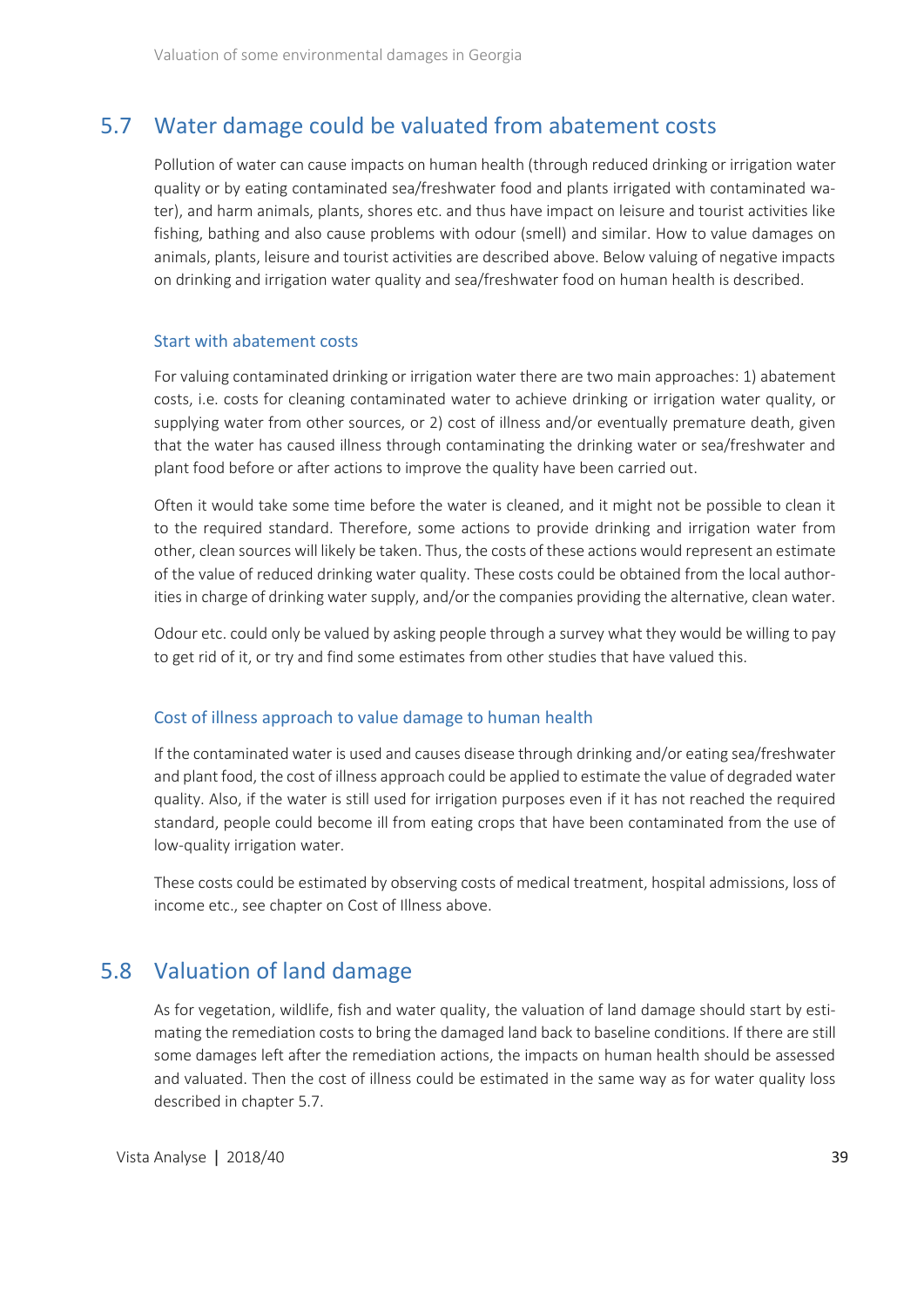# <span id="page-39-0"></span>5.9 In practical valuation data availability and quality is often the most important factor for the valuation approach

The overview in the previous sections of this chapter shows that there are often not very many alternative approaches to choose among when valuating loss of ecosystem services. For many of the direct and indirect use values and values for optional future use the most obvious approach would be to calculate various remediation costs to bring the situation back to baseline. This should ideally be done for the site in question, but transfer of costs from other sites would be an option. The one should make sure that the costs transferred are covering the same situation/damage, and make necessary adjustments regarding income level, currency etc.

For remaining losses/damages or in the (perhaps unlikely) situation that remediation costs cannot be estimated, the often only viable approach is using market prices to calculate the various losses. This is often rather straight forward, and do not require any particular skill. Transfer of such data from other countries are often not an option, since the situation regarding demand/supply, substitutes, preferences etc. may be too different. However, transfer of prices between neighboring countries could be feasible if the conditions are similar.

The availability of data is most often the single issue that determines what approach to use, or if the good or service is possible to valuate at all. Time, costs and/or required expertise are often the main constraints for the collection of data beyond collecting simple observations of market prices etc. However, the latter can also be tricky when there are non-transparent markets, for instance for fuel wood. In such situations non-scientific approaches like talking to (some) people selling or buying fuel wood can provide the necessary information.

Because of lack of data, time, funding and/or expertise on often ends up with valuating only some of the damages on ecosystem services. The existence value is frequently the one lacking most due to these constraints. However, the best should not be the enemy of the good, and one should try and valuate as many goods and/or services as possible within the existing constraints, recognizing that this could be useful as long as one acknowledges that the estimated values underestimate the total value of the good or service. Then, a good description of the impacts on the remaining services that cannot be valuated would be a good alternative to valuation, and a supplement to the services being valued.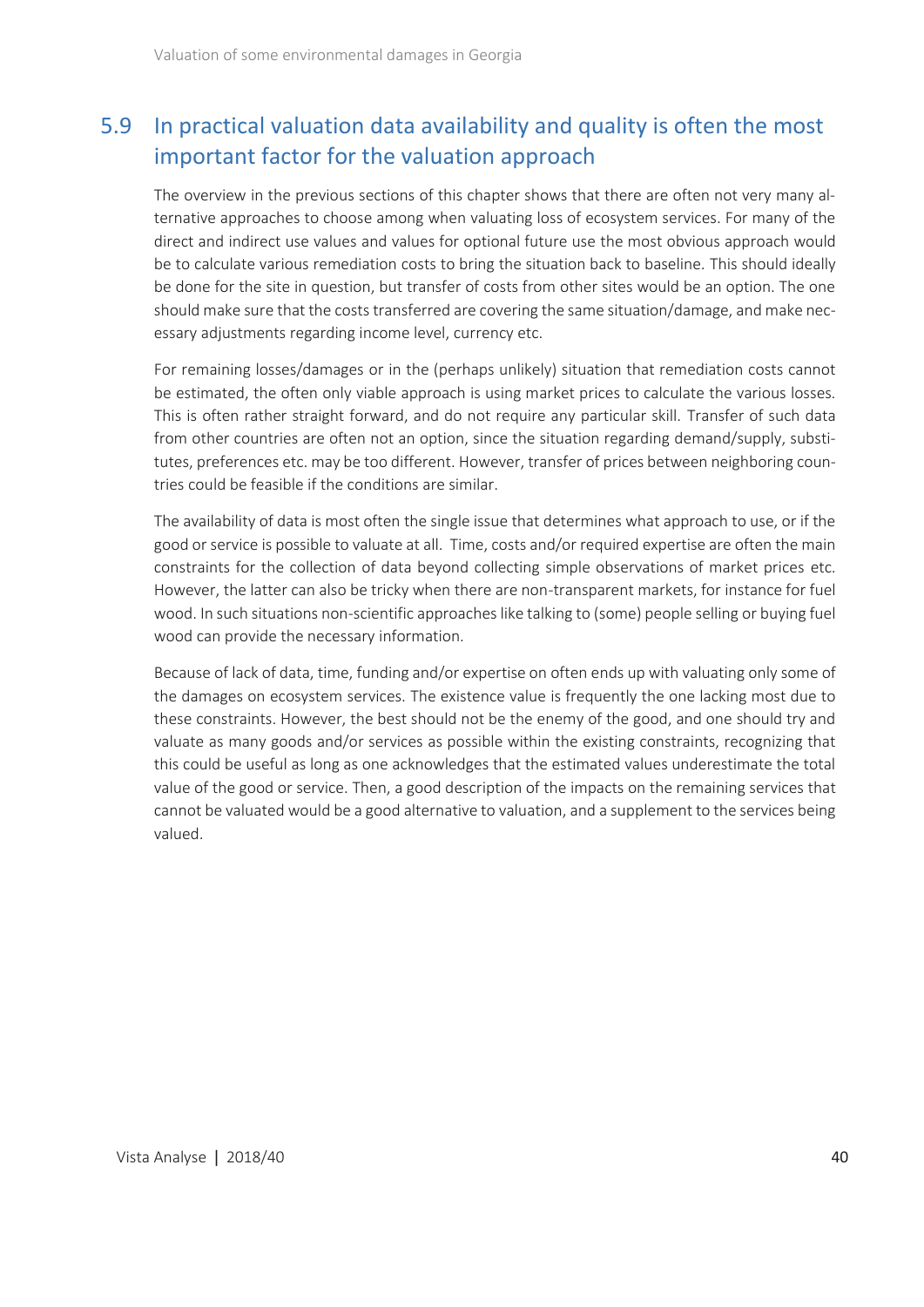# References

Arrow, K.; R. Solow; P. Portney; E. Leamer; R. Radner; H. Shuman (1993: Report of the NOAA panel on Contingent Valuation. *Resources for the Future*, Washington.

Brander, Luke; Chansopheaktra Sovann; Davit Kharazishvili and Nino Memiadze (2016): The Economics of Ecosystems and Biodiversity for the Forestry Sector of Adjara Autonomous Republic, Georgia. WWF-Caucasus Programme Office.

EC (2013): Soil contamination: Impacts on human health. In-depth report Issue 5, Science for Environment Policy. European Commission.

Secretariat (2007). AN EXPLORATION OF TOOLS AND METHODOLOGIES FOR VALUATION OF BIODIVERSITY AND BIODIVERSITY RESOURCES AND FUNCTIONS. Secretariat of the Convention on Biological Diversity, Technical Series no. 28, Montreal, Canada.

TEEB (2013): TEEB scoping study for Georgia: Main findings and way forward. Ministry of Environment and Natural resources Protection of Georgia, United Nations Environment Programme (UNEP). World Wildlife Fund (WWF) Caucasus.

UNEP (2013): Guidance Manual on Value Transfer Methods for Ecosystem Services. United Nations Environment Programme, Nairobi-Kenya.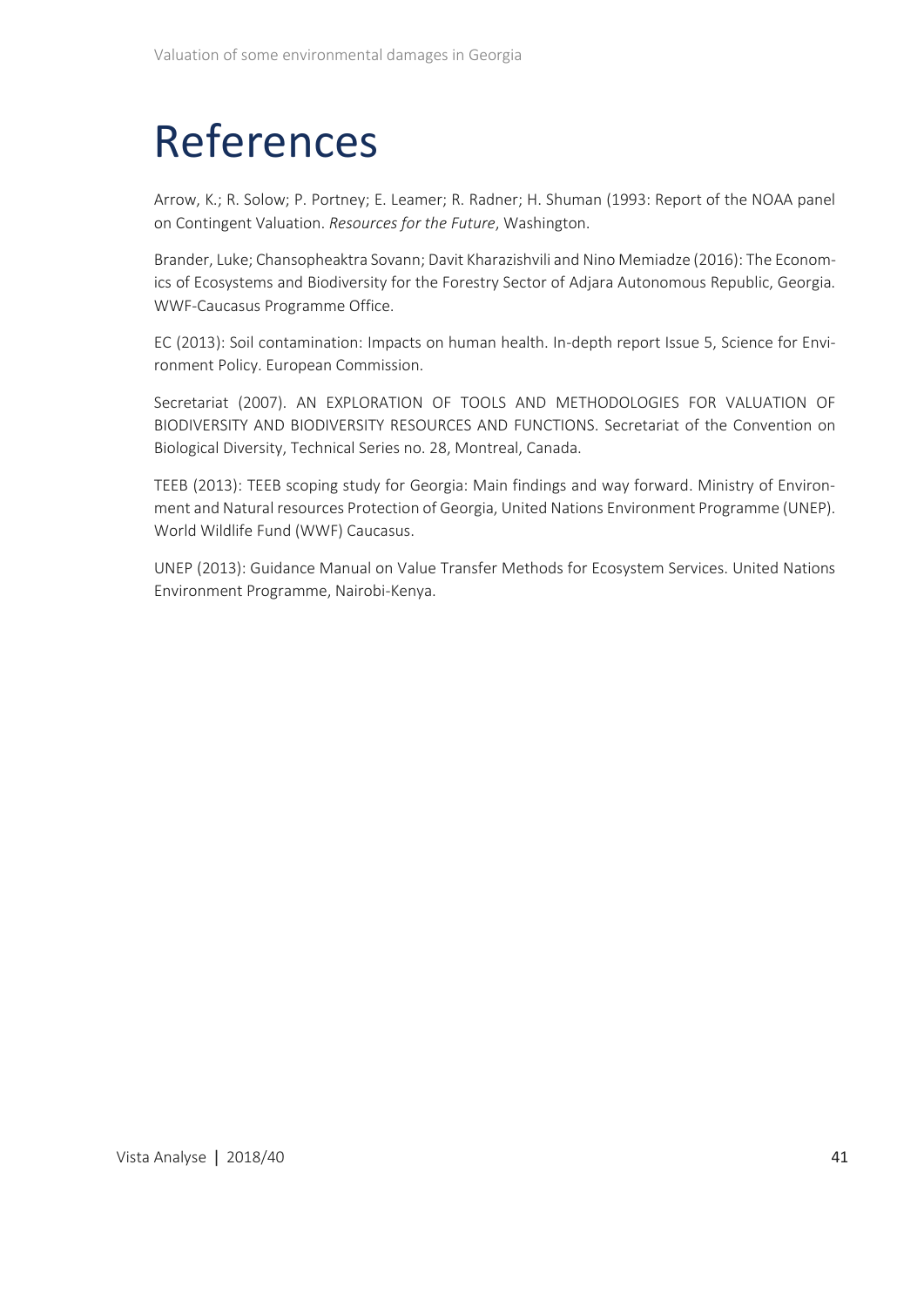# <span id="page-41-0"></span>Appendix 1: cases

In this appendix we present the following three cases as examples on how valuation of various damages could be approached:

- 1. Dam break, causing flooding and destroying forests, roads, vegetation etc.
- 2. Leakage of contaminated water into drinking water source
- 3. Leakage of contaminated water into a lake popular for fishing

None of these are real cases, but are constructed based on various incidents in Georgia and other countries.

# A.1 Case 1. Dam break

### The incident

A hydropower dam breaks down, causing masses of water to flow into the neighboring valley. On its way it destroys large areas of forest and other vegetation, and destroys roads. The valley is not very populated, but there are some damages to houses also. No people are injured or killed. The damaged area is used for timber production, and local people use the forest for fuelwood logging, berry and mushroom picking. There is also some hunting in the area. Also, there are several species of birds and mammals, and various species of flora, of those some endangered ones. Some of these have been damaged. Recently the valley has also become popular among international tourists for day visits.

### Restoration

According to the requirements in the ELD the company responsible for the dam is asked by the authorities to restore the area back to the situation before the dam break. This restoration will consist of cleaning up of the area, i.e. removing broken trees, bringing the masses back onto the slopes etc. and planting new trees. The other vegetation is harder to restore, but nature itself will likely bring the vegetation back to its baseline position after some years. How many years this will take is uncertain. The damaged roads will be rebuilt, and the destroyed buildings will be rebuilt or compensated for in monetary terms.

The company estimate the total restoration costs. This is indirectly an estimate of (some of) the damages caused by the flooding. But there are also some losses that the restoration will not cover, mainly because it will take time to bring the area back to baseline conditions, and in the meantime there will be some losses. These remaining damages need to be assessed and valued. This could be complicated, since one does not know how many years the natural restoration will take.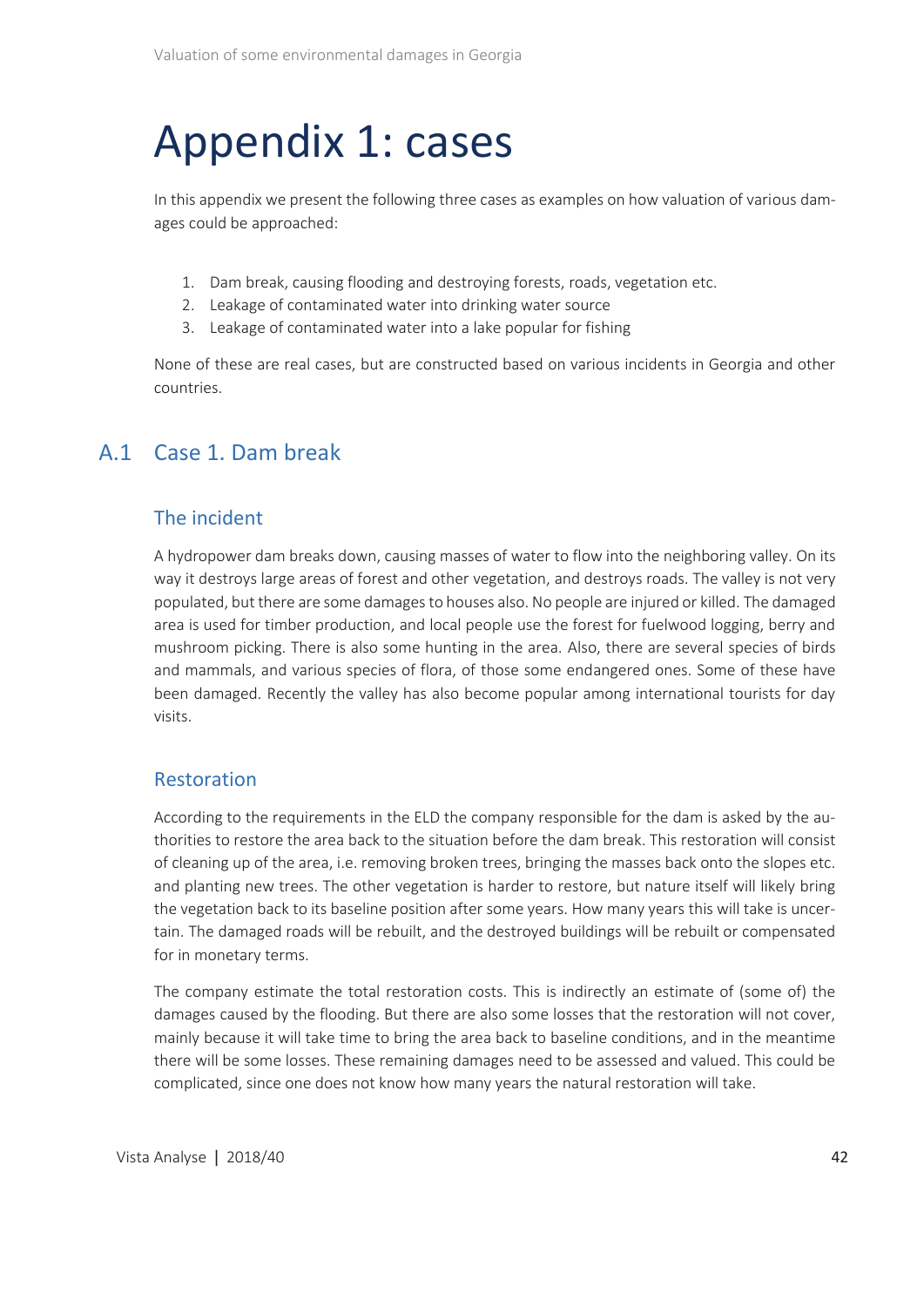### Valuation of the remaining damages

It was assessed that the following damages could remain after the restoration:

#### Loss of forest/trees

The trees that was destroyed by the flooding could now or later have been logged and used as timber or fuel wood. Some of the broken trees could be used, but it is assumed that most of the trees that could have been used as timber are destroyed and cannot be used for any purpose. Furthermore, most of the trees that could have been used for fuelwood are destroyed.

#### Value of trees for timber production

An easy way to valuate the timber would be to estimate the value as the revenue (the number of lost trees \* price) minus production costs as if all the trees had been chopped and sold today. But that would not necessary had happened if they had not been destroyed, since they would perhaps gradually have been cut down over time when each tree had reached the "right" (optimal) time for logging, yielding maximum value. It is challenging to estimate this future value since future timber prices are unknown and we do not know exactly when the trees would have been cut. Thus, there could be two alternative ways of approaching this:

- 1. *Estimate the value of the trees as if they all had been cut today*. This value is the gross revenue: price \* number of lost trees – production costs. We know the number of trees lost, and can calculate the timber quantity from this with the help of some experts. How about the price? It could perhaps be observed in some statistics or similar, but most likely there is no easily available price. Then we have to ask around to find a suitable price. One could ask (local) forest owners and/or buyers about what price would be the right one to use, but could we rely on their answers? Their answers could be checked by national experts or people that know the timber markets. From this it should be possible to find a suitable price. Then there are the production costs. The relevant costs are the costs of cutting the trees and transporting the logs to the buyers. They are most likely even more unobservable than the price, and again we have to ask forest owners, (local) loggers, transporters or similar to get some indications of the costs.
- 2. *Estimate the future value of the trees.* In this approach we try and valuate the loss according to a more realistic baseline. Then we need an estimate for the future timber prices, which can be established from statistics of historic timber prices. If available, the statistics could be used to estimate annual future prices for the years when the trees are assumed to be cut. Furthermore, the future cutting pattern would also have to be estimated, based on for instance historic cutting patterns and/or knowledge of the age distribution of the various parts of the destroyed forest. One should also estimate future cutting/transportation costs. If the future price, logging pattern and cutting cost estimates could be established, one can calculate the net present value of the future cash flow using a suitable discount rate similar to the rate level used for investment projects in Georgia.

Vista AndIşkills ofdhe/nersonnel. Alternative 2 could be the one closest to the actual baseline, but given 3 What approach to choose largely depends on the availability of the data needed, time, budget/costs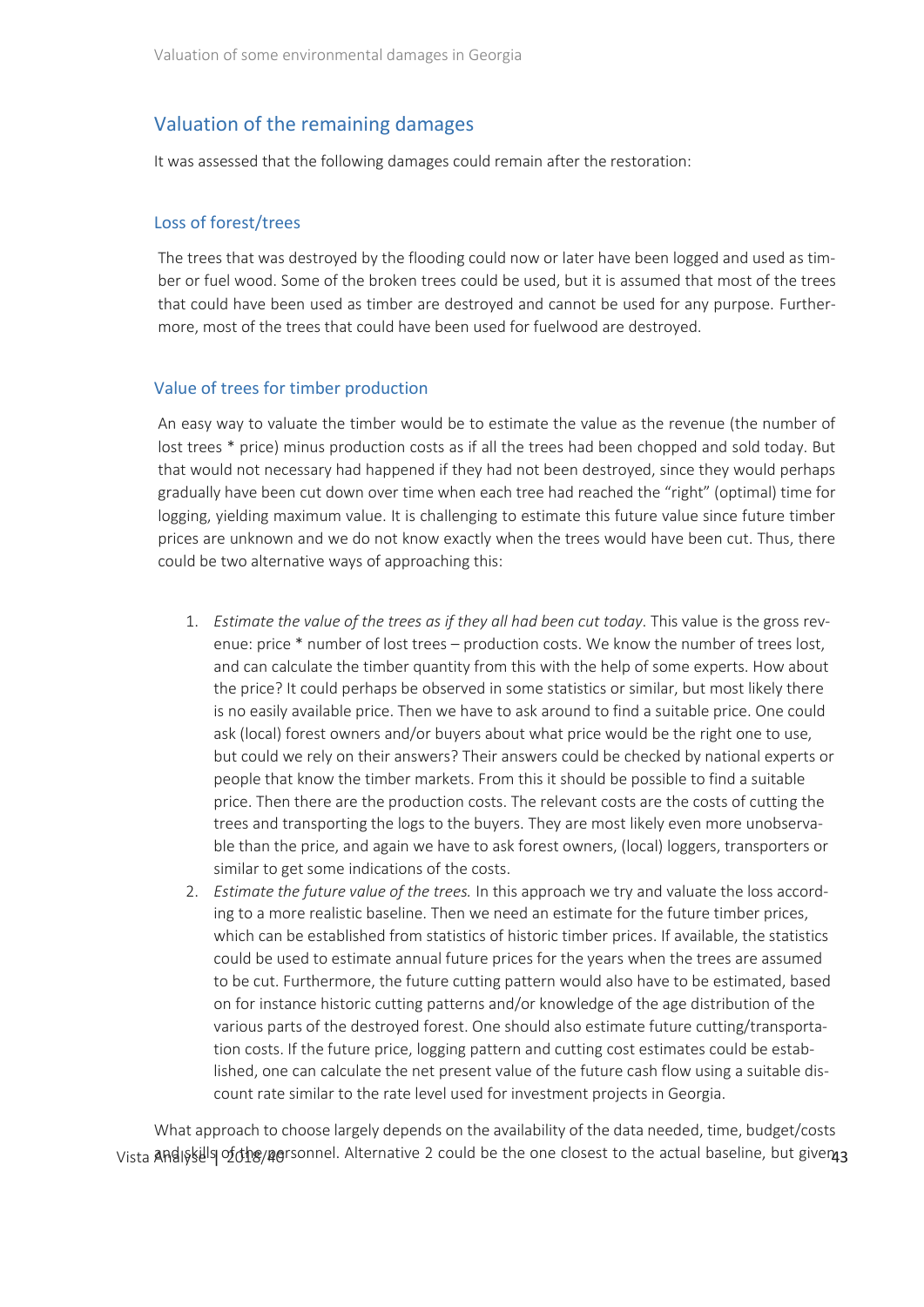the challenge and uncertainty with this approach alternative 1 could be the most suitable approach to apply.

### Value of lost fuel wood

Then there is the value of the lost fuel wood. One does not know exactly how much fuel wood that is lost, and how much of it that would actually have been used. Also, there is a question if households have alternative sources for fuel wood not too far away, and that would not have any alternative use (i.e. would not be used by others). Investigations show that there are no alternative fuel wood sources available nearby that could be used by the households. Therefore, the affected households would have to buy alternative fuel wood (or other fuels) in the market.

Then one needs an estimate of annual fuel wood use from the destroyed forest. This could be found through a (door-to door) survey among (a sample of) households. If this is too costly and/or take too much time, perhaps some representatives for (local) authorities, forest experts etc. could be asked for an estimate. Data from Brander et. al. (2016) shows the results of a household survey from Adjara, indicating that some 95 percent of nearby households cut wood, and very few buy wood at the market. The average quantity of wood used per year per household in this survey was 9.5  $m^3$ , with a minimum use of 4  $m<sup>3</sup>$  and a maximum of 15  $m<sup>3</sup>$ . All respondents use wood for heating, just over 80 percent use wood for cooking and 46 percent use wood for preparing animal fodder. These numbers could perhaps be used also in "our" area, if no better estimate is available. This is an example of a benefits transfer within a country, and one should try and check whether the numbers from Adjara would be representative for "our" case. The check would consist of whether the areas are of the same population density, income level etc.

When we have an estimate for the quantity of fuel wood used and the number of households affected, we need a price estimate for the fuel wood that would have to be bought in the market. If there is a well-developed local market for fuel wood, one could ask around for the market price. But one should also try and take into account that this new situation could increase the market significantly, implying that supplies would have to increase (perhaps from far away areas), thus perhaps increasing the cost and also the market price. If there is no or just a small local market for fuel wood, one has to imagine how a (temporary) fuel wood market, or a market for other heating/cooking fuels could be developed. There will be several years before new fuel wood has grown sufficiently so that households again can cut their own fuel wood. Forest experts and/or estimates of various fuel wood trees growth rates should give an answer to how many years the households would need to be supplied from other fuel sources. Then the present value of the costs should be calculated.

Vista **Affaty** $\oplus$  **rpn2mps/aby** leaving these costs out of the valuation.  $\blacksquare$ Should saved costs for time used for cutting fuel wood be subtracted? When people cannot cut fuel wood they will have extra time to do other things, for instance more paid work. This could be seen as a benefit that could be subtracted from the costs. When people engage in cutting fuel wood this is probably considered the best use of their time, otherwise they would have used it for other activities. What these are would vary between people: someone would take on more paid work (if possible), and others would use the time for various other non-paid activities. People might also have to spend some time getting the bought fuel wood and transporting it home. One could eventually try and estimate an average time saved, and value it with for instance half the average salary per hour in the area (assuming that half the time would be used for paid work). But all in all there is likely no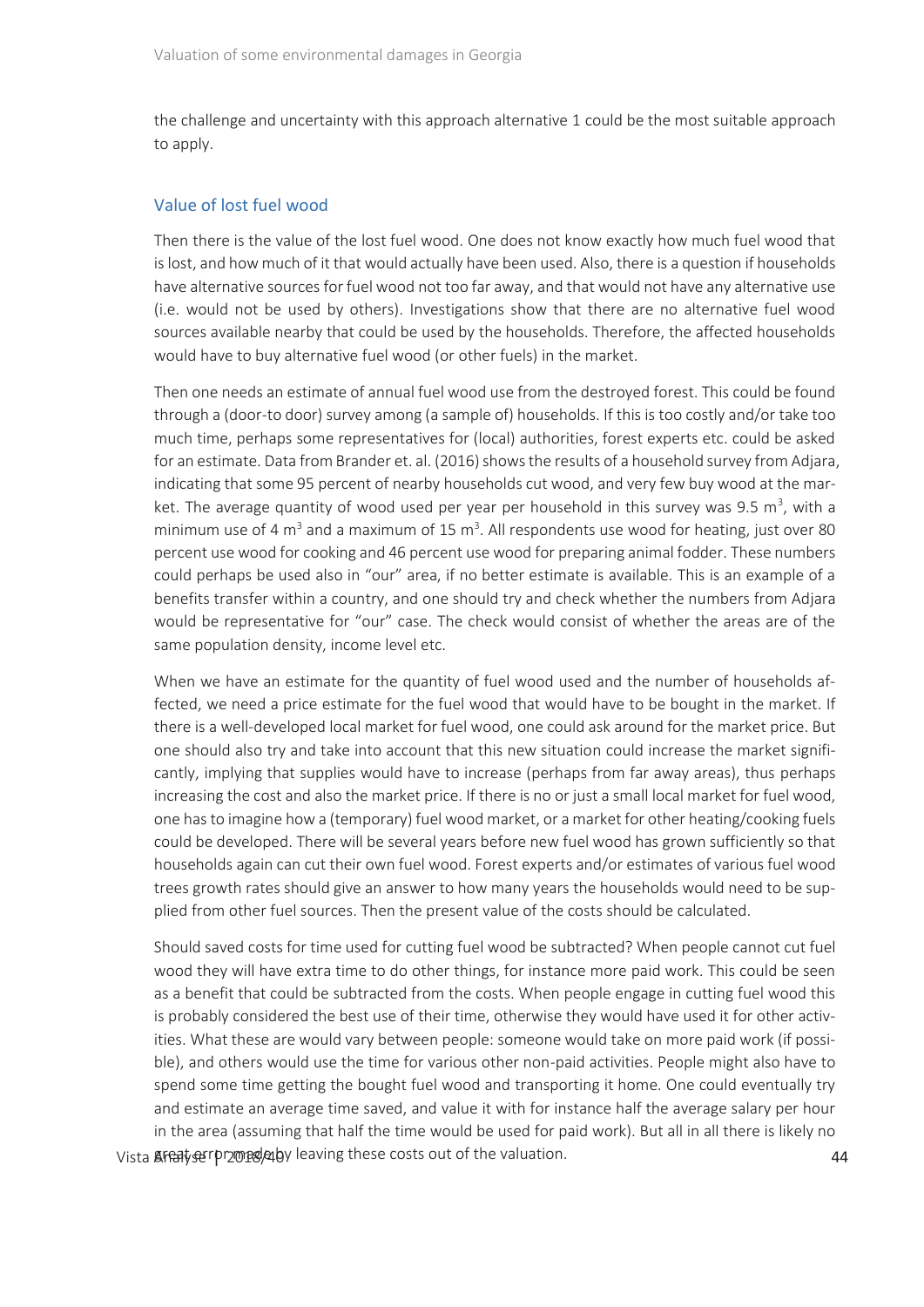#### Loss of berries and mushrooms picking opportunities

There is a lot of local people collecting blueberries, blackberries, mushrooms and chestnuts in the destroyed woods. This is mostly for subsistence, but some amounts are also believed to be sold both locally or to more far-away markets. These activities will no longer be possible until the vegetation is restored. Experts on vegetation should be able to estimate how long it will take before the vegetation is sufficiently restored so that these non-tree forest products (NTFPs) are possible to collect again.

Then there is the question of how large amounts of these products are collected annually, and what prices that should be used to calculate the loss. There is uncertainty as to how much of the NTFPs that were available, and how much of them that were actually collected. Since the collecting is done by local people, one should try and find out how many people in what local communities that have collected NTFPs) regularly, and how much. Again, one could ask local people or carry out a survey if there is time and money. Data from a survey in Adjara presented in Brander et.al (2016) indicate that 30 percent of households collect blueberries, 26 percent mushrooms, 16 percent blackberries and 7 percent chestnuts. There are also some (uncertain) estimates of amounts of collected NTFPs. The majority of households in this survey do not collect NTFPs. The survey also shows that people within av radius of 5 km are affected by reduced vegetation. These numbers could be used as a benefits transfer if no local estimates are easily available and/or it is not possible to carry out a survey.

Then prices of the products will have to be found, asking around for some information. If no such (reliable) local prices can be found, Brander et.al. (2016) present some market prices per kg from their Adjara survey. Prices for blackberries are in the range of GEL 5-10 per kg, blueberries GEL 7-10 per kg, mushrooms GEL 5-15 per kg, and chestnuts GEL 2-3 per kg. These can eventually be used if they are considered realistic for "our" case.

Now the loss of NTFPs can be calculated by calculating the annual loss for the future years when collecting NTFPs will not be possible, and then calculate the net present value of these losses. As for fuel wood, one could eventually subtract saved labor cost.

### Loss of hunting opportunities

There has over the years been some hunting in the damaged area. This will in principle still be possible, but because of the open space due to lack of vegetation there will likely be few animals to hunt and little cover for the hunters. This will, however, gradually change in the coming years when the vegetation recovers. Besides, there are several other areas not very far away available for hunting. This is important both for locals hunting for subsistence and others coming from more far-away parts of Georgia to hunt

Therefore, it is assumed that there is no real loss of hunting opportunities to value.

#### Loss of species

Some flower species were destroyed in the flooding. One of these is an endangered, red-listed one, that exists no other place in Georgia. It is not sure that it will survive, but the restoration of the damaged area aims at ensuring this.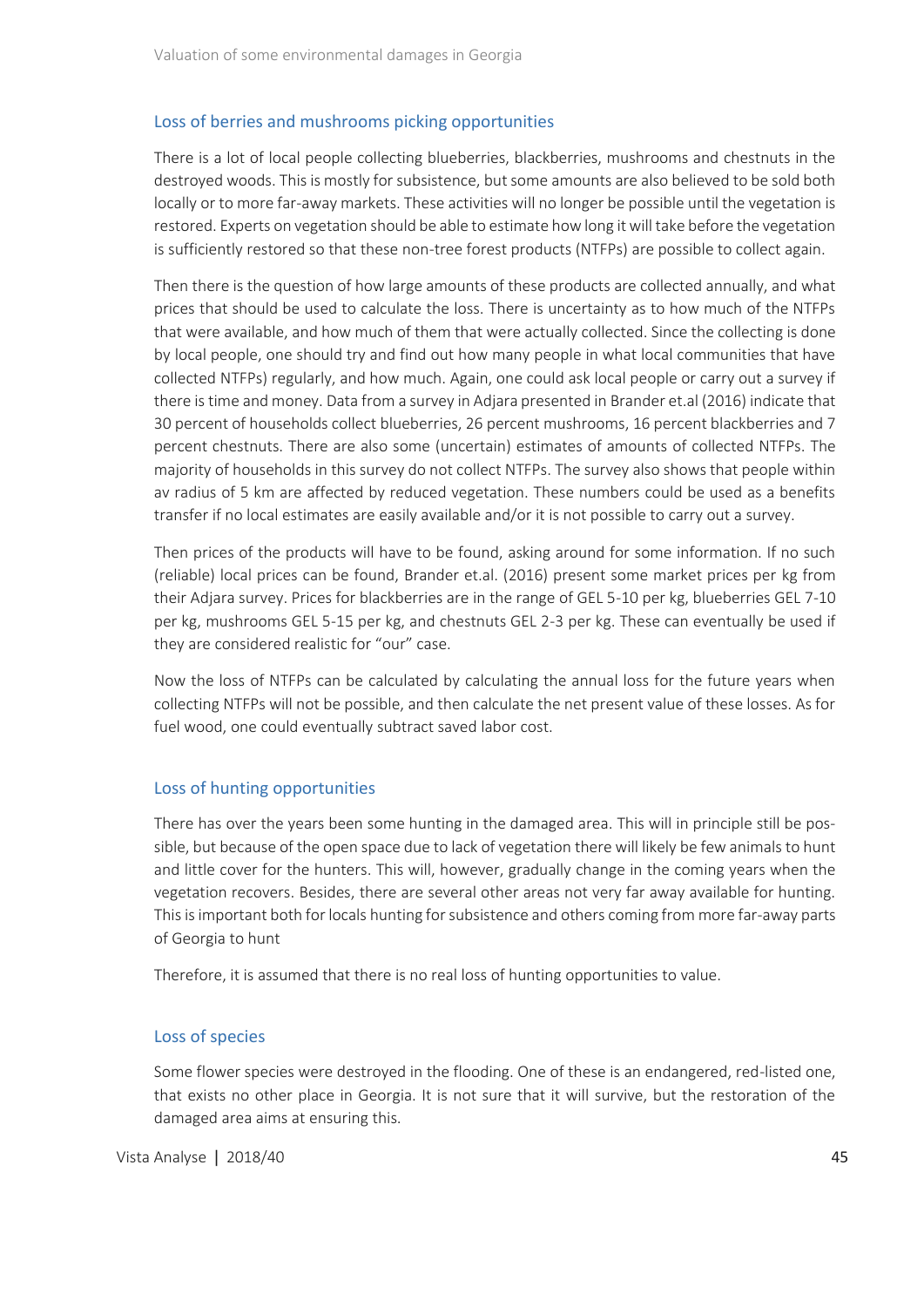Thus, indirectly the restoration costs put a value on the specie in danger of being lost. However, the value of a species in danger of being lost could likely be far higher than these costs, since the willingness to pay to ensure further existence would likely be large. Georgia is a party to the Convention on Biological Diversity, and therefore has a responsibility to protect red-listed species on its territory.

### Loss of recreation opportunities

Before the flooding the area was quite popular with locals for hiking and walking in the forest, watching birds as well as the flora etc. This will not be possible for several years until the vegetation recovers. The recreation opportunities will then gradually improve, and people will then likely gradually be coming back for hiking. There are some other areas with recreation opportunities, but they are about two hours of travel away.

This shows that there are some potential losses for local people that use this area (frequently) for recreation. This loss could be valued by the travel costs people take on to travel to the other area for recreation activities. However, this could be difficult to observe, requiring people stationed to eventually observe increased activities in the alternative area, eventually combined with asking people visiting this area if they come because their primary area is damaged. Alternatively, one could carry out a survey asking households close to the damaged area if they will travel to the alternative area for recreation activities.

None of these alternative approaches to the valuation are easy to apply. One has to try and assess how important this loss is, i.e. how many people that used the area, how large the travel costs are etc., and see if the loss seems large enough to justify the efforts of analyzing this further. If not substantial, this loss can remain un-valued. Another alternative is to try and find other studies that have valued this, and consider carefully if these values could be used.

### Loss of tourism

Over the years there has been developed considerable tourist activities in the area. Local operators are receiving foreign tourists that are bussed into the area for hiking, animal-watching etc., and staying one night or two in local accommodation. This activity is now reduced considerably, resulting in fewer visits. However, there are several alternative areas in Georgia to visit, including the abovementioned area some two hours away. Thus, tourists face a limited/no loss, and Georgia as such also face no loss since the number of tourists visiting the country will likely not be affected.

But for the local area and operators there will be a loss for some years until the area recovers. It is also a danger that the loss might be permanent if tourists are not coming back. Is this a loss that should be valued? Generally, when environmental damages are valued, it is the value for the *country* that is relevant. There may be lots of various actors that may loose from the environmental deterioration, and some might gain as this example shows. Usually, these gains and losses are considered as "transfers", and not valuated. However, who gains and who loses are often described (and eventually valuated in monetary term) to get a picture of losses and gains. And if there are no alternative sites to visit there would certainly be a loss that should be valued.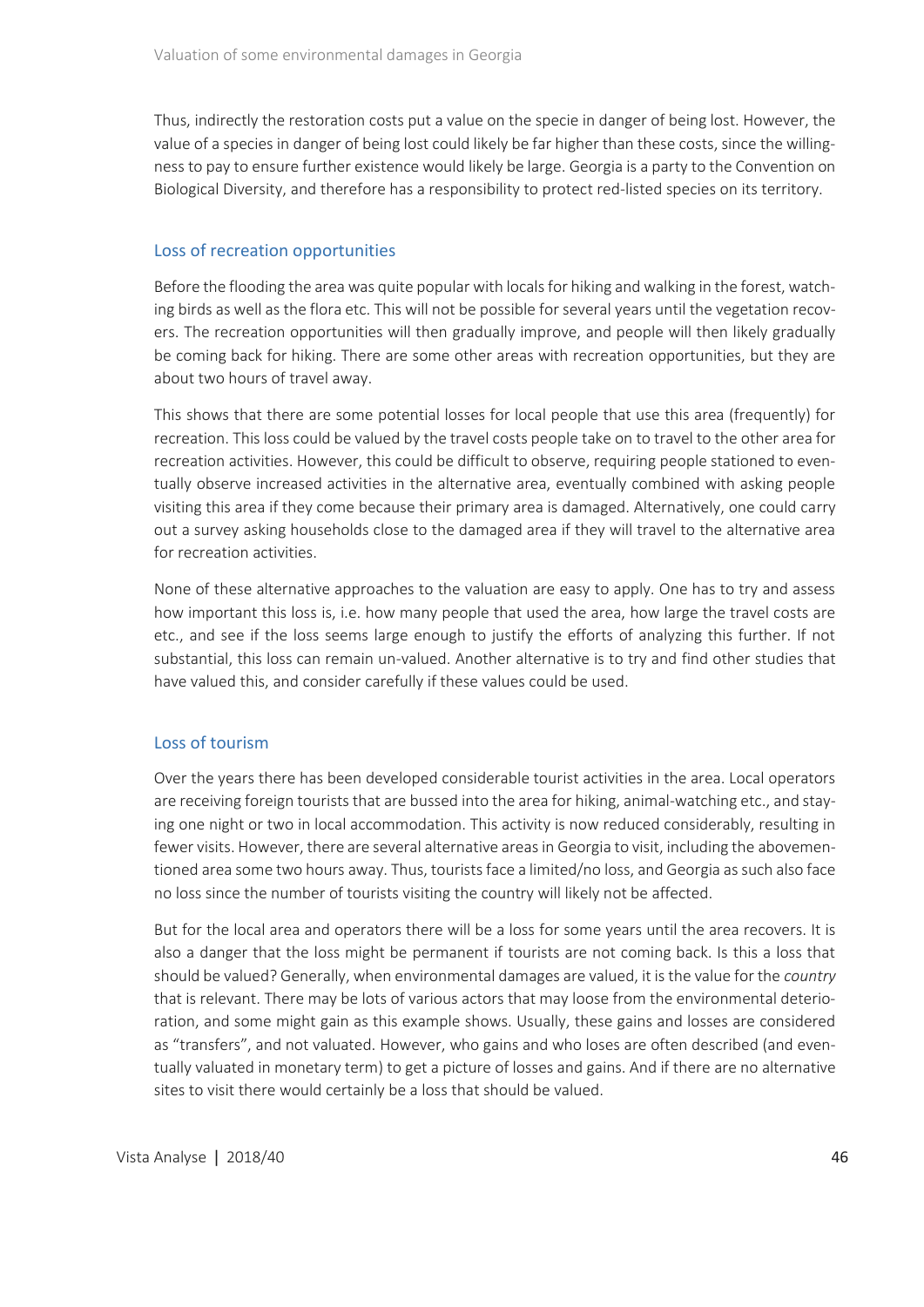The local loss from reduced tourist activities could eventually be valued by calculating the net loss from these activities, i.e. the lost income – saved costs. Since these are often internal numbers of relatively few companies, it may be hard to get reliable data for the loss. Eventually, numbers from similar incidents other places in Georgia or abroad could give an indication of the loss.

### Loss of landslide protection

The damage of the vegetation could increase the chances for landslides that could damage a larger area than the one we are considering. But since the area is being recovered, it will after some years again contribute to landslide protection. However, there will be some years when the landslide protection is reduced until the area is fully recovered. To valuate this, one need the probability of a landslide to occur and some cost estimates of the damages. The probability of a landslide can be developed from statistics showing the frequency of landslides in the area or in other, similar areas, and some overview of historical damage costs. For the latter, data on average compensation payments is useful. Brander et.al. (2016) shows how the avoided damage costs from landslides could be calculated, and has some data (including historical compensation costs) that could perhaps be used.

Then the total, estimated costs of a landslide could be multiplied with the probability for the landslide to occur.

### Loss of carbon storage

Trees and vegetation take up (sequester) carbon when they grow and store it as long as they stay alive, and contribute to take carbon away from the atmosphere in an effort to limit global warming. When trees and vegetation are destroyed there will be a release of carbon into the atmosphere, contributing to global warming. Georgia has signed the Paris Agreement, which aims to keep …"global temperature rise this century well below 2 degrees Celsius above pre-industrial levels and to pursue efforts to limit the temperature increase even further to 1.5 degrees Celsius". Thus, the country might want to reduce its emission of greenhouse gases and increase the uptake of carbon to contribute to this goal. A way to value the carbon loss from the damaged area could be through the costs of implementing alternative actions to reduce emissions or increase the uptake of carbon, if the country has an active policy on this issue.

There is a market for selling carbon credits to other countries, international companies or other interested buyers through an agreement where the country commits itself to implement actions to reduce emissions and/or increase uptake of carbon. There is no agreement on carbon uptake connected to the damaged area, so there is no loss from reduced credit sales revenue. Since such agreements should ensure actions that would not take place in the absence of the agreement (one should not be paid to do things one would do anyway), it is not likely that the restoration of the damaged area could be connected to a new agreement on the sales of credits from this area. This restoration will take place anyway as part of the liabilities in the ELD, and would therefore not be eligible for new agreements on carbon credit sales.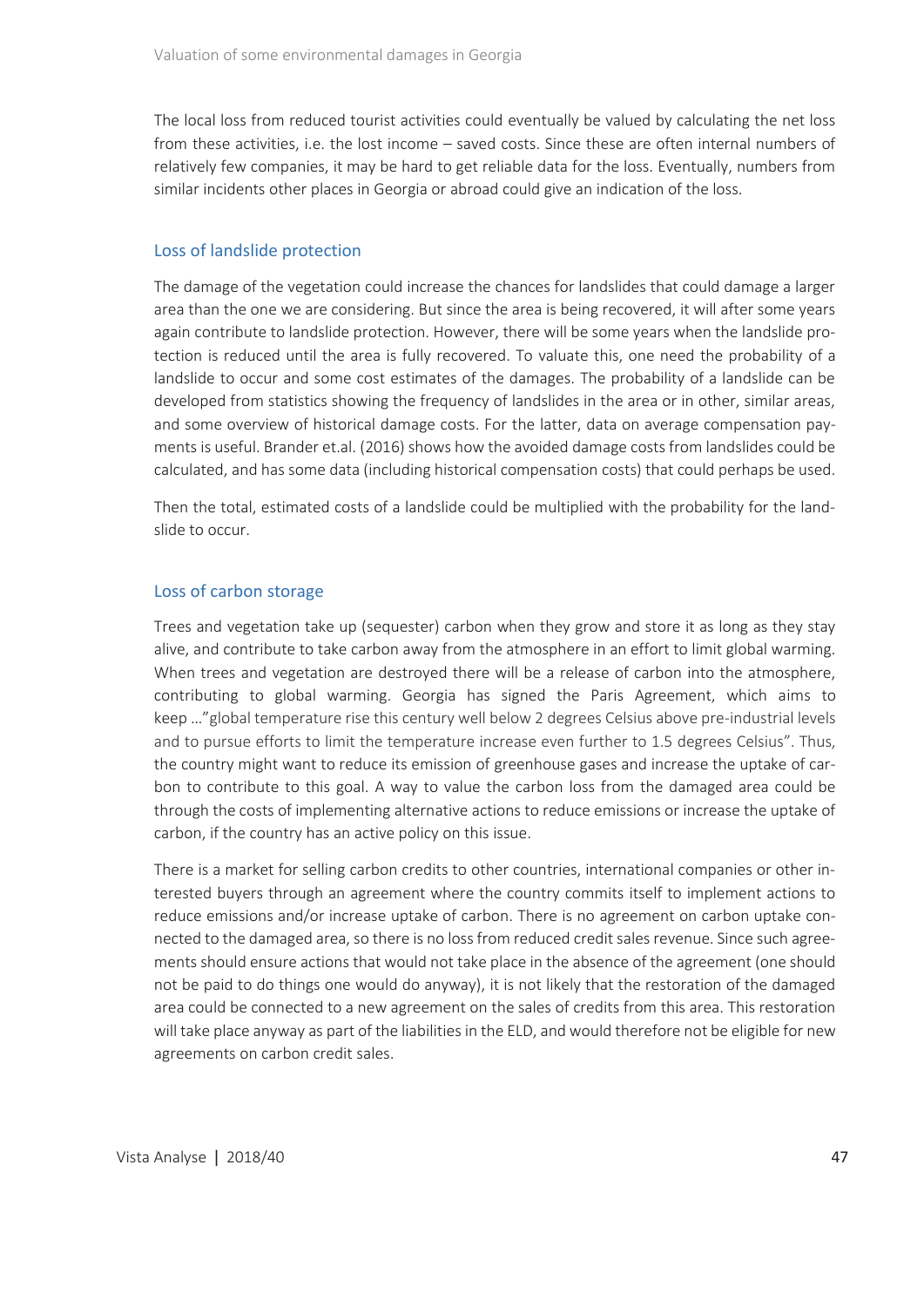# A.2 Case 2. Leakage of contaminated water into a drinking water source

### The incident

Due to a pipe leakage huge amounts of toxic water from a factory spills into a lake used as a drinking water source. It takes some time before the leakage is discovered, and when it is the lake is so contaminated that it is no longer possible to use it as a drinking water source. Therefore, the authorities issue a ban on the use, but some people already got ill from drinking the water before the ban was issued. They need medicines and also some hospital treatment.

### Restoration

According to the requirements in the ELD the utility responsible for the leakage is asked to restore the lake back to its initial condition. The flow of toxic water into the lake is quickly stopped after the leakage is revealed, and the pipes are sealed and changed.

It is soon realized that cleaning the whole lake is not possible. Cleaning the amounts of water used for drinking purposes could be possible, but likely very costly. The utility starts the work to find out this. Restoration could also happen through natural recovery, and data from similar incidents show that this could take many years. In the mean time other source of drinking water supply will have to be found if the water from the lake could not be cleaned at acceptable costs.

### The valuation of a lost drinking water source

### The costs of alternative sources

Someone suggests that the fee paid for the drinking water supply could be a way to value the water, since this is what people actually pay for it. But it is soon revealed that the fee does not cover the utility's historical cost of supplying the water. Besides, the costs of alternative supply are likely even higher than the historical costs. There are several alternative ways of supplying water:

- *Buy bottles and cans in the local store*. This is possible for small amounts and as a shortterm alternative supply, but is no suitable solution in the longer term. Eventually, the price of the bottles/cans is an indication of the value of the drinking water.
- *Alternative short time supply*. As an emergency solution drinking water is supplied by trucks that stops in various streets in the affected villages, allowing people to come and collect water (for free). The costs of this is a part of the value of the lost drinking water.
- *Organize some other long-term alternative supply*. Since it is assumed that a (natural) recovery of the lake will take many years, one starts to look for more permanent supply alternatives. A new pipeline could be built from a lake more far away from the contami-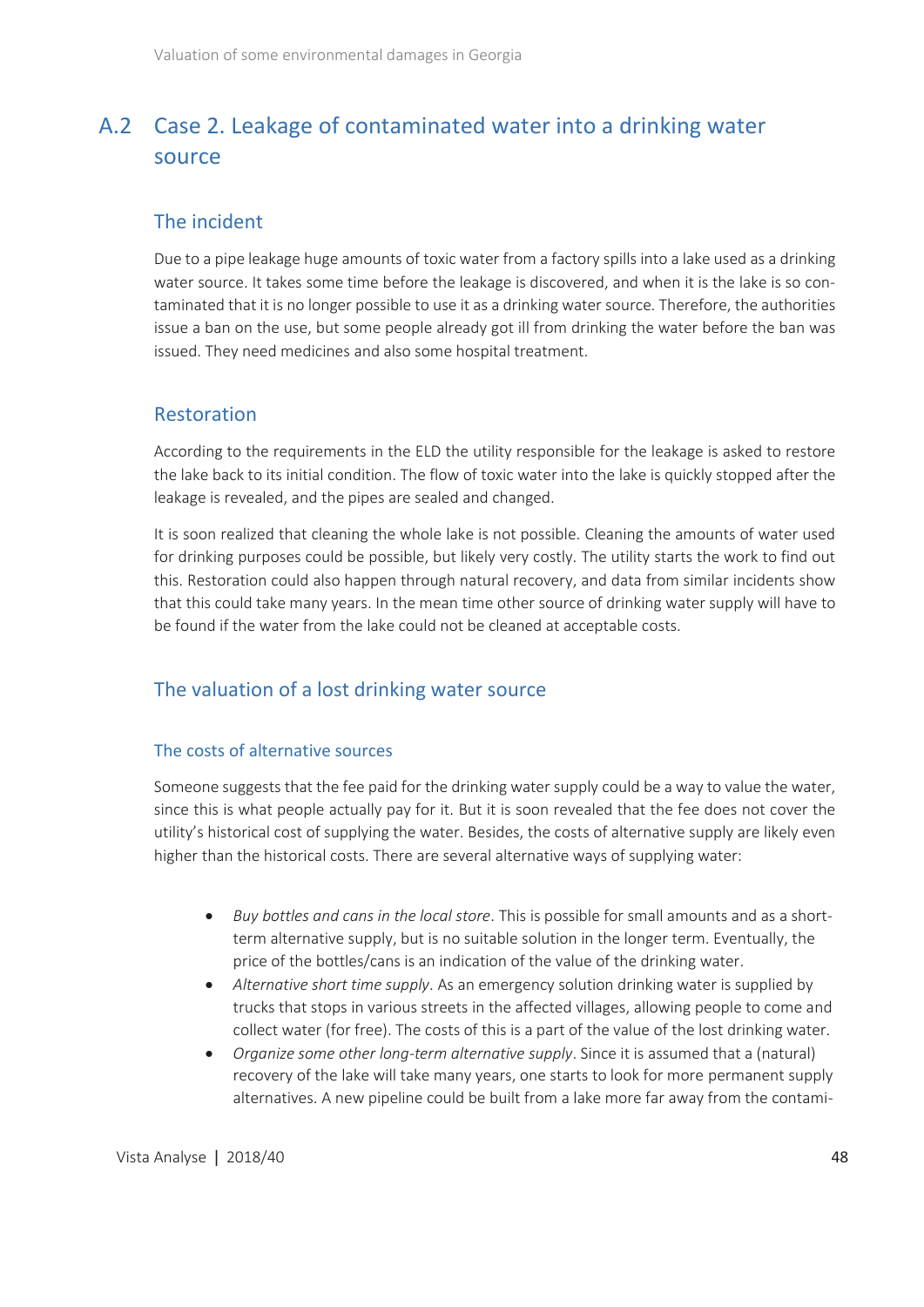nated lake, and the costs for the construction is investigated. Another alternative could be to use ground water, and the costs of establishing and running this alternative (if possible) is also investigated.

It is after some time revealed that the costs of building a cleaning facility for the existing, contaminated water source will be higher than establishing alternative sources, and it is also uncertain if it is possible to have it sufficiently cleaned to be suitable for drinking. Also, the alternative with building a new pipeline is estimated to be too costly to pursue. The ground water alternative however, seems promising, given that sufficient amounts of ground water can be found. Thus, one decides to pursue this alternative as a long-term solution. In the mean time water will have to be supplied by trucks in the street.

### The total value of the lost drinking water

Then the total value of the lost drinking water consists of the following parts:

- *The costs of temporary water supply*. This is the costs related to supply by trucks in the village. The costs for people having to collect water from the trucks instead of being supplied through the tap should also be estimated, if significant. This could be done by estimating an average time spent by a household per day collecting water, and then multiply this with total affected households. Then this number could be multiplied with a price, that could be the average hourly wage rate in the area reduced with a share accounting for that not all household members are working (for instance using half the wage rate).
- *The medical costs*. These are the costs for medicines and hospital treatment for those who got ill from drinking the contaminated water. These costs could be found from local doctors and hospital that have treated people, assuming that all of them had to seek medical help.
- *Other costs related to illness*. These are costs related to lost income from not being able to work, and the disadvantages and discomfort of being ill. These costs could be hard to find, and one might perhaps carry out a survey going around asking some people in the village that have been ill what their costs have been. If one then knows the total number of ill people from doctors and the hospital, one can calculate the total costs/loss from the illness. The disadvantages and discomfort from being ill will likely not be valuated, implying that the presented value will underestimate the actual costs of illness. Eventually, the costs of discomfort could be found from other studies that have estimated it.
- *The costs of establishing and running the new, permanent supply source*. The total investment and operating costs of supplying ground water should be included. But the (saved) operating and maintenance costs for the old supply source should be subtracted, so that only the cost increase is included (given that the costs for the new source is higher).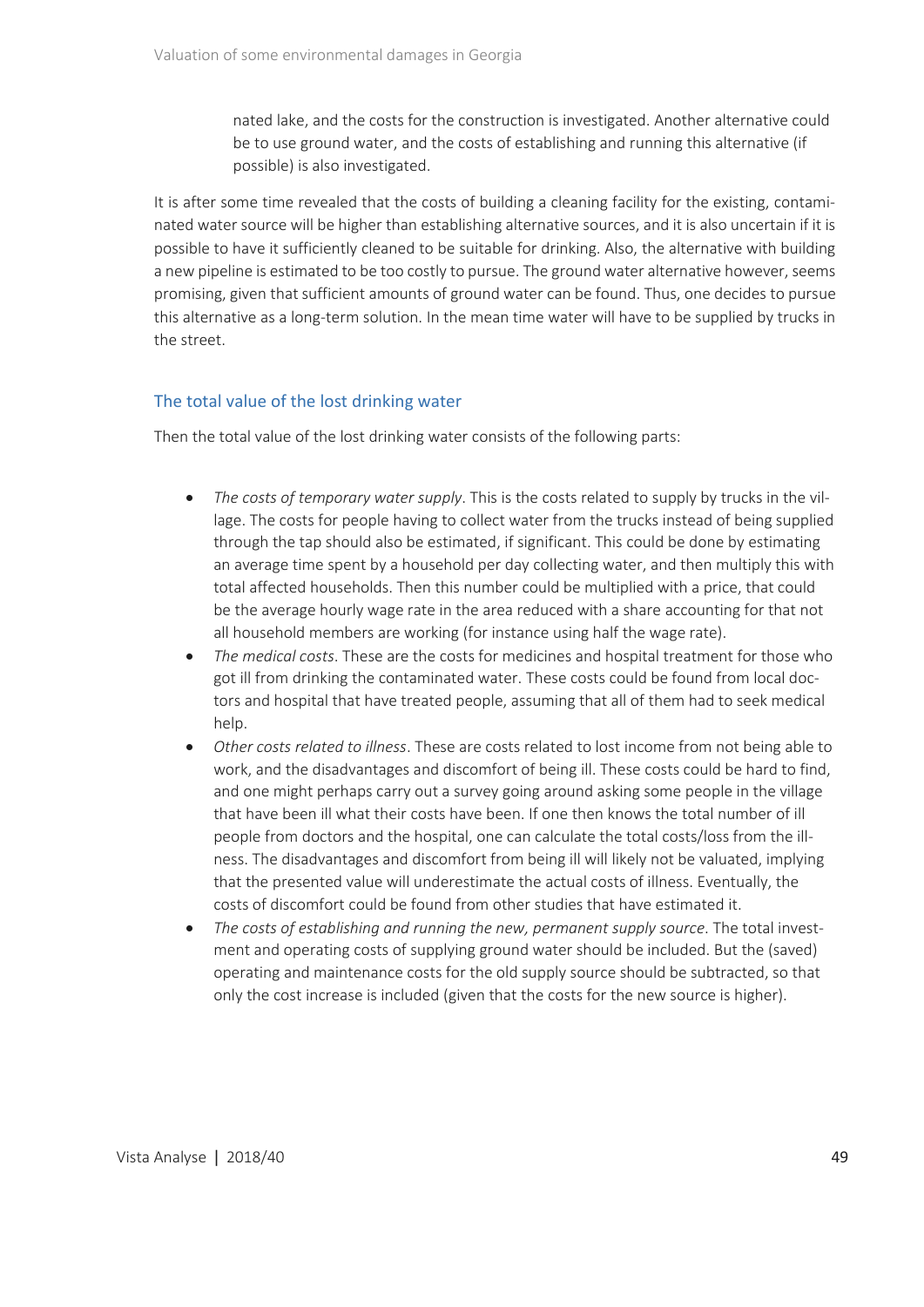# A.3 Case 3. Leakage of contaminated water into a lake popular for fishing

## The incident

The utility that operates the sewer network in the town has a failure in one of its pumping stations, causing untreated sewage to flow into the lake. This again causes the oxygen level in the lake to fall, which together with the ammonia in the sewer has a toxic effect on the fish population. And since it took some time before the cause of the damage was found, thousands of fish are killed. This has a devastating effect on the fishing activities. There are both some commercial fishing activities, and some local people fish for leisure/subsistence. There are also some people travelling from other parts of Georgia to fish in this fish-rich lake. The incident causes bad smell (odour) in the nearby village, and since it happens in the summer it also has some negative impacts on bathing and other leisure activities in and around the lake.

### Restoration

According to the requirements in the ELD the utility responsible for the leakage is asked to restore the lake back to its initial condition. The flow of raw sewage into the lake is stopped after the pump breakdown is discovered. But besides some cleaning up along the lake shores, there is little the utility can do to restore the lake. The restoration will therefore have to happen through natural recovery over time. It is hard to say how long this will take, but based on experiences from other similar incidents it is assumed that it might take some years. In the mean time the fishing potential will likely be gradually improved.

### The valuation of the damages

Thus, the value of the contamination of the lake will have to be decided by estimating the value of the various damages and eventually some actions to reduce these. The following damages have occurred:

• *Reduced commercial fishing*. The fishermen report that there is less catch, and problems selling the fish in the local markets since consumers assume that the quality is reduced and the fish sometimes smells. The utility carries out a small survey among the few affected fishermen to ask how much they have lost since the sewage release happened, and what their expectations are for future losses. Their loss is both related to reduced catch and reduced price for (some of) the catch, due to reduced quality. Their costs related to the fishing activities (vessel fuel. crew etc.) is also asked for. From this information the net total loss could be calculated, based on reported loss already occurred and expected, annual future loss, subtracting the saved costs. A difficult part here is to assess how long time it will take before the catch will gradually come back to normal. Different calculations using various number of years until full recovery are made to illustrate this uncertainty. The future net loss is discounted to its present value, using a suitable discount rate.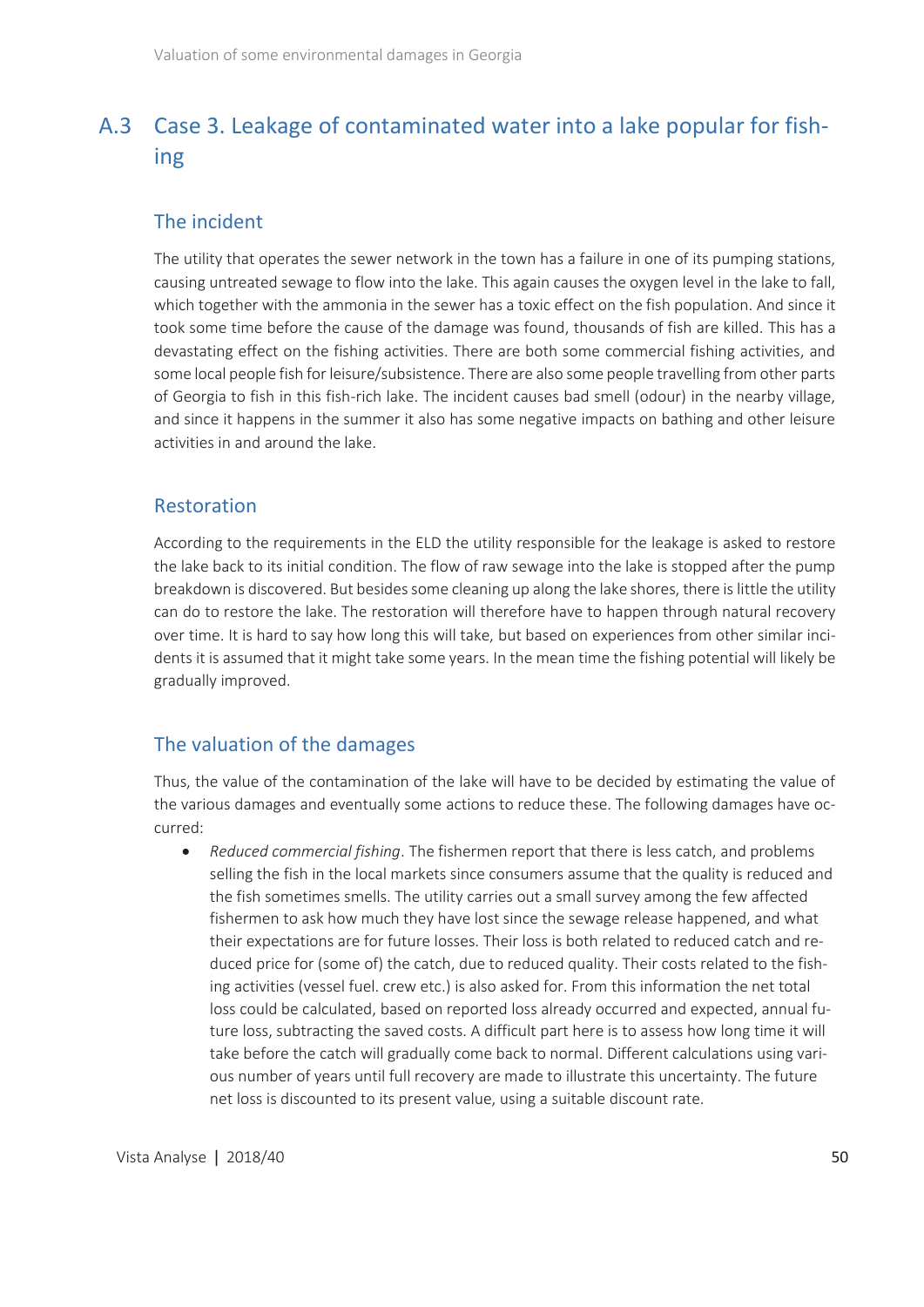- *Reduced local leisure/subsistence fishing*. There is no statistics or overview of how many locals that fish for subsistence/leisure. Therefore, the utility carry out a survey by asking some (selected), local households if they fish in the lake, how much they usually fish and what their loss have been so far. Then they must estimate how large the total catch loss have been, and calculate the direct loss from reduced catch, using the market prices for the fish that the professional fishermen have reported. No costs should be subtracted, since it could be assumed that the costs they take on with the fishing activities are something they are willing to pay to do the activities. These costs can therefore be seen as a (partial) value for the leisure part of the activities, and thus the gross calculated loss will also cover part of the lost leisure activity from reduced fishing. Estimated, future losses must be discounted to its present value.
- *Reduced fishing/leisure activities for people from other parts of Georgia.* As for local fishing/leisure activities there is no statistics/overview of this. But people that travel from other parts of Georgia often stay overnight, and reduced number of stays can give an indication of the reduced activities. The utility therefore ask the local inns etc. about what their (estimated) net loss from reduced fishing opportunities might be. However, this will underestimate the loss, since the total value of this fish and leisure activities is likely higher. What they pay for this at the local inns will only be a part of the value, some people would for instance be willing to pay more for it. Estimated travel costs (if possible to get) could also be included, but the value would still be a low estimate. The number of affected people will also be underestimated, since there are some people that travel to and from the lake the same day. Perhaps there are other ways of finding how many people are affected, for instance through reduced purchase of local fish permits, (if needed). If the total number of affected people is found, one could perhaps find some values for similar activities from other parts of Georgia or other countries (benefits transfer), but the use of these should be considered with great care.
- *Reduced bathing and other leisure activities*. In the same year as the leakage the possibilities for bathing and other leisure activities are severely reduced because the water is considered unhealthy, and there is an unpleasant odour coming from it. The nearest alternative lake for bathing/leisure is one hour travel away, and could represent an alternative for some people. How many people that are affected is uncertain, but some rough estimate are possible to obtain by asking some locals about it. The only realistic way to find the value of this is to carry out a contingent valuation survey, i.e. ask a representative number of people what they would be willing to pay to have the lake back to normal conditions. Such a study would also indirectly value most of the other local losses, so if carried out one should take this into account to avoid double-counting. Alternatively, one could try and find some estimates for this from other parts of Georgia or abroad (benefits transfer), but such estimates should be considered with great care among other things to avoid double counting.
- *Odour from the lake*. People living around the lake experience some smell from the lake, especially on hot days. This disadvantage could only be valued by asking people through a survey what they would be willing to pay to get rid of it (see above). Alternatively, one could try and find some estimates from studies in other parts of Georgia or other countries. However, such benefit transfer should be considered with great care.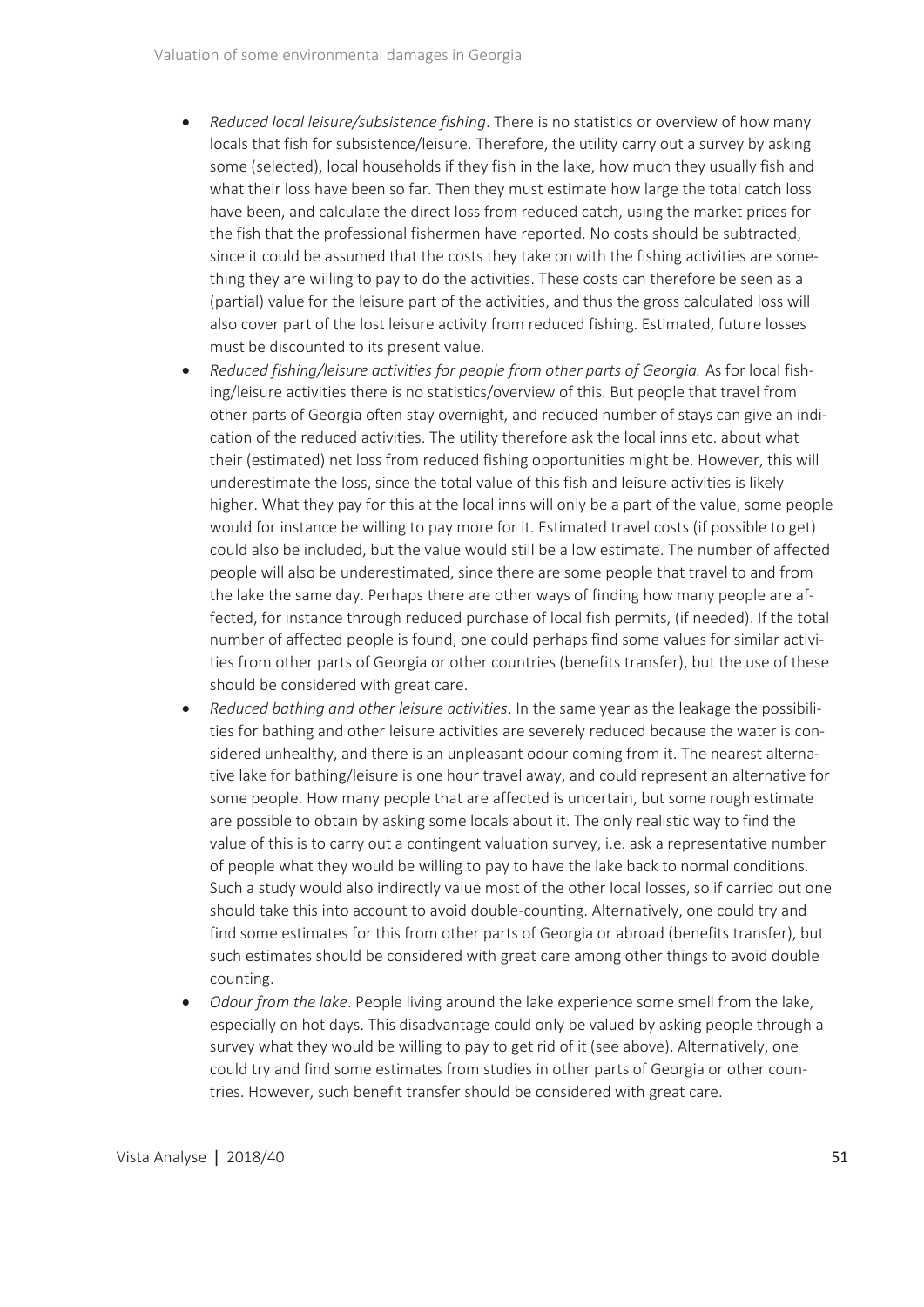Valuation of some environmental damages in Georgia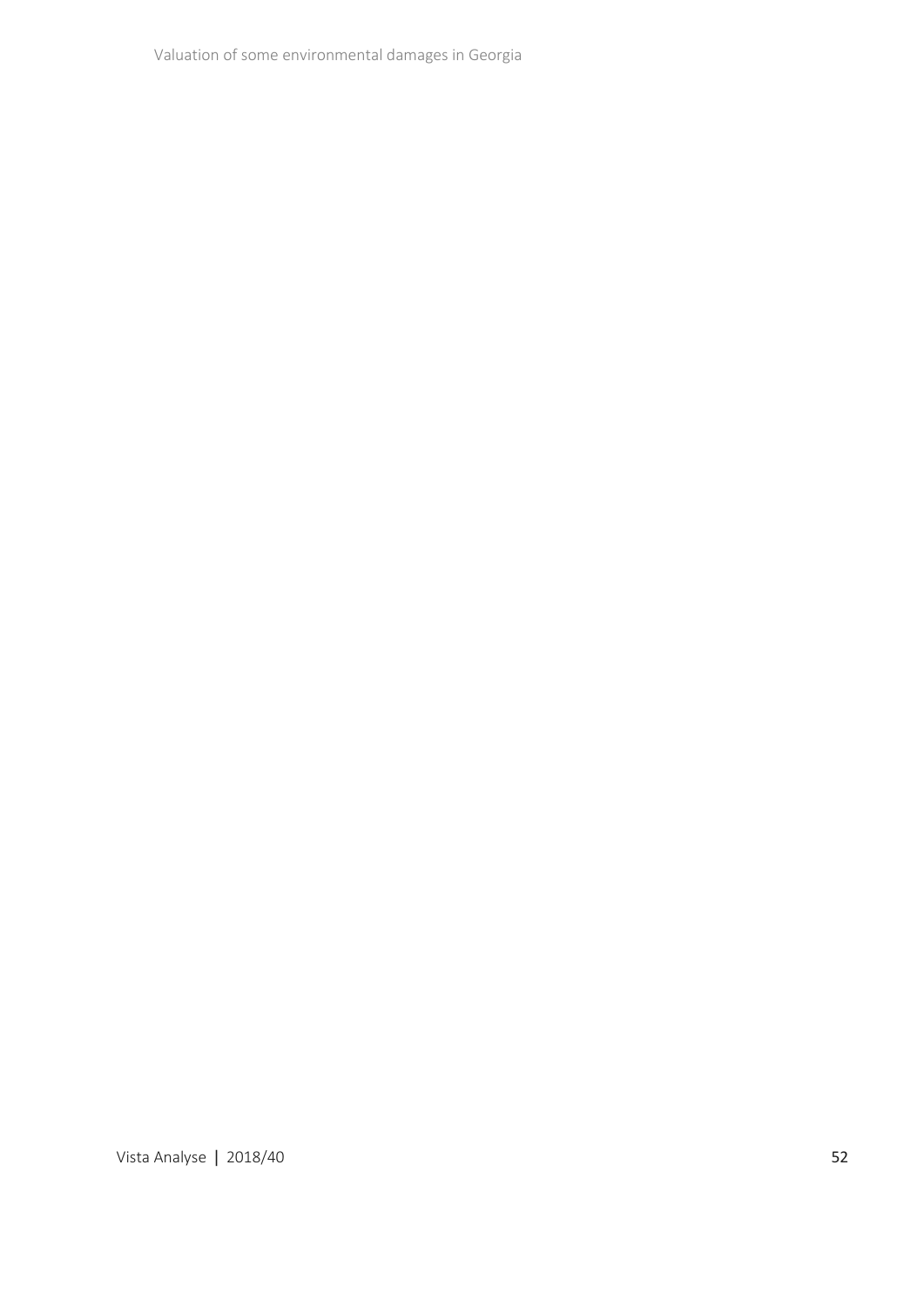# <span id="page-52-0"></span>Appendix 2: some useful websites

Below are some useful technical websites for support on valuation of ecosystem services and biodiversity.

Biodiversityeconomics.org

Ecosystemvaluation.org

Envirovaluation.org

Evri.ca

Beijer.kva.se/valuebase.htm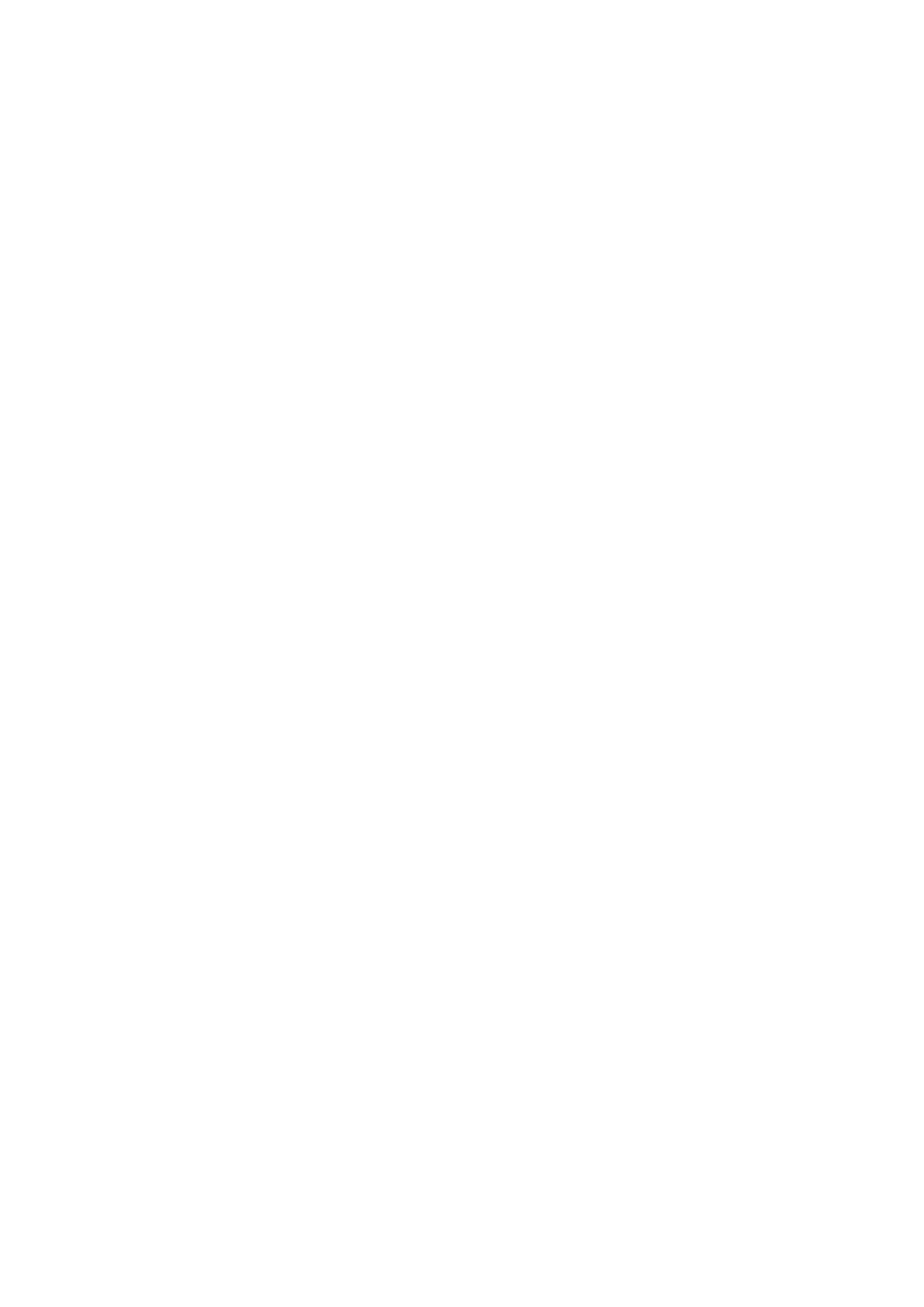Valuation of some environmental damages in Georgia